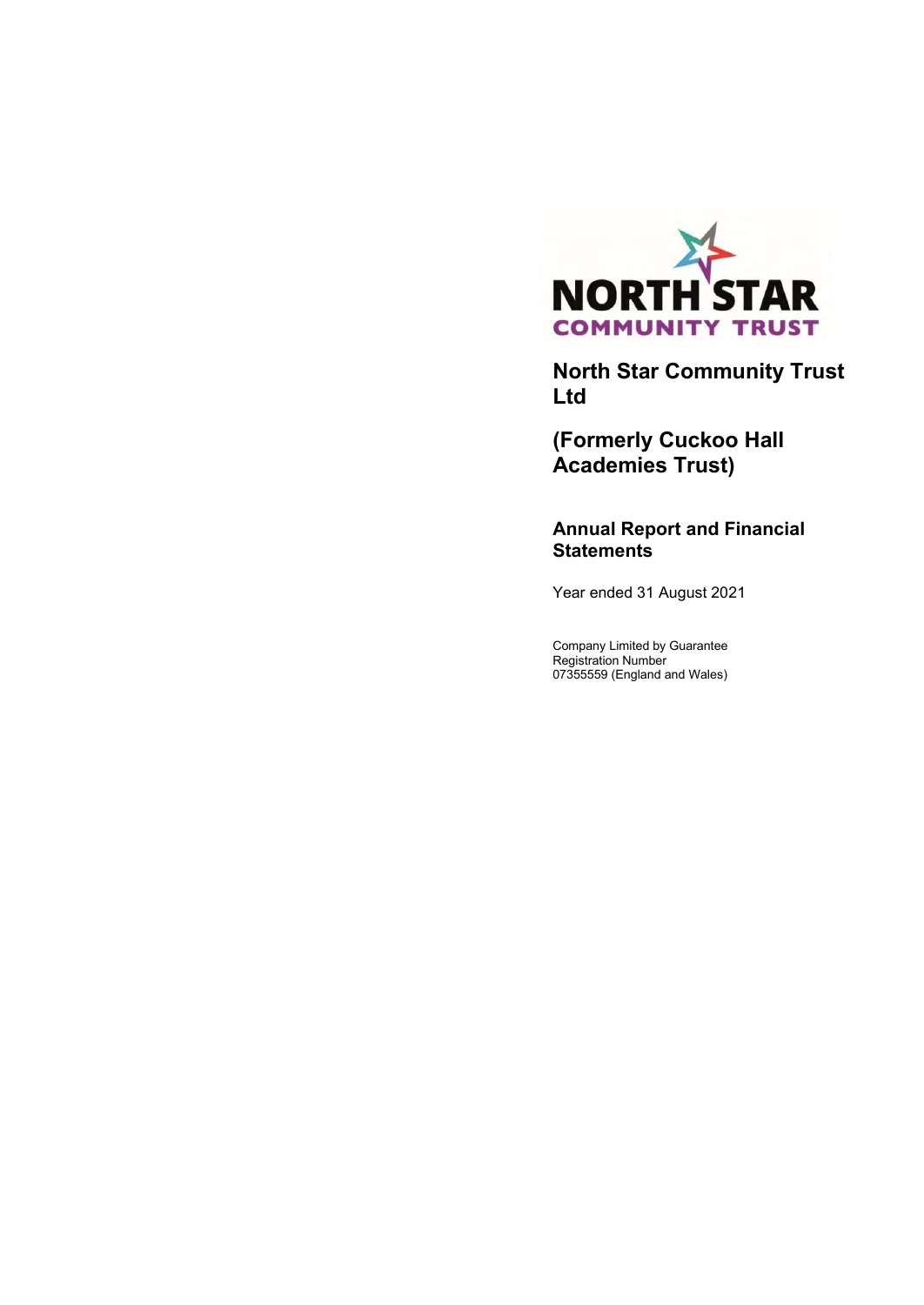# **Contents**

# **Reports**

| Reference and administrative details                        | 1  |
|-------------------------------------------------------------|----|
| Trustees' Report                                            | 3  |
| Governance statement                                        | 21 |
| Statement on Regularity, propriety and<br>compliance        | 25 |
| Statement of trustees' responsibilities                     | 26 |
| Independent auditor's report on the<br>financial statements | 27 |
| Independent reporting accountant's report<br>on regularity  | 32 |

# **Financial statements**

| Statement of financial activities | 34 |
|-----------------------------------|----|
| <b>Balance sheet</b>              | 35 |
| Statement of cash flows           | 36 |
| Statement of accounting policies  | 37 |
| Notes to the financial statements | 42 |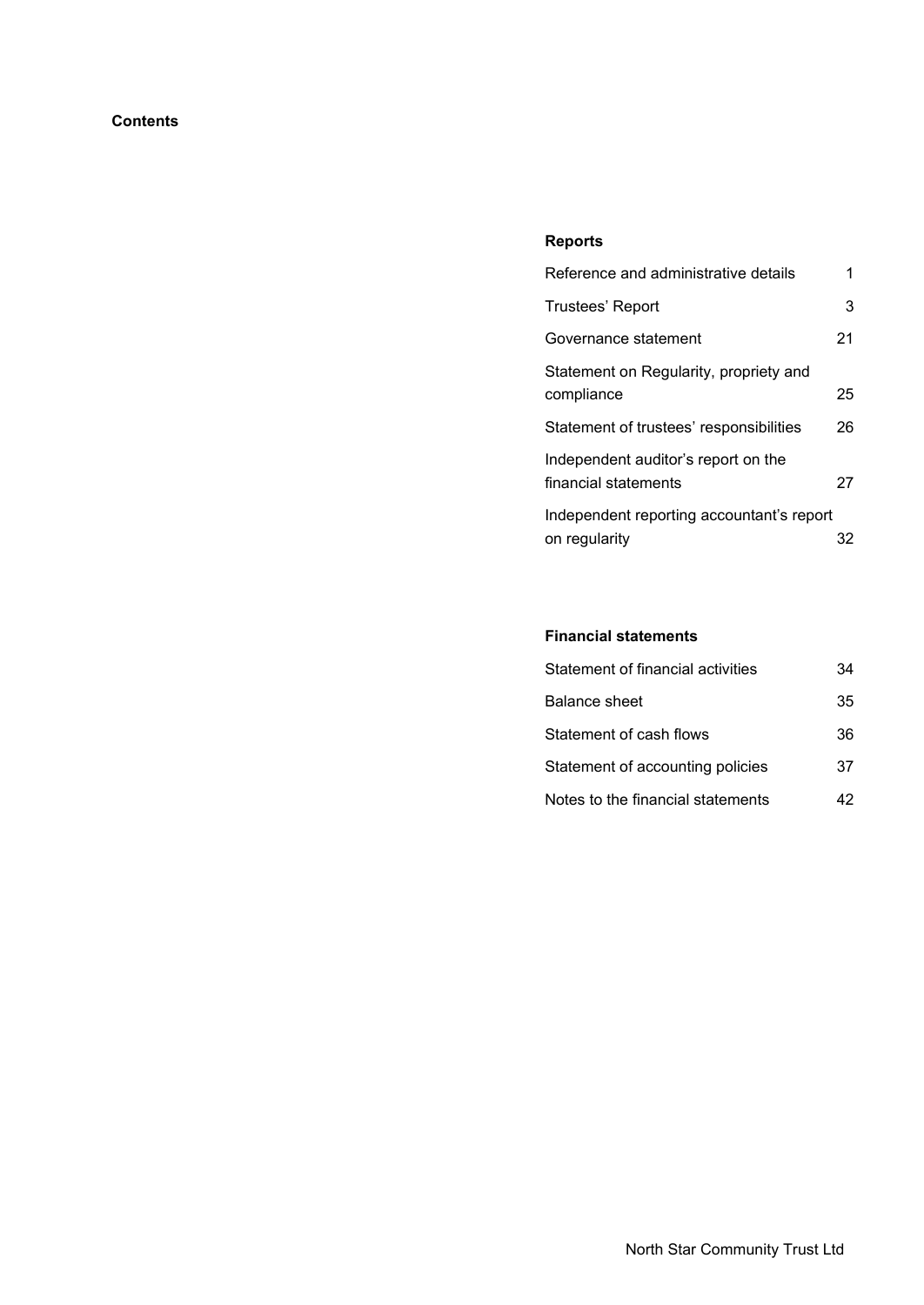# **Reference and administrative details**

| <b>Members</b>                                                                                                                                                                                                 | Dr D Graham (Chair)<br>Prof. A O'Hear<br>Prof. D M Hewitt (appointed 15 December 2020)<br>Mr A Lancaster<br>Ms J Tallis (appointed 15 December 2020)                                                                                                                                                                                                                                                                           |
|----------------------------------------------------------------------------------------------------------------------------------------------------------------------------------------------------------------|--------------------------------------------------------------------------------------------------------------------------------------------------------------------------------------------------------------------------------------------------------------------------------------------------------------------------------------------------------------------------------------------------------------------------------|
| <b>Directors</b>                                                                                                                                                                                               | Dr D Graham (Chair)<br>Mr A Ayoade<br>Mr D Broadbent<br>Mr R Bryant<br>Mr M Charalambous (Ex-Officio)<br>Ms S El Hadri<br>Prof. D M Hewitt (Resigned 15 December 2020)<br>Mrs S Rubenstein<br>Ms J Tosh                                                                                                                                                                                                                        |
| <b>Company Secretary</b>                                                                                                                                                                                       | Mrs Susan Ellingham (appointed 1 December 2020)<br>Mrs Angela Cattermole (resigned 30 November 2020)                                                                                                                                                                                                                                                                                                                           |
| <b>Trust Senior Management Team</b><br>CEO<br><b>Director of Finance</b><br><b>Head Teacher</b><br><b>Head Teacher</b><br><b>Head Teacher</b><br><b>Head Teacher</b><br><b>Principal and Registered Office</b> | Mr Marino Charalambous<br>Mrs Susan Ellingham (appointed 01 December 2020)<br>Mrs Angela Cattermole (resigned 30 November 2020)<br>Miss Nicola Ross - Cuckoo Hall Academy/ Woodpecker<br>Hall Academy (from 1 September 2020)<br>Mr Matthew Clifford - Kingfisher Hall Academy<br>Mr Arthur Barzey - Heron Hall Academy<br>Jade-Simone Bacon (appointed 1 September 2020) -<br><b>Enfield Heights Academy</b><br>Harmony House |
|                                                                                                                                                                                                                | Cuckoo Hall Lane<br>Edmonton<br>London<br><b>N9 8DR</b>                                                                                                                                                                                                                                                                                                                                                                        |
| <b>Company Registration Number</b>                                                                                                                                                                             | 07355559 (England and Wales)                                                                                                                                                                                                                                                                                                                                                                                                   |
| <b>Auditor</b>                                                                                                                                                                                                 | <b>Buzzacott LLP</b><br>130 Wood Street<br>London<br>EC2V 6DL                                                                                                                                                                                                                                                                                                                                                                  |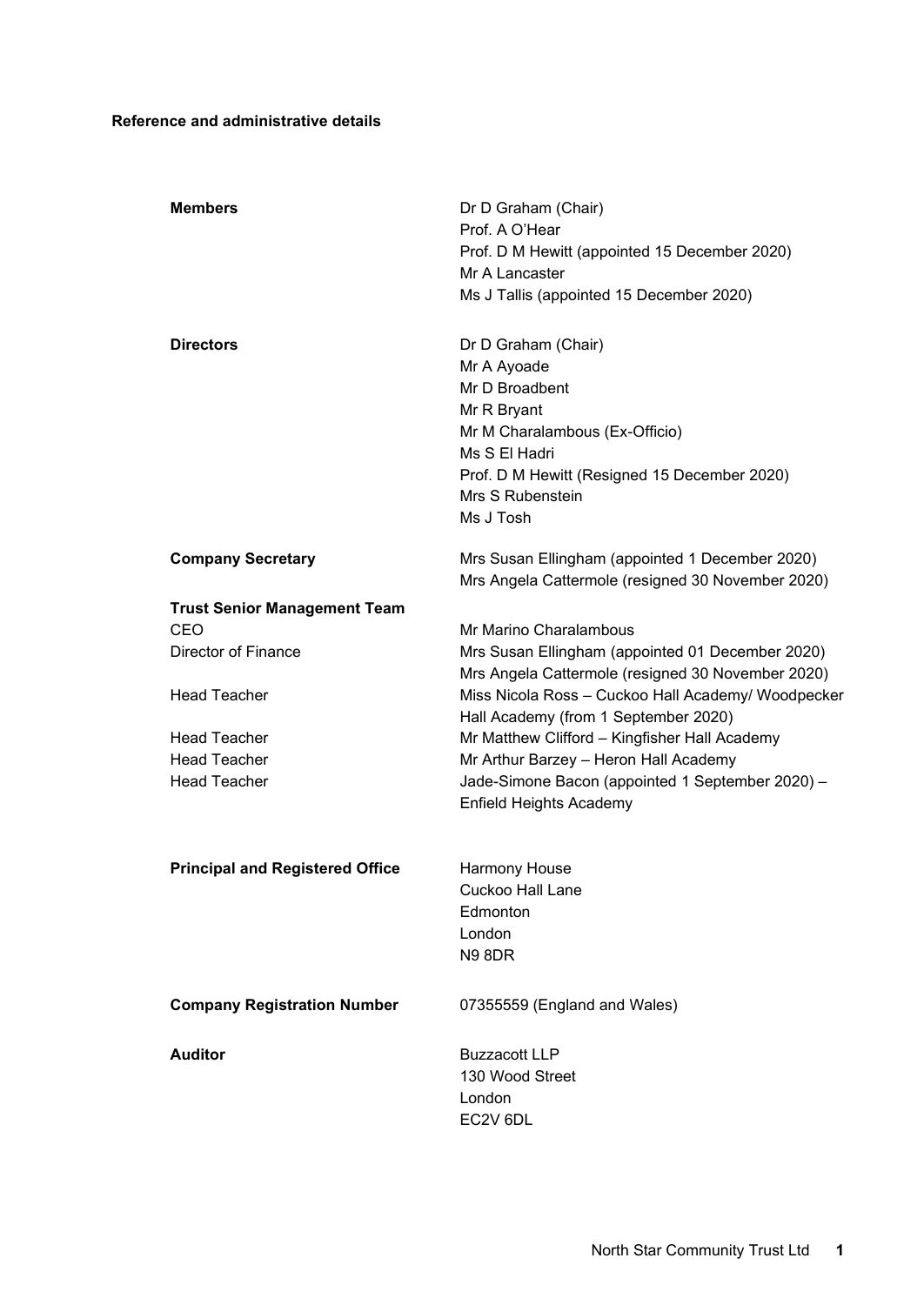# **Reference and administrative details**

**Bankers Bankers Bank plc Bank plc National Westminster Bank plc** 9 The Town Enfield N2 6LE **Solicitors Solicitors Hill Dickenson LLP** 1 St Paul's Square Liverpool L3 9SJ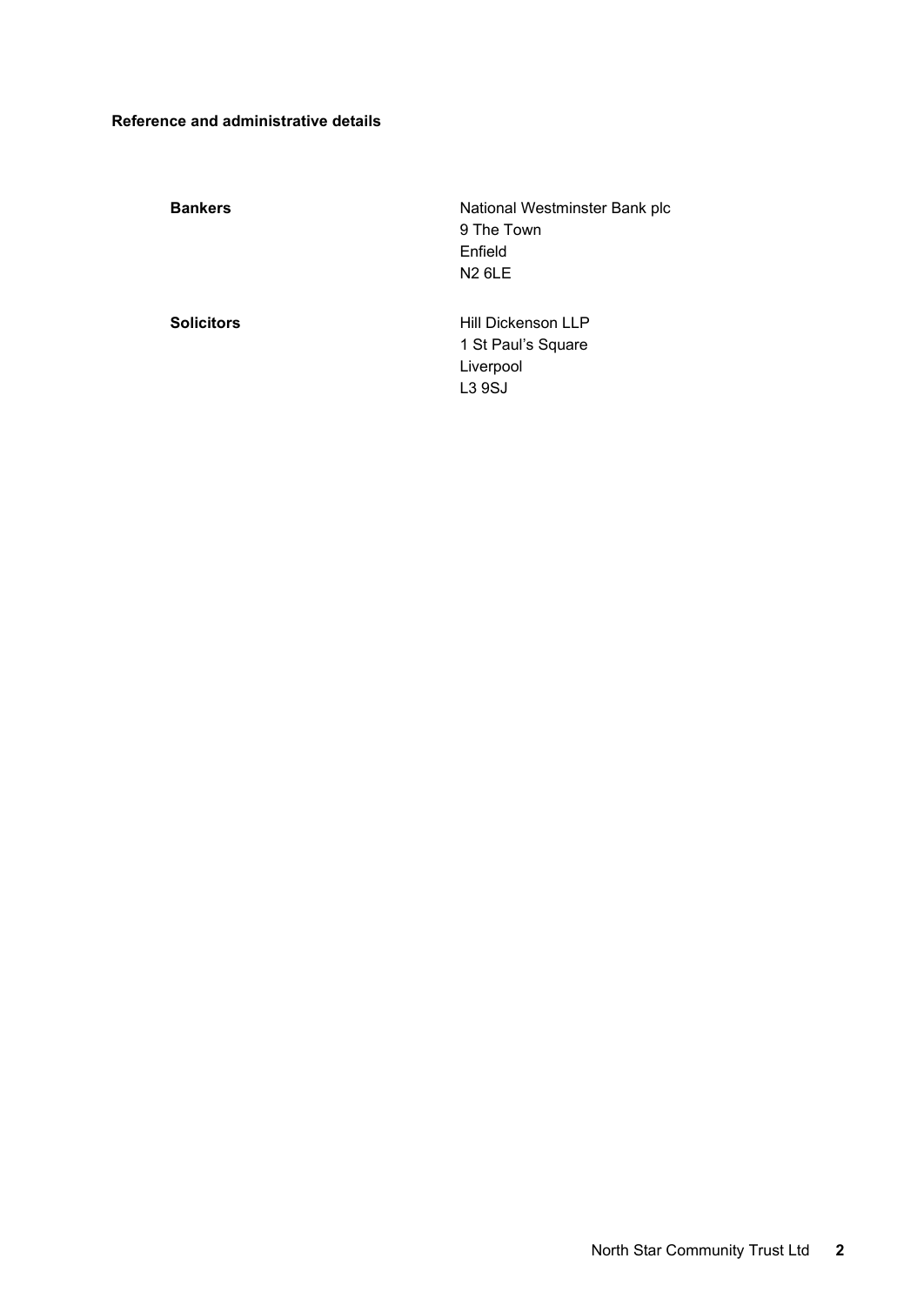The trustees present their annual report together with the financial statements and the auditor's reports on the charitable company for the period from 1 September 2020 to 31 August 2021. The annual report serves the purposes of both a trustees' report, and a directors' report under company law. The trust operates 1 secondary and 4 primary academies in the Enfield area.

The ESFA's Financial Notice to Improve ('FNTI'), issued in January 2015, was lifted in during the previous financial year, in February 2020.

### **STRUCTURE, GOVERNANCE AND MANAGEMENT**

#### **Constitution**

The Academy Trust is a company limited by guarantee and an exempt charity. The charitable company's memorandum and articles of association are the primary governing documents of the Academy Trust ("the Trust"). The trustees of North Star Community Trust Limited are also the directors of the charitable company for the purposes of company law. The charitable company is known as North Star Community Trust. The Trust was previously known as Cuckoo Hall Academies Trust and changed it's name to North Star Community Trust on 27 March 2021.

Details of the trustees who serve on the board of the Trust are included in the Reference and Administrative Details on page 1.

## **Members' liability**

Each member of the charitable company undertakes to contribute to the assets of the charitable company in the event of it being wound up while they are a member, or within one year after they cease to be a member, such amount as may be required, not exceeding £10, for the debts and liabilities contracted before they ceased to be a member.

### **Trustees' indemnities**

Trustees benefit from indemnity insurance purchased at the Academy Trust's expense to cover the liability of the trustees which by virtue of any rule of law would otherwise attach to them in respect of any negligence, default or breach of trust or breach of duty of which they may be guilty in relation to the Academy Trust, provided that any such insurance shall not extend to any claim arising from any act or omission which the trustees knew to be a breach of trust or breach of duty or which was committed by the trustees in reckless disregard to whether it was a breach of trust or breach of duty or not and provided also that any such insurance shall not extend to the costs of any unsuccessful defence to a criminal prosecution brought against the trustees in their capacity as directors of the Academy Trust.

#### **Trustees**

The trustees are directors of the charitable company for the purposes of the Companies Act 2006. The trustees listed on page 1 were in office during the year and at the date of approval of these financial statements (except where indicated).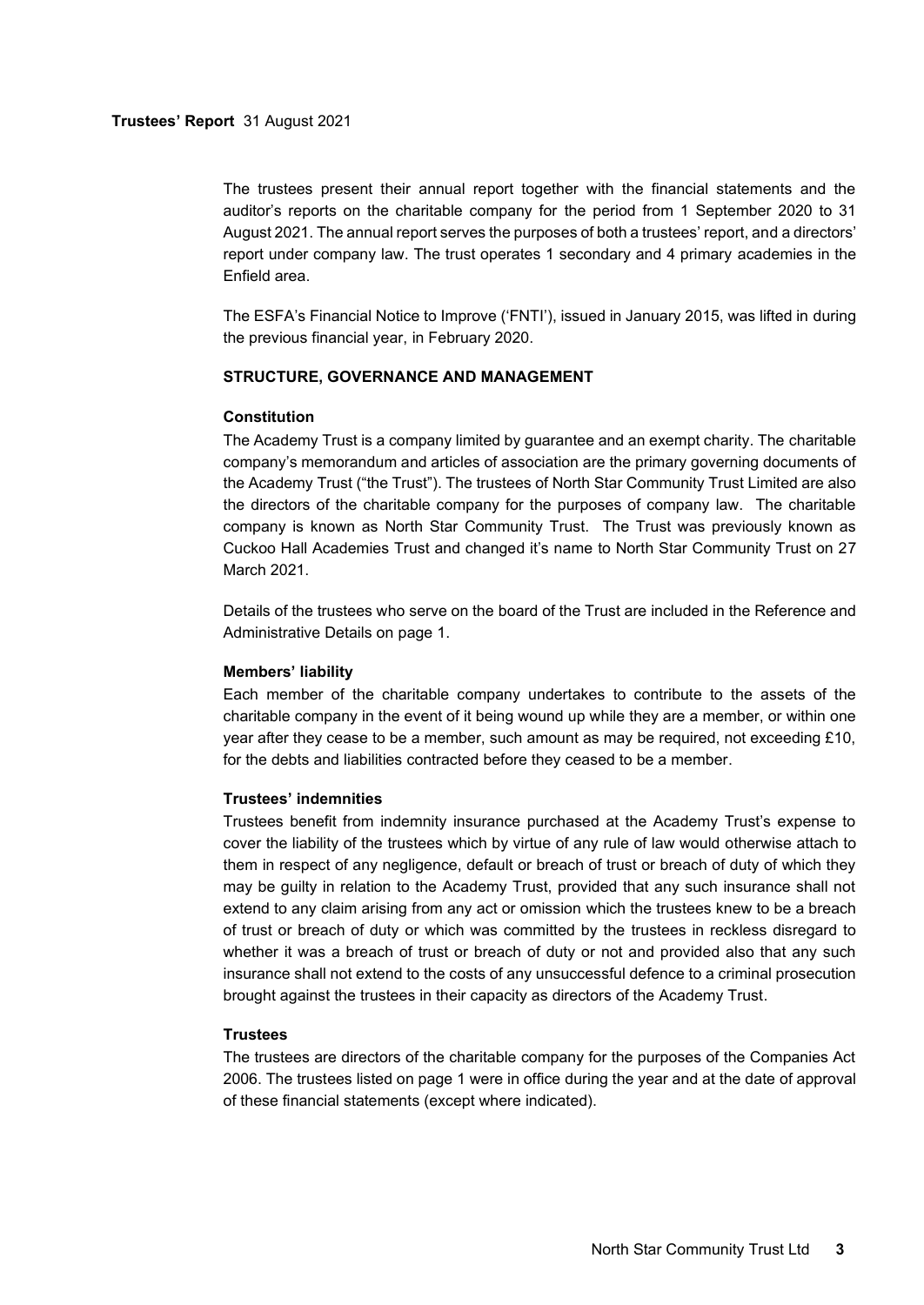#### **Method of recruitment and appointment or election of trustees**

As at 31 August 2021 the Academy Trust sets out the following membership and recruitment structure for the Board in its articles of association and funding agreement:

- up to 9 trustees who are appointed by members;
- up to 5 chairs of the local governing bodies;
- ◆ up to 5 Head Teachers of the Academies;
- $\bullet$  the Chief Executive Officer; and
- additional Trustees can be appointed by the Secretary of State.

Trustees are appointed for a four year period, except for the Chief Executive Officer. Any election of the Academy Trust's directors that is contested shall be held by secret ballot.

#### **Induction and training of trustees, governors and directors**

Trustees of North Star Community Trust ('NSCT') and governors on local governing bodies will vary in their experience. New trustees sign up to the Purpose and Role of the Trustee & Code of Practice which sets out what is expected of a trustee or governor. The training and induction includes an annual planned programme to cover key governance areas. A skills audit is carried out periodically and training commissioned on the basis of the outcome of the skills audit.

## **Organisational structure**

Cuckoo Hall Academy, Woodpecker Hall Primary Academy, Kingfisher Hall Primary Academy, Enfield Heights Academy and Heron Hall Academy are governed by the North Star Community Trust which delegates functions as appropriate to the individual School Governing Bodies, the governors of whom are appointed by the Academy Trust and include two parental representatives and one staff governor.

During the year Cuckoo Hall Academy and Woodpecker Hall Academy were managed as one school with a shared leadership structure in place. This was in place whilst an application to amalgamate the two academies was in progress. The amalgamation was agreed on 25 July 2021 and financial analysis of funds by academy reflects the amalgamated figures under the new academy – Woodpecker Hall Academy only.

The organisational structure of the Academy Trust consists of three levels: the trustees, academy governors and the Senior Management Team. The aim of the management structure is to devolve responsibility and encourage involvement in decision making at all levels.

The trustees are responsible for setting general policy, adopting an annual plan and budget for the Academy Trust, monitoring progress in each Academy on a financial and performance basis at a strategic level and calling to account the individual academy governing bodies and the NSCT Senior Management Team for the progress in each academy. The trustees are also responsible for the appointment of senior staff in the Academy Trust, but may delegate appointments to the local governing body except for the appointment of a member of the NSCT Senior Management Team.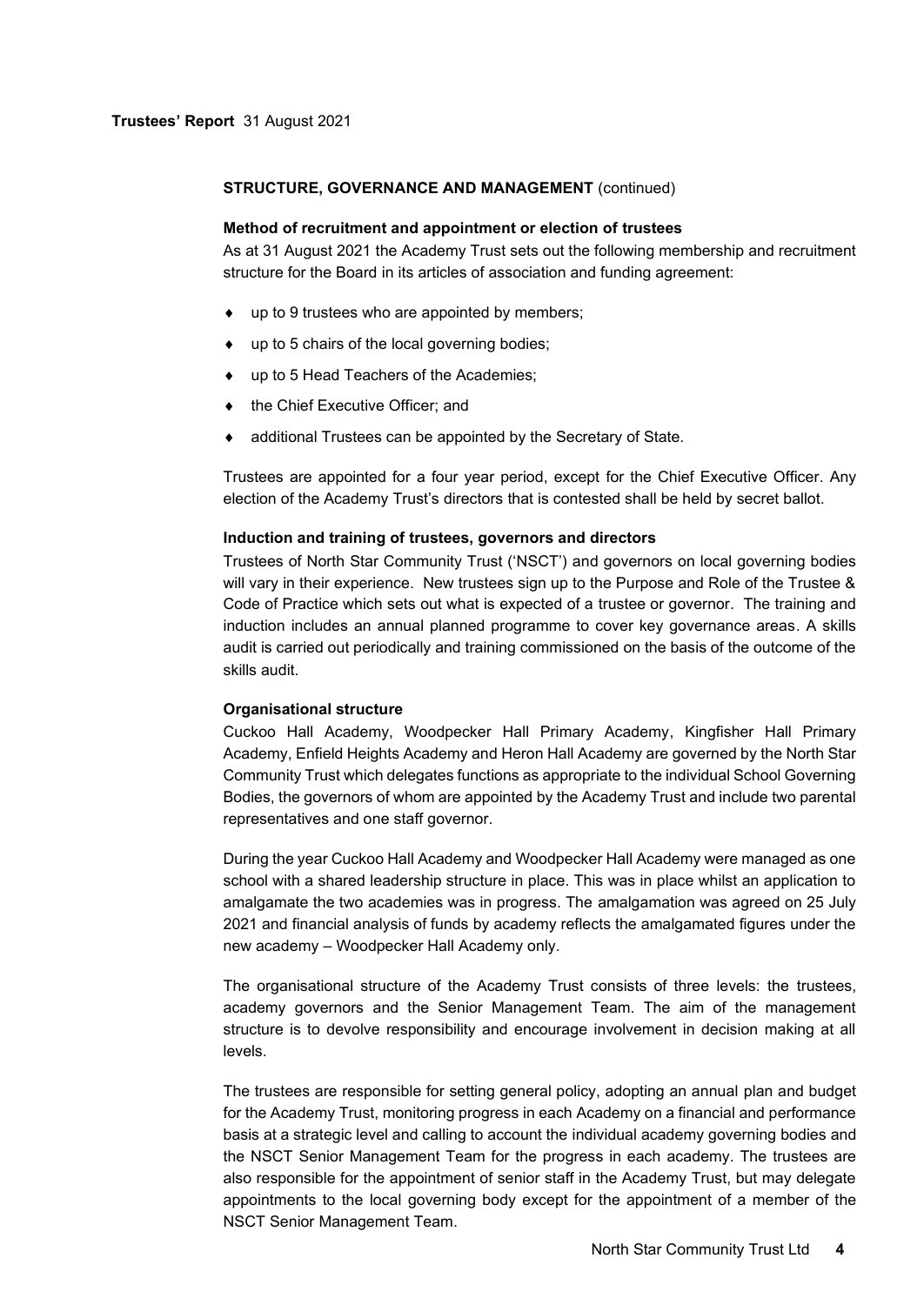#### **Organisational structure** (continued)

The individual academy governing bodies, along with the Chief Executive, are responsible for monitoring the performance of the Head Teachers and their Senior Leadership Teams ('SLT') on a regular basis.

The NSCT Senior Management Team members are the Chief Executive, Head Teachers of each of the academies, the Director of Finance and the Trust Senior Management Team. These managers control the Academy Trust at an executive level, implementing the policies laid down by the trustees and reporting back to them. As a group the senior managers are responsible for the authorisation of spending within agreed budgets and for the appointment of staff.

#### **Arrangements for setting pay and remuneration of key management personnel**

The key management personnel of the Trust are the members, directors and Senior Management Team. Pay decisions at NSCT are ultimately made by the NSCT Board but are delegated to the Chief Executive and the Head Teachers of the individual academies. The NSCT Board determine the Chief Executive's pay, the pay of the Head Teachers and other members of the Senior Management Team in consultation with the Chief Executive Officer.

## **Trade union facility time**

# *Relevant union officials*

| Number of employees who were relevant union officials during | <b>Full-time</b> equivalent |
|--------------------------------------------------------------|-----------------------------|
| the period                                                   | employee number             |
|                                                              |                             |

#### *Percentage of time spent on facility time*

| <b>Percentage of time</b> | <b>Number of employees</b> |
|---------------------------|----------------------------|
| $0\%$                     | 1                          |
| 1% - 50%                  |                            |
| 51% - 99%                 |                            |
| 100%                      |                            |

# *Percentage of pay bill spent on facility time*

| £0                                                                           |
|------------------------------------------------------------------------------|
| £14.823.000                                                                  |
| Percentage of the total pay bill spent on facility time, calculated as: 0.0% |
|                                                                              |
|                                                                              |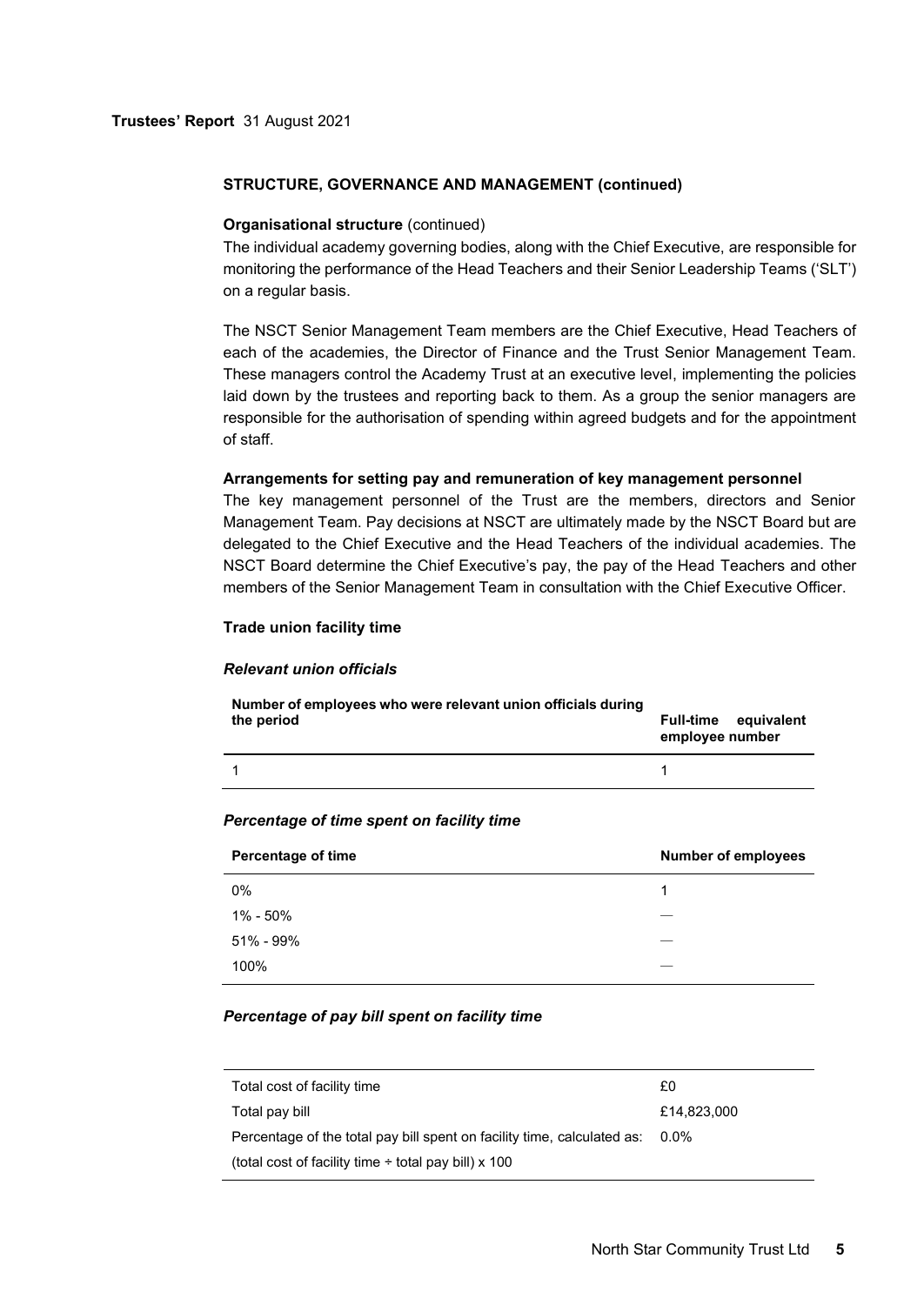**Trade union facility time** (continued)

#### *Paid trade union activities*

Time spent on paid trade union activities as a percentage of total  $\;\;$ paid facility time hours calculated as:

(total hours spent on paid trade union activities by relevant union officials during the relevant period  $\div$  total paid facility time hours) x 100

## **Engagement with employees (including disabled persons)**

The Trust values its employees highly and makes the following pledges to all its employees within its three-year strategy:

- Our Trust will be a caring, meaningful place to work and learn, a place to be proud of, with every member of staff playing their part in our vision – to provide every child with an enriching and inspirational educational experience;
- Our Trust will support every member of staff in their career development, working with each individual to understand their hopes and aspirations for the future;
- Our Trust will provide professional development opportunities and support of the highest standard, drawing on experts within and beyond our Trust;
- Our Trust will be committed to ensuring workload is fair and manageable, drawing on our professional community to share resources and planning wherever possible;
- Our Trust will support staff to maintain a healthy work life balance, recognising that our staff are also parents, carers and people with wider interests and responsibilities.

The Trust has demonstrated its commitment to these pledges with a number of actions during a challenging year for staff:

- A weekly e-letter from the CEO sent to all staff which celebrates successes, informs staff of what is happening in all parts of the Trust, welcomes new staff, and provides wellbeing tips and advice;
- During lockdown the CEO held a regular catch-up with administrative staff via Zoom;
- At the end of the lockdown period all staff were offered counselling sessions to support their return to work and address any mental health issues that had arisen during lockdown;
- A return to work survey was undertaken for all staff to comment on their main areas of concern so that these could be taken into account in the Trust's COVID-19 risk assessment;
- There is a Staffing and Operations sub-committee of the Trust Board which reviews staffrelated metrics on a termly basis.
- The Trust undertook an equality, diversity and inclusion review to enable improvement in where needed.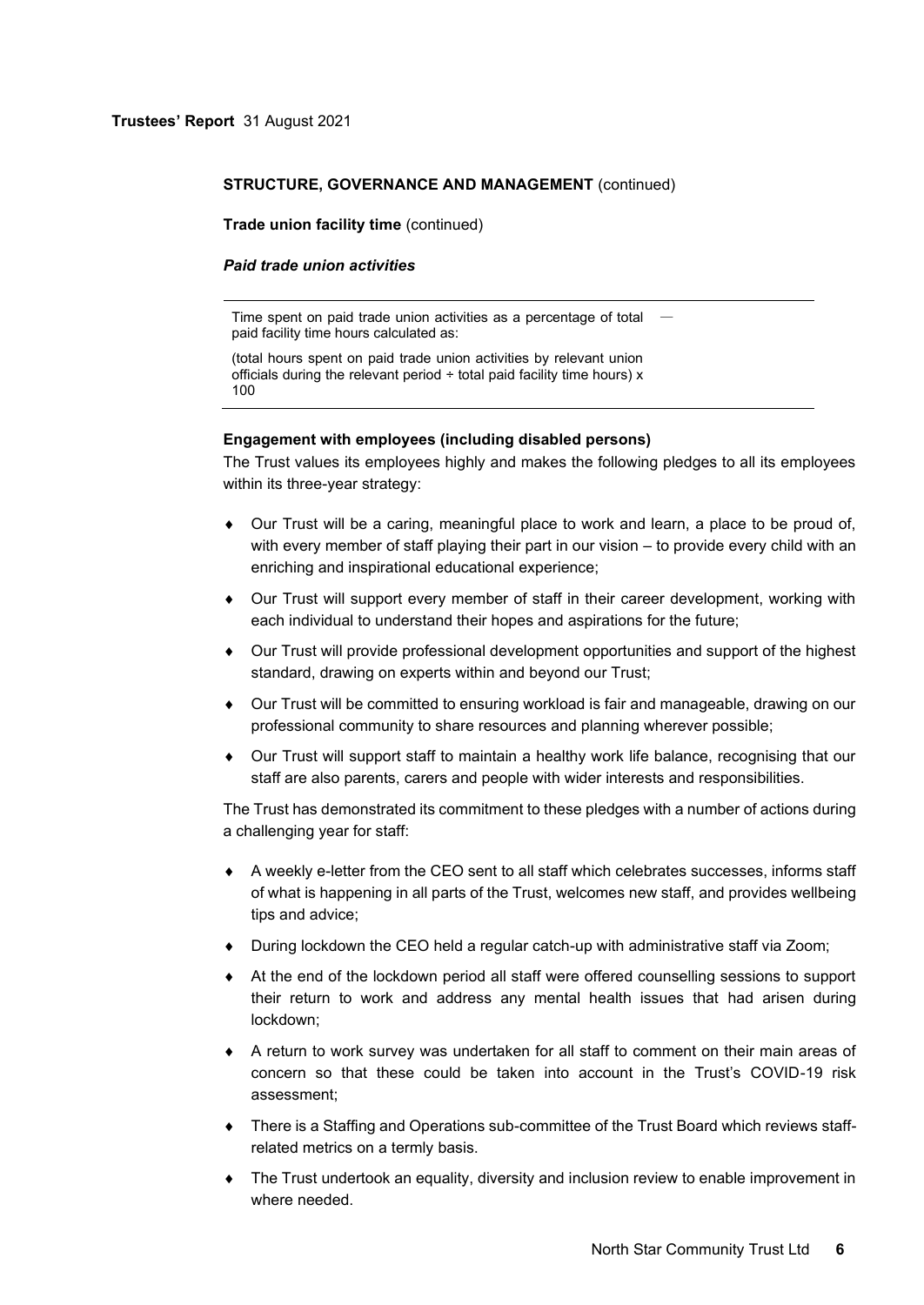## **Engagement with suppliers, customers and other stakeholders**

Being at the heart of its communities is a hallmark of the Trust and the Trust makes the following pledges in its three-year strategy:

- Our Trust will ensure that each school will always be led by exceptional educationalists with a strong-track record of leading within high-performing schools;
- Our Trust will foster a community of schools committed to supporting one another's improvement and success; with expert teachers working together – across schools – to enhance the curriculum, teaching and learning, professional development, and much more;
- Our Trust will provide the highest standards of safeguarding support, ensuring all pupils and staff are safe and secure;
- Our Trust will provide high quality mental health and wellbeing support, ensuring that children and young people are supported with care and are ready to learn;
- Our Trust will provide high quality and ethical governance at all levels, providing schools with the necessary balance of support and challenge in order for them to succeed;
- Our Trust will foster a range of key relationships with external agencies and organisations, including those across our communities, who can contribute to our efforts to ensure every child and school thrives;
- Our Trust will work in partnership to improve educational, employment and social opportunities for parents, carers and others in our wider school community.

The Trust has an active and effective Community Outreach team and also set up a hardship fund to support families struggling during the COVID-19 crisis. The Trust assessed every child on their return to school after lockdown to identify gaps in their learning to help plan and implement a catch up programme.

# **Connected organisations, including related party relationships**

There are no related parties which either control or significantly influence the decisions and operations of North Star Community Trust. There are no external sponsors.

Transactions with trustees and governors are set out in note 19 to the accounts.

# **OBJECTIVES AND ACTIVITIES**

### **Objects and aims**

The principal object and activity of the Charitable Company is the operation of academies to provide a broad and balanced education including English, Mathematics and Science as allability inclusive schools.

North Star Community Trust is responsible for the operation of Cuckoo Hall Academy (now amalgamated with Woodpecker Hall Academy), Woodpecker Hall Academy (which opened in September 2011), Kingfisher Hall Academy (which opened in September 2012), Enfield Heights Academy (which joined NSCT on 1 September 2014) and Heron Hall Academy (a new Secondary free school which opened in September 2013).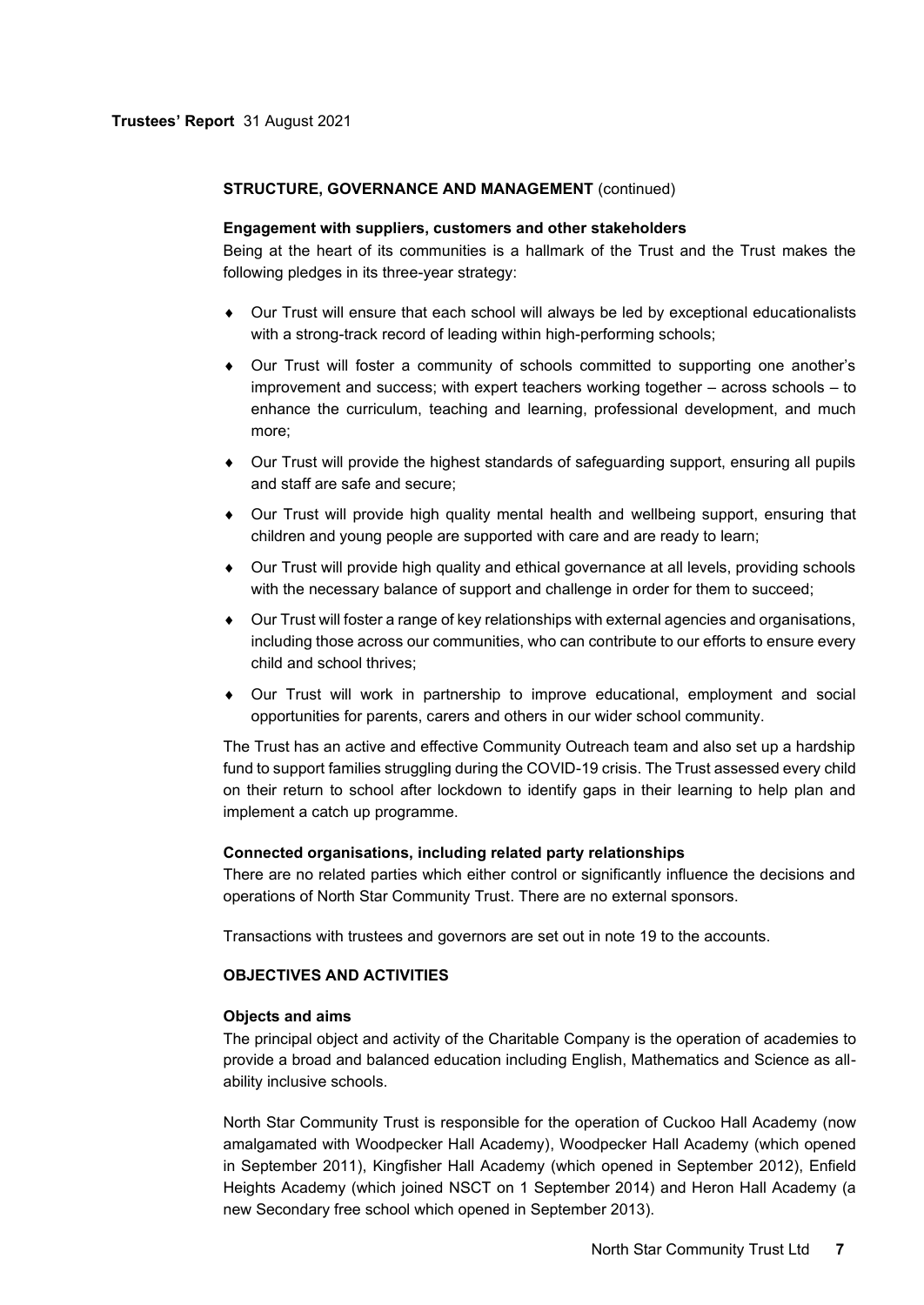# **OBJECTIVES AND ACTIVITIES** (continued)

#### **Objects and aims** (continued)

All academies established by North Star Community Trust will:

- ensure that pupils attending NSCT schools are provided with high quality, excellent education;
- provide a broad, balanced and enriched curriculum, underpinned by high quality traditional, but engaging, subject teaching to promote all pupils' achievement;
- be at the heart of its community in providing excellent local education and be a first choice for parents. Through its success it will strive to raise aspirations for pupils and families in an area with high levels of deprivation and diversity;
- promote equality, diversity and inclusion, and take into account pupils' individual and/or exceptional needs;
- promote the sharing of fundamental British values to establish tolerance, respect and understanding both within the school community and the community as a whole;
- establish an admissions policy and admission arrangements which is in accordance with admissions law, and the DfE Codes of Practice;
- place an emphasis on the needs of the individual pupils including pupils with special education needs ('SEN'), both those with and without statements of SEN in accordance with the DfE's SEN Code of Practice;
- not charge in respect of admission to an academy; NCST's academies will only charge pupils where the law allows maintained schools to charge; and
- make provision for the teaching of religious education.

The aims of the North Star Community Trust are to:

- promote the quality of education provision and standards to ensure excellent outcomes for all pupils;
- share resources, expertise and provision across the family of NSCT schools ensuring value for money for all NSCT academies;
- be a self-sustaining and self-improving group of schools, with emphasis on continuing high quality training and development for school leaders, teachers, trainee teachers and support staff; and
- share our expertise and success with as many young people and communities as is possible.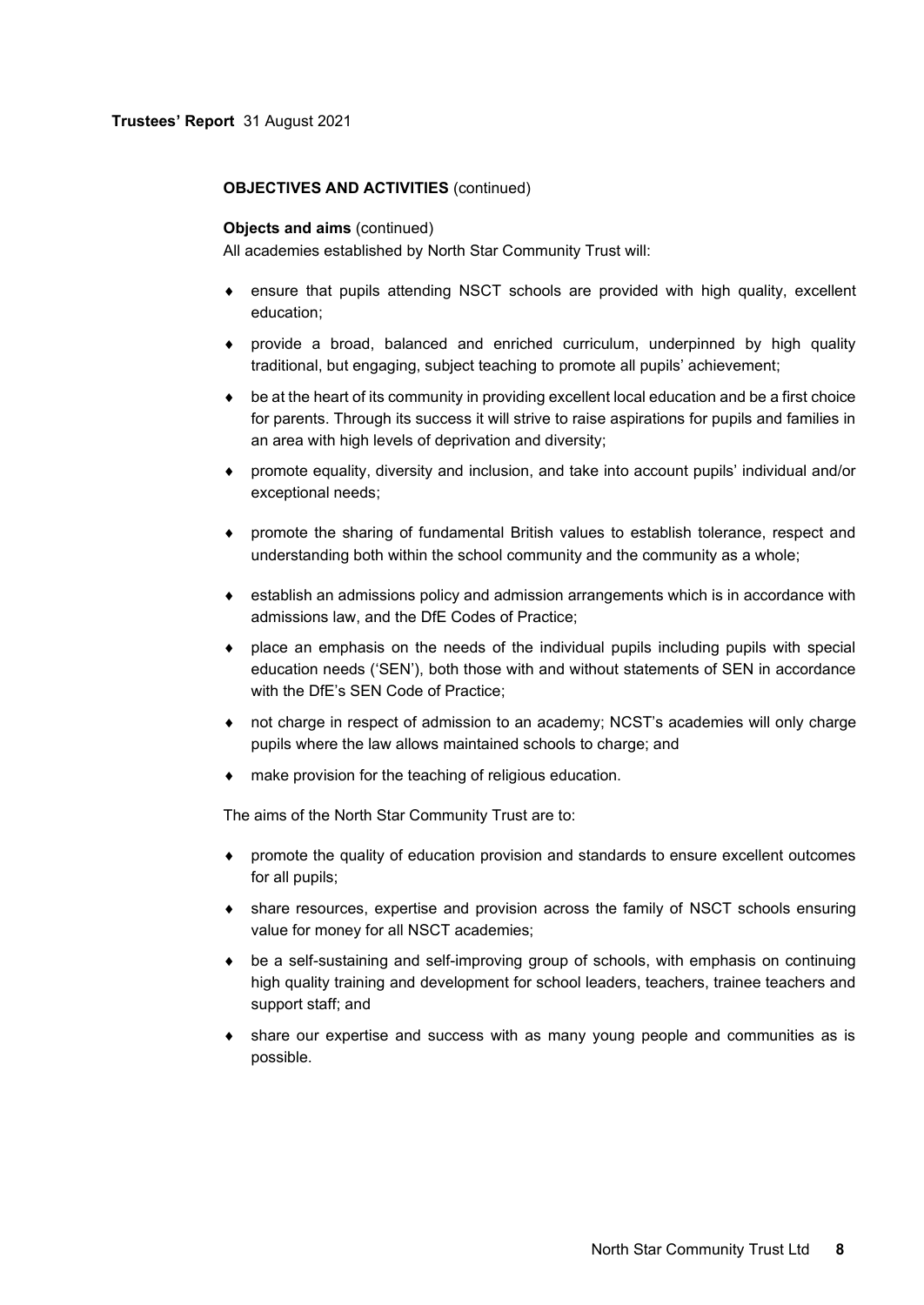## **OBJECTIVES AND ACTIVITIES** (continued)

#### **Objectives, strategies and activities**

The key priorities for the year are contained in the development plans for each academy and these are available from the Chief Executive Officer.

The key objectives for the North Star Community Trust are to:

- prepare students for the future;
- ensure Trust academies are at the heart of their communities;
- ♦ demonstrate high quality leadership;
- become an employer of choice; and
- ensure the sustainability of the Trust.

#### **Public Benefit**

In setting the Academy Trust's objectives and planning its activities, the board of trustees have given careful consideration to the Charity Commission's general guidance on public benefit.

# **STRATEGIC REPORT**

#### **Achievements and performance**

Due to the national lock down there is no 'real' or accurate data to report on as no testing took place during the financial year.

All the primary academies worked closely with parents and carers to support home-learning during the COVID-19 lockdown period. Where families did not have access to suitable electronic devices, home-learning was provided in hard copy format and teachers kept in contact by telephone as well as online.

Heron Hall Academy achieved a progress 8 score of 1.32 which would normally be in the top 15% nationally. These grades are centre assessed grades verified by the DfE through their quality assurance process.

Heron Hall Academy was also awarded Bronze for the Pearson's National Award for Secondary School of the Year.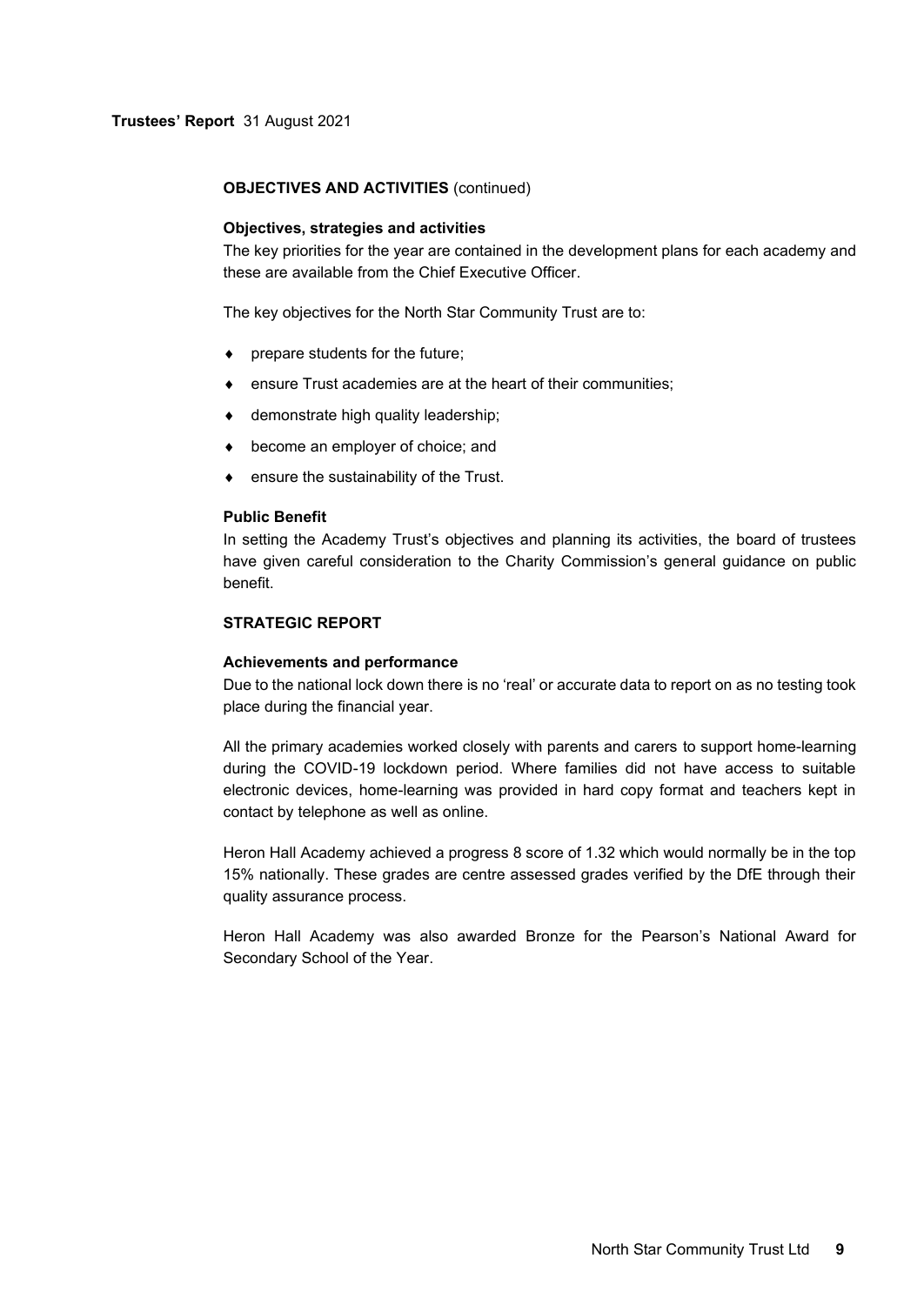# **Key financial performance indicators**

### *Pupil numbers*

The pupil numbers from the Summer 2021 census are shown below for each individual school. There is an increasingly transient community arising from high rental costs and low availability of affordable housing which is impacting pupil numbers across the eastern part of the Borough of Enfield. COVID-19 has also increased the number of families moving away from the area. The negative impact of a changing local demographic continued to be seen at both Woodpecker Hall and Cuckoo Hall; the Trust's decision to amalgamate the two academies to form a single four-form entry primary academy completed in July 2021. Heron Hall continues to be popular with parents with a healthy waiting list for places.

| <b>Year Group</b> | Woodpecker/<br><b>Cuckoo Hall</b> | <b>Enfield</b><br><b>Heights</b> | <b>Heron Hall</b> | <b>Kingfisher Hall</b> |
|-------------------|-----------------------------------|----------------------------------|-------------------|------------------------|
| <b>Nursery</b>    | 101                               | n/a                              | n/a               | 39                     |
| <b>Reception</b>  | 89                                | 30                               | n/a               | 59                     |
| Year 1            | 109                               | 29                               | n/a               | 55                     |
| Year <sub>2</sub> | 119                               | 30                               | n/a               | 56                     |
| Year 3            | 111                               | 29                               | n/a               | 57                     |
| Year 4            | 129                               | 30                               | n/a               | 58                     |
| Year 5            | 147                               | 25                               | n/a               | 58                     |
| Year 6            | 138                               | 25                               | n/a               | 57                     |
| Year 7            | n/a                               | n/a                              | 227               | n/a                    |
| Year 8            | n/a                               | n/a                              | 224               | n/a                    |
| Year 9            | n/a                               | n/a                              | 227               | n/a                    |
| Year 10           | n/a                               | n/a                              | 152               | n/a                    |
| Year 11           | n/a                               | n/a                              | 112               | n/a                    |
| <b>Total</b>      | 943                               | 198                              | 942               | 439                    |

# *2020/21:*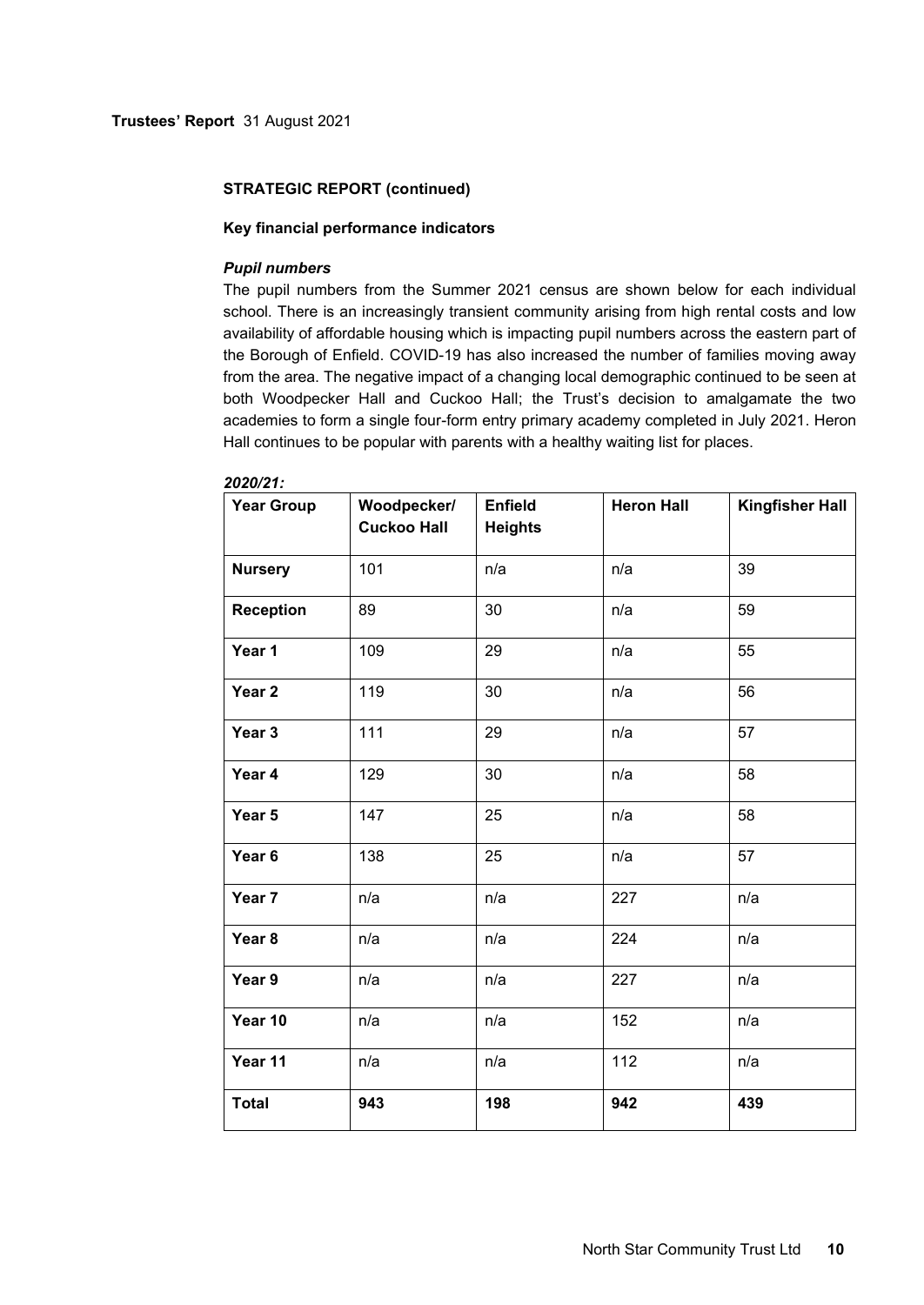### **Key financial performance indicators (Continued)**

## *Staffing Ratio*

Total staffing costs (excluding restructuring costs and LGPS adjustments) as a proportion of total non-capital income were 79.1% (2020 – 80.7%).

## *Other Key Financial Performance Indicators*

The range of key performance indicators KPIs) that trustees may consider is constantly under review. Trustees consider it essential that they utilise a range of key financial performance indicators that are relevant and applicable to monitoring the performance of the Academy Trust. Trustees also use the DfE school resource management self-assessment tool to benchmark KPIs against similar schools, and curriculum-based planning underlies the budgeting of staffing requirements.

The impact of COVID-19 on costs has been monitored closely and was reflected in the monthly forecast outturns which accompany the Trust's management accounts.

#### *Pupil Premium*

The Academy Trust acknowledges the responsibility for 'socially disadvantaged' pupils and is committed to meeting their pastoral, social and academic needs within the academies environment. The Trust is committed to 'Diminishing the Gap' between vulnerable pupils and the pupil premium forms a vital part of that process. NSCT Academies approach the pupil premium through the following principles:

- ensuring that teaching and learning opportunities meet the needs of all the pupils;
- ensuring that appropriate provision is made for pupils who belong to vulnerable groups, including ensuring the needs of socially disadvantaged pupils are adequately assessed and addressed; and
- recognising that not all pupils who receive free school meals will be socially disadvantaged or that not all pupils who are socially disadvantaged are registered or qualify for free school meals.

Provision is made through:

- enabling pupils' access to well-planned education;
- enabling pupils' access to an appropriately planned curriculum; and
- additional support and intervention within the Academy environment.

This will take the form of the following provision:

- small-group, matched-level daily English and Mathematics teaching thus overcoming gaps in learning and accelerating progress;
- 1:1 and small group tutorials in English and Mathematics thus ensuring that all pupils make the best possible progress with no pupils 'slipping through the net';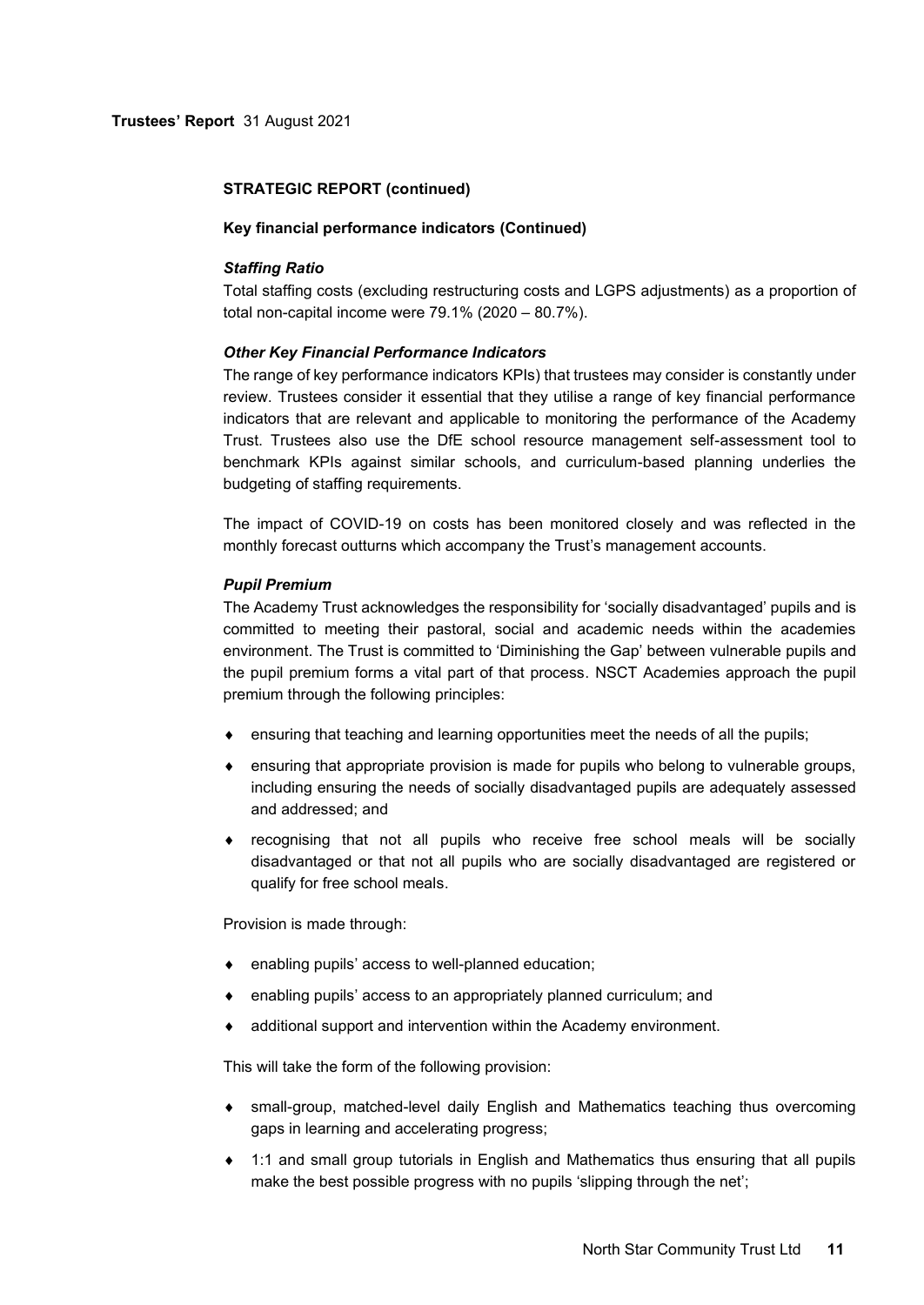## **Key financial performance indicators** (continued)

#### *Pupil Premium (continued)*

- intervention programmes to promote behaviour, social skills, expressive language development and homework/ curriculum support;
- enrichment programmes to widen pupils' experiences and knowledge through well planned cultural visits and events;
- support from trained staff to promote excellent attendance and punctuality, pastoral programmes and family support;
- additional teaching and learning opportunities provided through learning mentor, counsellors, Educational Psychologist, behaviour support, trained TAs and external agencies;
- reducing class sizes thus improving learning opportunities;
- **•** breakfast and afterschool care;
- after school homework and learning clubs;
- **after school curriculum clubs including provision for the more able;**
- personalised provision, tailor-made to suit individual need;
- speech, language and communication provision;
- behaviour, emotional and social skills provision;
- ◆ targeting of able children on Free Schools Meals to achieve National Curriculum level 3 at the end of KS1 or level 5 at the end of KS2; and
- Educational Welfare Officer's commitment to improve attendance.

Pupil Premium of £1,006,111 was received during 2020/21 (2020 – £1,028,468).

Unfortunately, the COVID-19 lockdowns have inevitably had a negative impact on many of the planned activities to support disadvantaged pupils. However, all the Trust academies particularly focused on ensuring any detrimental impact of home-learning on disadvantage pupils was minimised by making access to learning materials as inclusive as possible.

## **Going concern**

After making appropriate enquiries, the trustees have a reasonable expectation that the Academy Trust has adequate resources to continue in operational existence for the foreseeable future. For this reason it continues to adopt the going concern basis in preparing the financial statements. Further details regarding the adoption of the going concern basis can be found in the Statement of Accounting Policies on pages 37 to 41.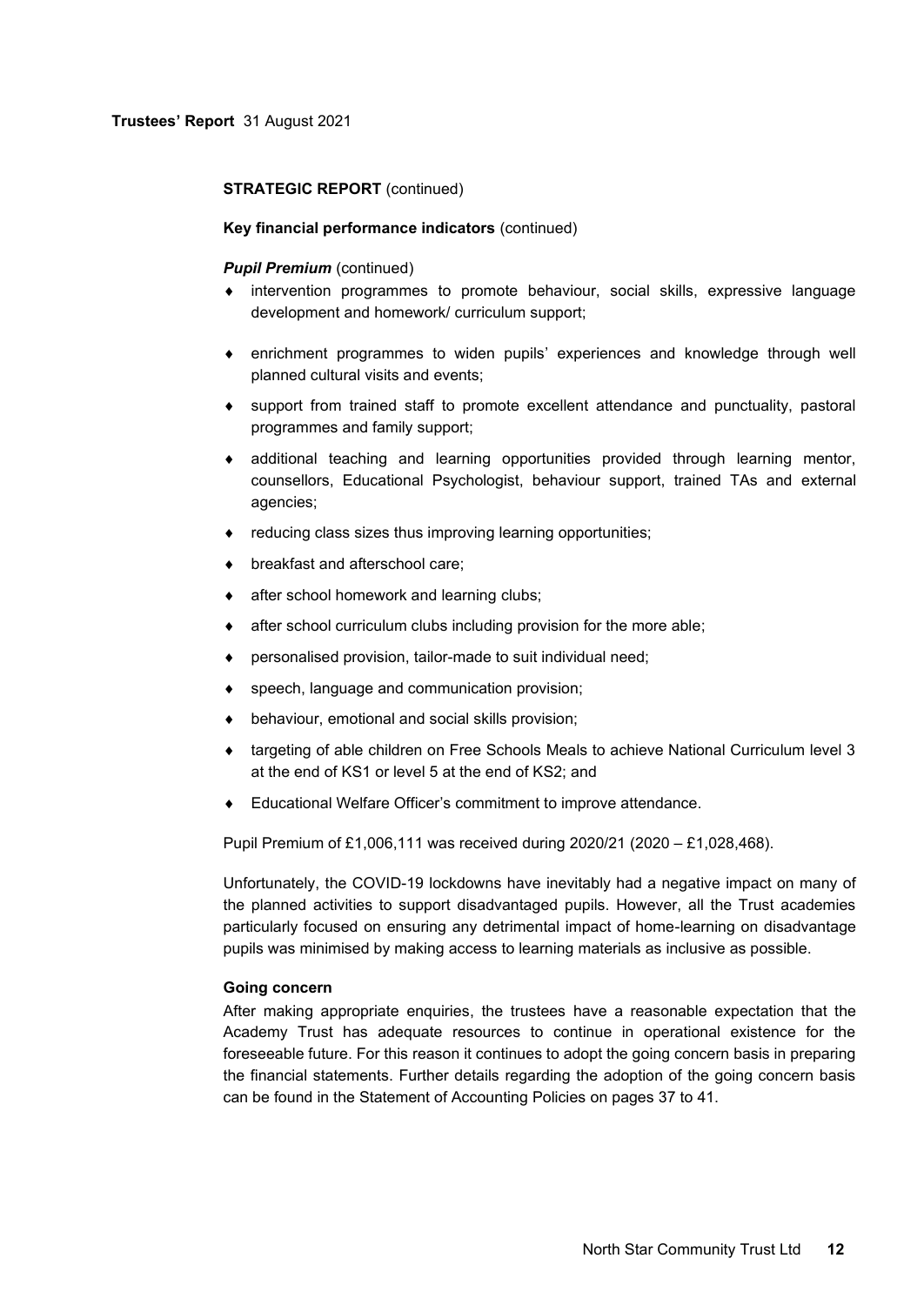#### **Promoting the success of the company**

The Trustees have acted in accordance with their duties codified in law, which include their duty to act in the way in which they consider, in good faith, would be most likely to promote the success of the Company for the benefit of its members, stakeholders and the matters set out in section 172(1) of the Companies Act 2006. The Charites Commission has issued guidance which explains that charitable companies should take "promoting the success of the company" to mean "promoting the success of the charity to achieve its charitable purposes."

The Trust is governed by its charitable objects. These charitable objects set out the purpose of the charity. The consequences of all decisions and activities of the charity are assessed by how they contribute towards achieving that long-term purpose, including by reference to the charity's strategy, vision and values. As an educational charity, the Trust is accountable not only to its direct beneficiaries (the pupils) but also to parents and the wider community. These stakeholders support, engage and challenge NSCT. They ensure that the decisions the Trust makes as a charity, from the ground level through to the Board, are for their benefit. The Trust is a values driven organisation and its values mean that it is informed, shaped and powered by its determination to uphold its vision. Well-established involvement and consultation mechanisms, both direct (through parent and staff surveys) and indirect (through the involvement of parents and local people on local governing bodies and Trust Board) ensure that decisions made by the Trustees are informed by the needs of the organisation's stakeholders.

#### *Long-term consequences of any decision*

Trustees consider the consequences of any strategic decision in the long-term as part of their assessment. They aim to ensure that the Trust balances its income and expenditure to ensure that long-term sustainability. This is balanced against the needs of the pupils, staff and other stakeholders, and the community, to ensure the Trust expends public funds in the most effective way to support its aims, and with integrity. This has included, for example, the decision to amalgamate Cuckoo Hall and Woodpecker Hall academies, in the light of falling pupil numbers, to ensure the continued provision of high quality education on the current site of the two academies.

#### *The interests of the company's employees*

Details of how the Trustees give consideration to the interests of the organisation's employees can be found in the Engagement with employees section within this report, above.

# *The need to foster the company's business relationships with suppliers, customers and others*

Details of how the Trustees give consideration to the interests of the organisation's other stakeholders can be found in the section Engagement with suppliers, customers and other stakeholders section of this report, above.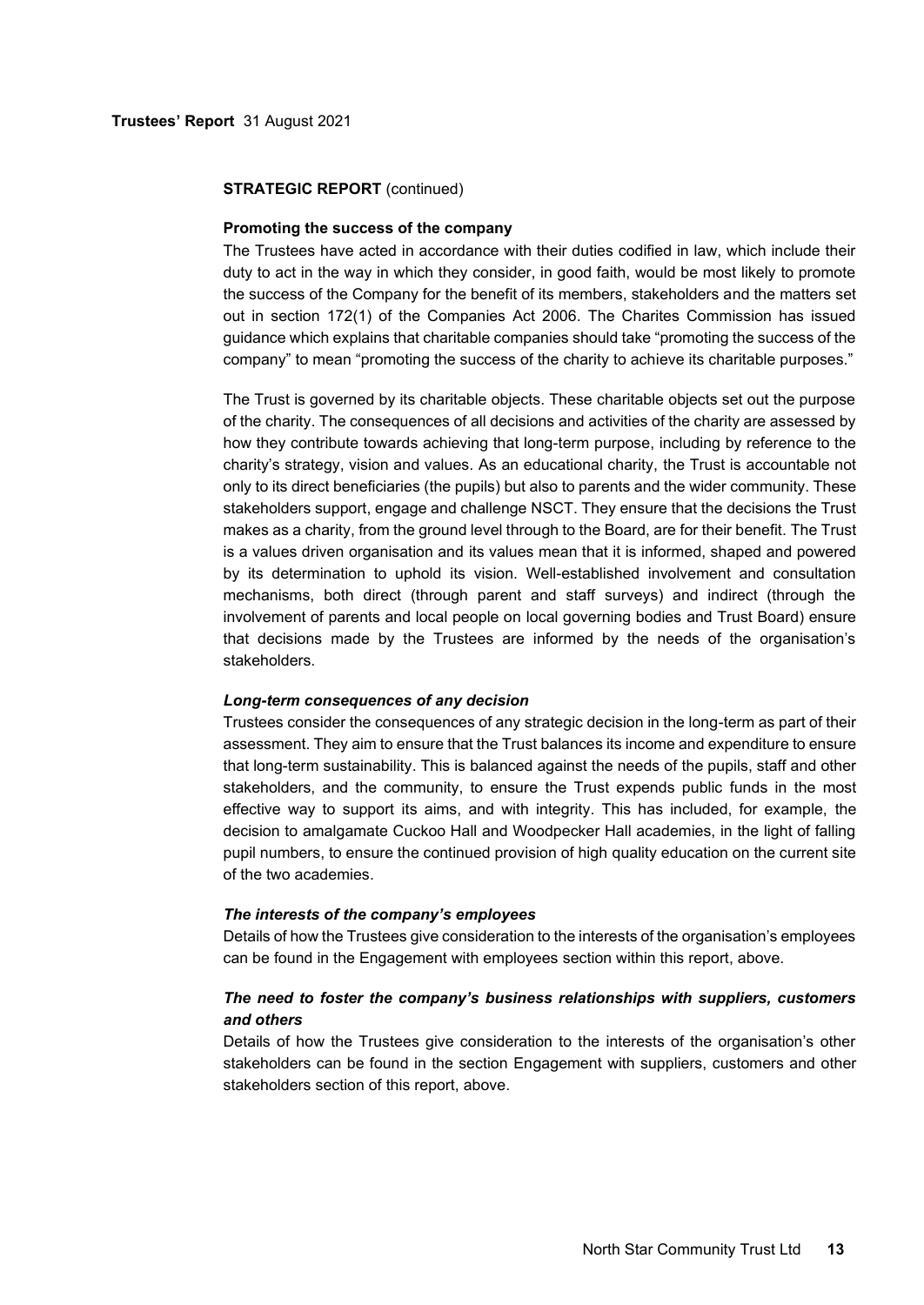#### **Promoting the success of the company** (continued)

#### *The impact of the company's operations on the community and the environment*

Details of how the Trustees give consideration to the impact on the community can be found in the section Engagement with suppliers, customers and other stakeholders section, above. Further information is also given in the section on Public Benefit. An example of how the Trust has considered its impact on the local community has been during the COVID-19 crisis, where a decision was made to supply supermarket vouchers to families normally in receipt of free school meals, ahead of the government introducing a national scheme. The Trust also worked with local providers to provide food supplies to families who may not have been eligible for free school meals. The Trust has also worked to ensure the schools remained open during holiday periods to support working parents within the local community during the COVID-19 lockdowns when other childcare options were not necessarily available. All academies within the Trust ran a Summer School during the Summer holidays with support from the Holidays and Activities Fund (HAF), targeting children eligible for free school meals.

# *The desirability of the company maintaining a reputation for high standards of business conduct*

The Trust aims to conduct all its relationships with integrity and courtesy, and scrupulously to honour every business agreement. The Trustees have approved a number of policies that help to ensure the charity maintains high standards of business conduct; these include the Investment Policy, Anti Fraud Policy, Whistleblowing Policy, and Gifts and Hospitality Policy.

#### *The need to act fairly as between members of the company*

All members of the Trust are treated fairly and equally, with the same access to information, the ability to directly contact trustees or senior leadership. All been members are also invited to participate in training or strategic development events, for example, our recent Trust Strategy Day.

All matters reserved for decision by the Trustees are presented at Board or Committee meetings as appropriate. Trustees are briefed on any identified potential impacts and risks for stakeholders and how they are to be managed. The Trustees take these factors into account before making a final decision which together they believe is in the best interests of the Trust and its stakeholders.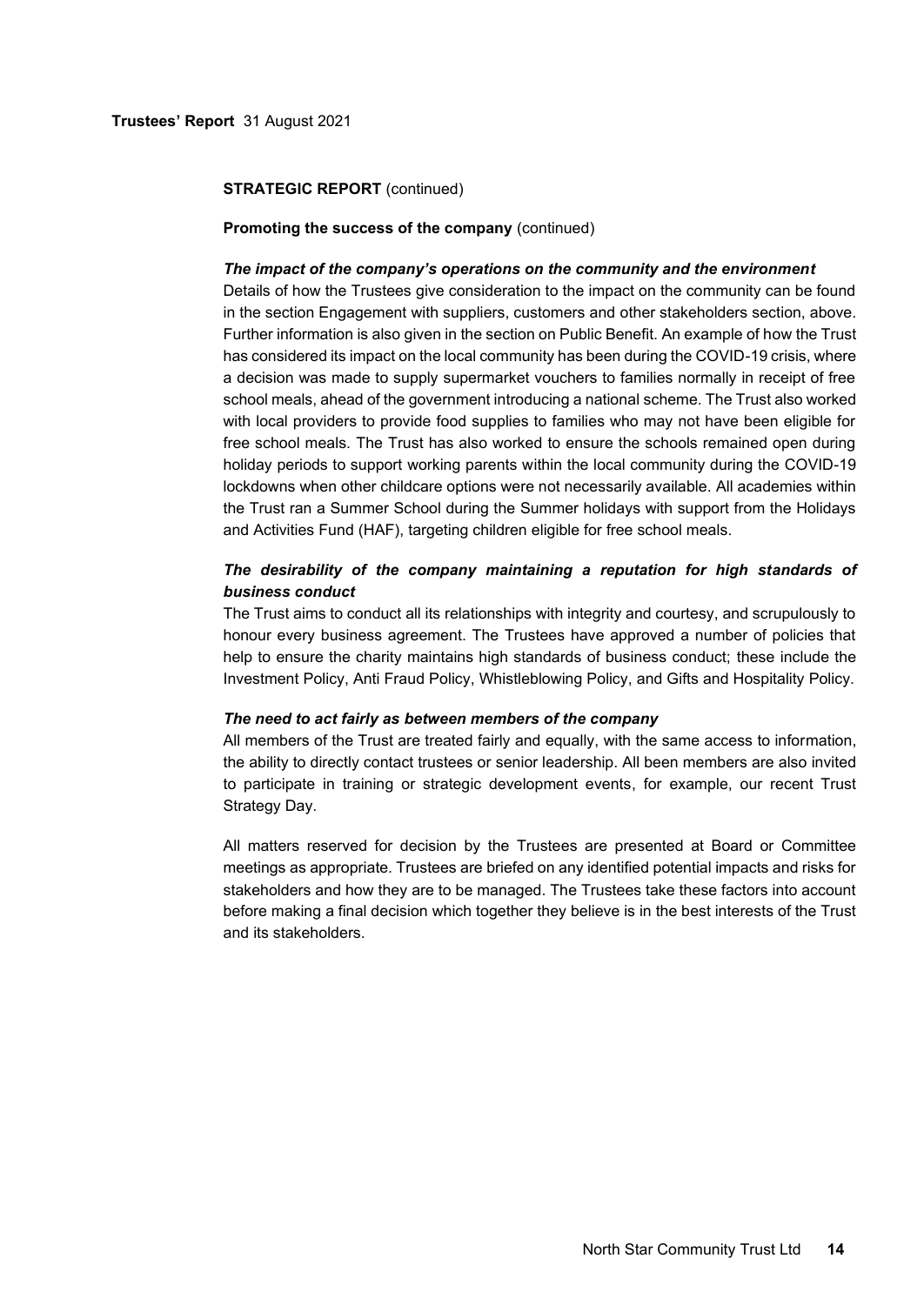#### **FINANCIAL REVIEW**

#### **Financial report for the year**

The financial position of the Academy Trust at the year ended 31 August 2021 is shown on page 34.

The vast majority of the Academy Trust's income is obtained from the DfE in the form of recurrent grants, the use of which is restricted to particular purposes. The grants received from the DfE during the year ended 31 August 2021 and the associated expenditure are shown as restricted funds in the Statement of Financial Activities.

The Academy Trust's total income for the year ended 31 August 2021 amounted to £18,738,000 (2020: £16,501,000), including £15,688,000 (2020 – £14,834,000) related to recurrent ESFA revenue grants, and £1,315,000 (2020 – £324,000) related to capital grants. These restricted grants for fixed assets include grants from the DfE to cover the building costs of Heron Hall Academy. In accordance with the Charities Statement of Recommended Practice, 'Accounting and Reporting by Charities' (SORP 2015), such grants are shown in the Statement of Financial Activities as restricted income in the fixed asset fund. The restricted fixed asset fund balance is reduced by annual depreciation charges over the useful life of the assets concerned as defined in the Academy Trust's accounting policies.

In addition to its recurrent ESFA revenue grants, the Trust was also in receipt of COVID-19 funding as follows:

- Catch up premium funding of £194,840, of which £89,812 was spent on additional catch up classes, resources and IT equipment. Unspent funding will be carried forward to 2021/22.
- Summer Schools programme funding of £34,108, which was used to deliver face to face summer school to pupils identified as being most in need of educational recovery and/ or wellbeing support.
- Compensation in respect of Free school meal vouchers issued before the National scheme was re-launched, amounting to £17,500.
- COVID-19 Mass Testing Funding, received to allow on-site testing at Heron Hall Academy of £38,350.

Expenditure on the academy trust's educational operations for the year amounted to £18,856,000 (2020 – £17,990,000), the increase being due mainly to increased staffing costs as a result of the steady growth in size of Heron Hall Academy.

The pandemic impacted negatively on the financial performance of the Trust by reducing the opportunities to raise additional income through lettings of the facilities and lost income on wraparound care. Savings were made against some expense area's where normal activities could not be carried out during the course of the year – for example exams, trips and Staff training.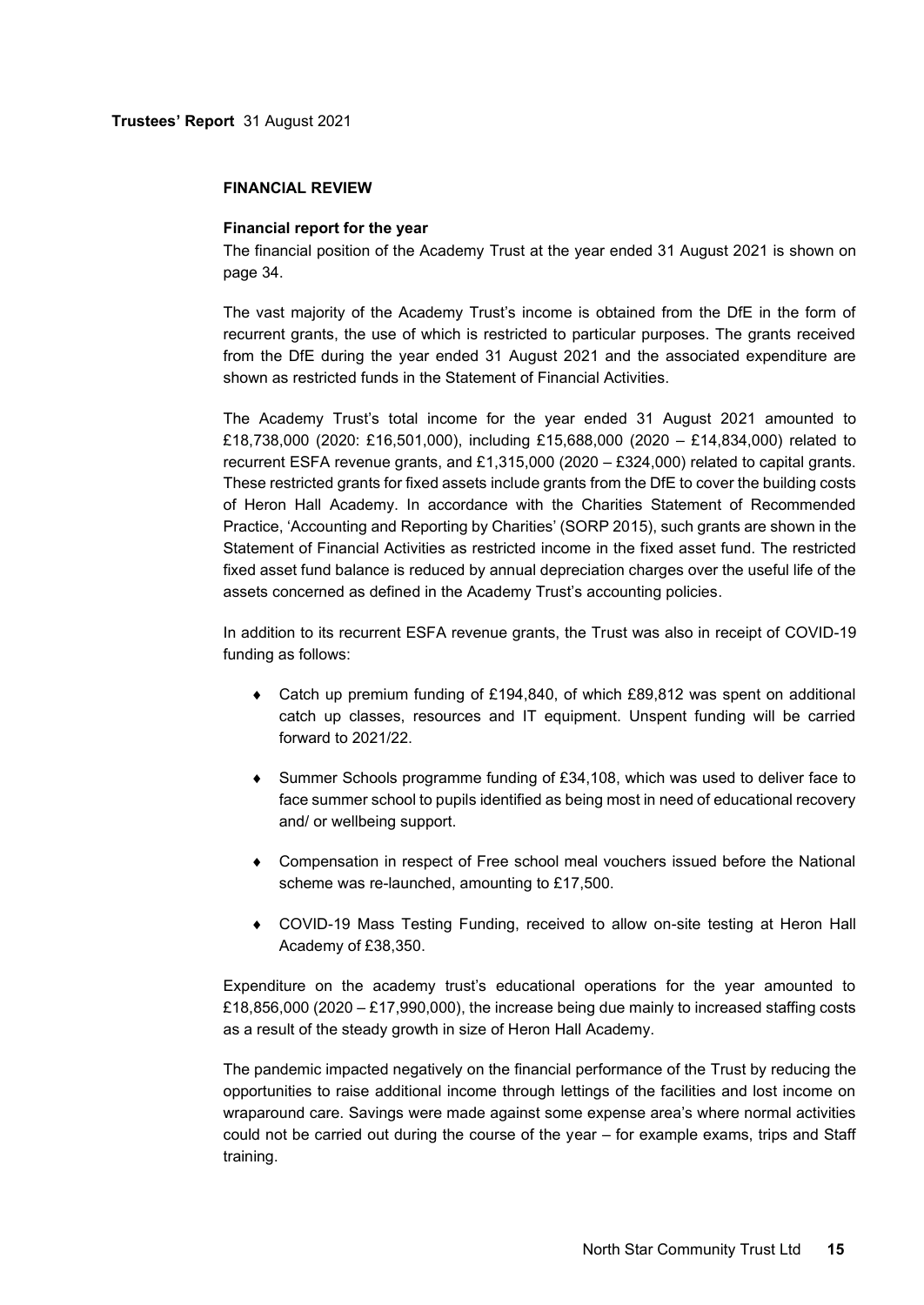## **FINANCIAL REVIEW (continued)**

## **Financial report for the year (continued)**

A reconciliation of the negative net movement in funds of £519,000 (2020 – 3,846,000) to the Trust's operating surplus of £439,000 (2020 – 68,000) is shown below:

|                                                               | 2021  | 2020    |
|---------------------------------------------------------------|-------|---------|
|                                                               | £'000 | £'000   |
| Net movement in funds as shown on the SOFA                    | (519) | (3,846) |
| (Less) add: net (income) expenditure in the fixed assets fund | (215) | 798     |
| Add: LGPS actuarial loss (note 2)                             | 401   | 2,357   |
| Add: LGPS service cost adjustment (note 2)                    | 1,009 | 789     |
| Add: LGPS interest cost adjustment (note 2)                   | 99    | 50      |
| Operational surplus excluding fixed asset purchases           | 775   | 148     |
| Less: fixed asset purchases from revenue funds (note 3)       | 336)  | (80)    |
| Operational surplus for the year                              | 439   | 68      |

At 31 August 2021, the Academy Trust held total funds of £29,094,000 (2020 – £29,613,000) which comprised restricted fixed asset funds of £34,684,000 (2020 – £34,133,000), a pension reserve of £7,593,000 (2020 – £6,084,000), restricted general funds of 105,000 (2020 – £nil). The Trust also held unrestricted funds of £1,898,000 (2020 – £1,546,000), of which £346,000 (2020 – £346,000) were designated for use on future repair and capital projects. The Trust's operational reserves at 31 August 2021 (comprising the unrestricted and restricted general funds) therefore amounted to £2,003,000 (2020 – £1,564,000).

### **Reserves policy**

The trustees review the reserve levels of the Trust annually. This review encompasses the nature of income and expenditure streams, the need to match income with commitments and the nature of reserves. The trustees expect to see the revenue budget for the coming financial year to be balanced within that year's income. and not to utilise any of the previous year's underspend in order to balance the budget. An exception to this will be the Covid catch-up premium funding underspend in 2020/21 which will be released from reserves to be spent in 2021/22. However, the Trustees are cognisant that to help children catch up after the pandemic lockdowns, additional resources should be made available. Consideration will be made if reserves are required. The Trustees will discuss and agree the release of any reserves on a case by case basis.

Reserves, from any previous years' underspend, may be utilised for infrastructure, academy improvement, or for urgent health and safety matters or exceptional circumstances agreed by Trustee's. The minimum target for these reserves is equal to at least one month's average payroll costs, approximately £1,235,000 (2020 – £1,169,000). This level of reserves is intended to provide sufficient working capital to cover delays between spending and receipts of grants and to provide a cushion to deal with unexpected emergencies such as urgent maintenance.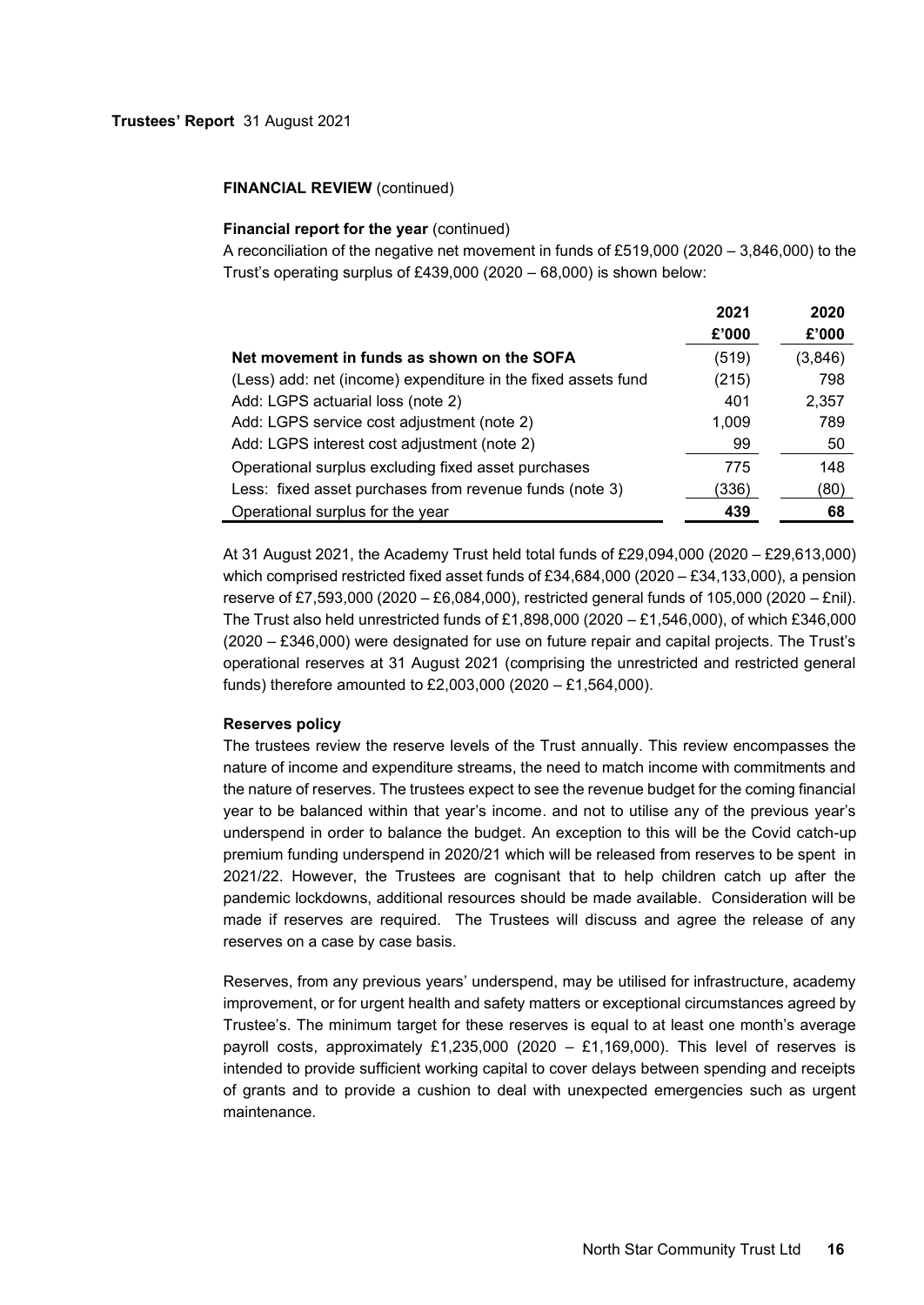## **FINANCIAL REVIEW** (continued)

## **Reserves policy** (continued)

The trustees have also identified the need for a separate designated reserve of £346,000 (2020 – £346,000) to be created to provide for future repairs and maintenance. Some of the Trust estate is in poor condition and the trustees wish to make prudent provision for costs likely to arise in future years. A review of the long term requirement is in progress and the designated reserve will be updated next year to reflect these plans. The Academy Trust's current level of free reserves (total funds less the amounts held as fixed asset funds and pension reserve) is £2,003,000 (2020 – £1,564,000), which exceeds the reserve target.

The trustees are satisfied that the level of free reserves held is adequate but not excessive given the ongoing impact of the COVID-19 pandemic on costs and of falling pupil numbers on grant income funding.

## **Investment policy**

The Academy Trust currently holds no investments. Current accounts were held with NatWest bank during the year and any surplus funds above  $£1,000$  were swept at the end of the banking day to a Business Interest Reserve Account which pays a higher rate of interest.

## **Financial and risk management objectives and policies**

The Academy Trust has agreed a risk management strategy and a risk register. These have been discussed by the trustees and include the financial risks to the schools. The register is constantly reviewed in light of any new information and formally reviewed through the Audit Committee on a regular basis.

### **Principal risks and uncertainties**

The Academy Trust's principal risks and uncertainties are surrounding the future financing of education and the implications for the Academy Trust. In the current economic climate, we are unable to predict with any certainty the financing of schools. Nevertheless with the academies' cost base, rigorous curriculum based planning and pooling of GAG funding as an Academy Trust we believe we are well placed to meet the financial uncertainties we will face in the future. The trustees seek to ensure that there are appropriate structures to meet the needs of the organisation as a Multi-Academy Trust.

The ongoing COVID-19 pandemic also poses a substantial financial and operational risk in both the short-term, with significant additional costs arising to keep the Trust's academies COVID-19 secure, and the medium-term, with the impact on pupil progression and achievement yet to be fully apparent.

The trustees have considered strategic risks and uncertainties rather than the detailed operational list. These strategic risks, in addition to the risks identified above, focused on the following areas:

- cost pressures on revenue budgets for primary academies exacerbated by falling pupil numbers make setting a balanced budget for the next three years a significant challenge;
- $\bullet$  inability to maintain the Trust estate and replace equipment on a timely basis due to budgetary constraints;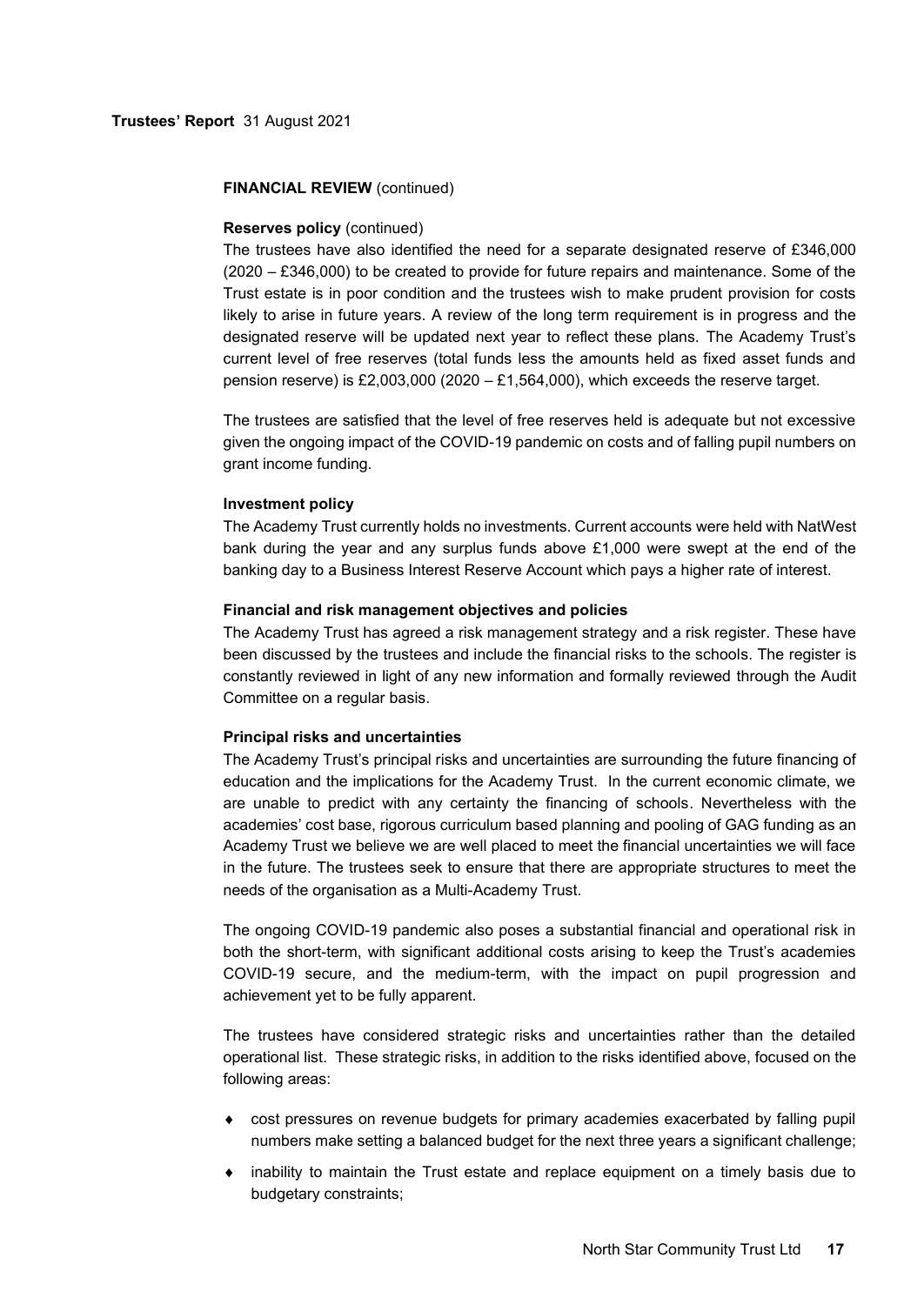## **FINANCIAL REVIEW** (continued)

# **Principal risks and uncertainties** (continued)

- inability to adequately support pupils with Education, Health and Care Plans due to insufficient funding; and
- inability to deliver a high-quality wider curriculum at primary level due to inexperienced staff.

The trustees identify the likelihood of each risk happening via RAG ('Red', 'Amber', 'Green') ratings, their impact, the response to the risk and the control procedures in place to meet the risk.

# **FUNDRAISING**

The Academy Trust only held small fundraising events predominantly to raise funds for third party charities. The Academy Trust does not work with professional fundraisers or companies who carry out fundraising on its behalf. During the year, no complaints or issues have arisen as a result of the fundraising events.

| UK Greenhouse gas emissions and energy use data for the<br>period 1 September 2020 to 31 August 2021 |           |
|------------------------------------------------------------------------------------------------------|-----------|
| Energy consumption used to calculate emissions (kWh)                                                 | 5,069,407 |
| Energy consumption break down (kWh) (optional)                                                       |           |
| gas,                                                                                                 | 3,988,813 |
| electricity,                                                                                         | 1,065,291 |
| transport fuel                                                                                       | 15,303    |
| Scope 1 emissions in metric tonnes CO2e                                                              |           |
| Gas consumption                                                                                      | 730.59    |
| Owned transport – mini-buses                                                                         | 0.50      |
| Total scope 1                                                                                        | 731.09    |
| Scope 2 emissions in metric tonnes CO2e                                                              |           |
| Purchased electricity                                                                                | 226.19    |
| Scope 3 emissions in metric tonnes CO2e                                                              |           |
| Business travel in employee owned vehicles                                                           | 0.03      |
| Total gross emissions in metric tonnes CO2e                                                          | 957.31    |
| Pupil numbers (including Nursery)                                                                    | 2,454     |
| Intensity ratio                                                                                      |           |
| Tonnes CO2e per pupil (including Nursery)                                                            | 0.39      |

# **STREAMLINED ENERGY AND CARBON REPORTING**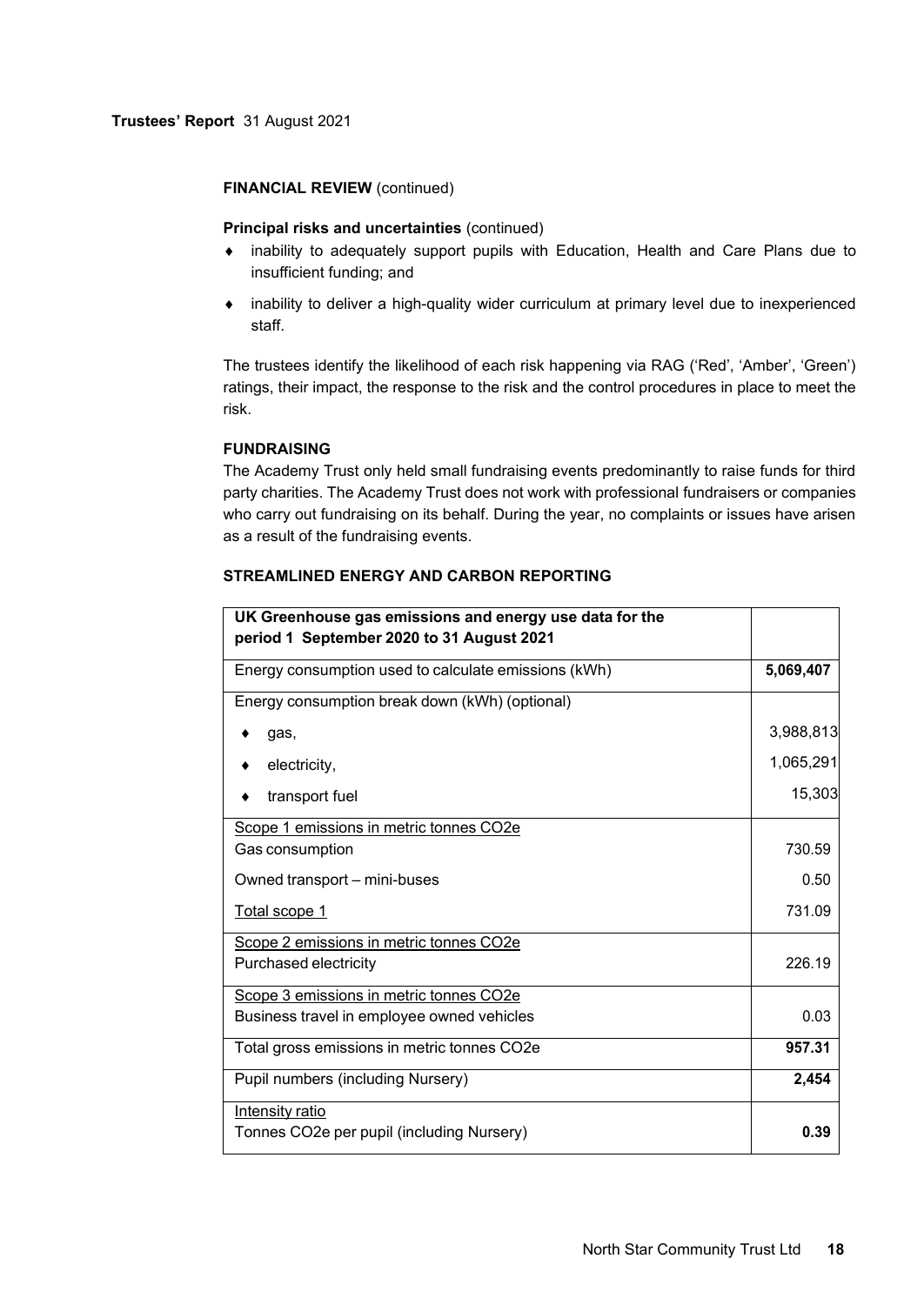# **STREAMLINED ENERGY AND CARBON REPORTING** (continued)

## **Quantification and Reporting Methodology**

We have followed the 2021 HM Government Environmental Reporting Guidelines. We have also used the GHG Reporting Protocol – Corporate Standard and have used the 2021 UK Government's Conversion Factors for Company Reporting.

## **Intensity measurement**

The chosen intensity measurement ratio is total gross emissions in metric tonnes  $CO<sub>2</sub>$ emitted per pupil, the recommended ratio for the sector.

## **Measures taken to improve energy efficiency**

Solar panels are installed on all four of the academies (although the meter at Enfield Heights Academy required updating), which reduces the requirements for electricity from the National Grid. Across the Trust an array of over 900 solar panels are installed, delivering over 400KWpeak. This helps to reduce carbon emissions by 84 tonnes per year. The Trust has started a review of lighting throughout the Trust estate to evaluate the cost-efficiency of replacing older lighting with modern energy-efficient LED-based solutions.

## **PLANS FOR FUTURE PERIODS**

The Trustees, in consultation with staff, parents and pupils, have further developed the threeyear strategy for the Trust "Stronger Together". This has the over-arching aim of providing every child and young person associated with the Trust with an enriching and inspiring educational experience, where they can thrive academically and socially, both during the time with the Trust and in the future.

The key objectives for the next three years are grouped into five themes.

# **1. Preparing students for the future**

- In partnership with parents, ensuring students are ready to learn
- Enriching and inspiring teaching, learning and curriculum
- Future-focused learning experiences
- Providing an education in the roundest sense.

# **2. Schools at the heart of their communities**

- $\bullet$  High quality and free support for parents and parenting.
- Responding to the needs of our community, respecting diversity.
- Working with a range of selected local and national partners.

# **3. An employer of choice for our staff**

- Providing an environment for meaningful work.
- Provision of career pathways and professional development.
- Nurturing professional communities and shared resources.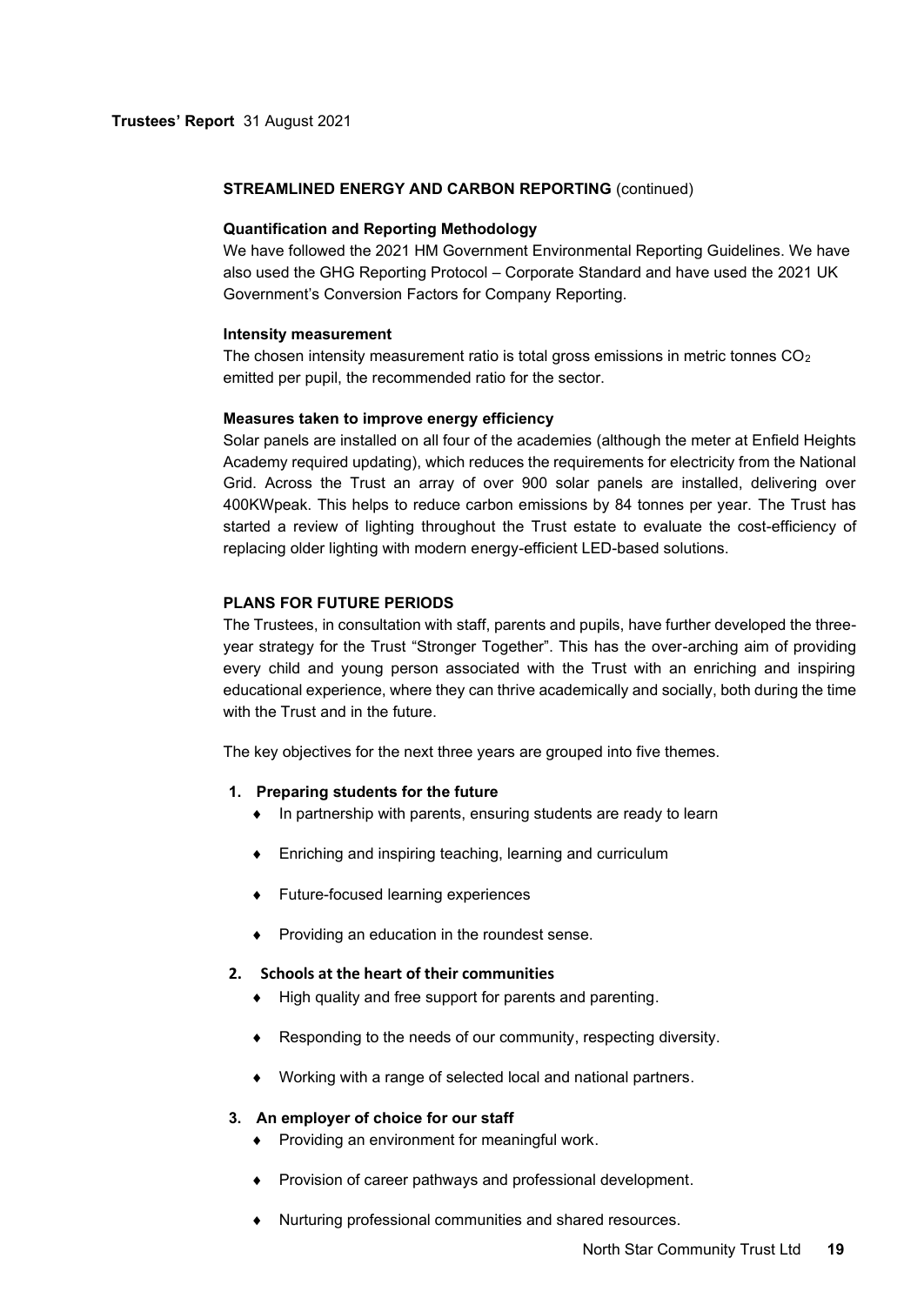# **PLANS FOR FUTURE PERIODS** (continued)

- **3. An employer of choice for our staff** (continued)
	- Promoting flexible approaches to working wherever possible.

# **4. High quality leadership**

- ◆ Recruiting and retaining excellent leaders.
- Developing Trust leaders through experience, coaching and mentoring.
- Investing in formal continuing professional development and training.

## **5. A sustainable Trust**

- ◆ Enacting committed governance.
- Maintaining financial viability.
- Implementing and sustaining efficient and effective central systems and processes.
- Developing an estates strategy to ensure appropriate buildings and learning environments.

# **AUDITOR**

In so far as the trustees are aware:

- there is no relevant audit information of which the charitable company's auditor is unaware; and
- $\bullet$  the trustees have taken all steps that they ought to have taken to make themselves aware of any relevant audit information and to establish that the auditor is aware of that information.

Approved by order of the members of the board of trustees and signed on its behalf by:

Vinstor Anham

Dr Donald Graham Chair of Trustees

Date:14th December 2021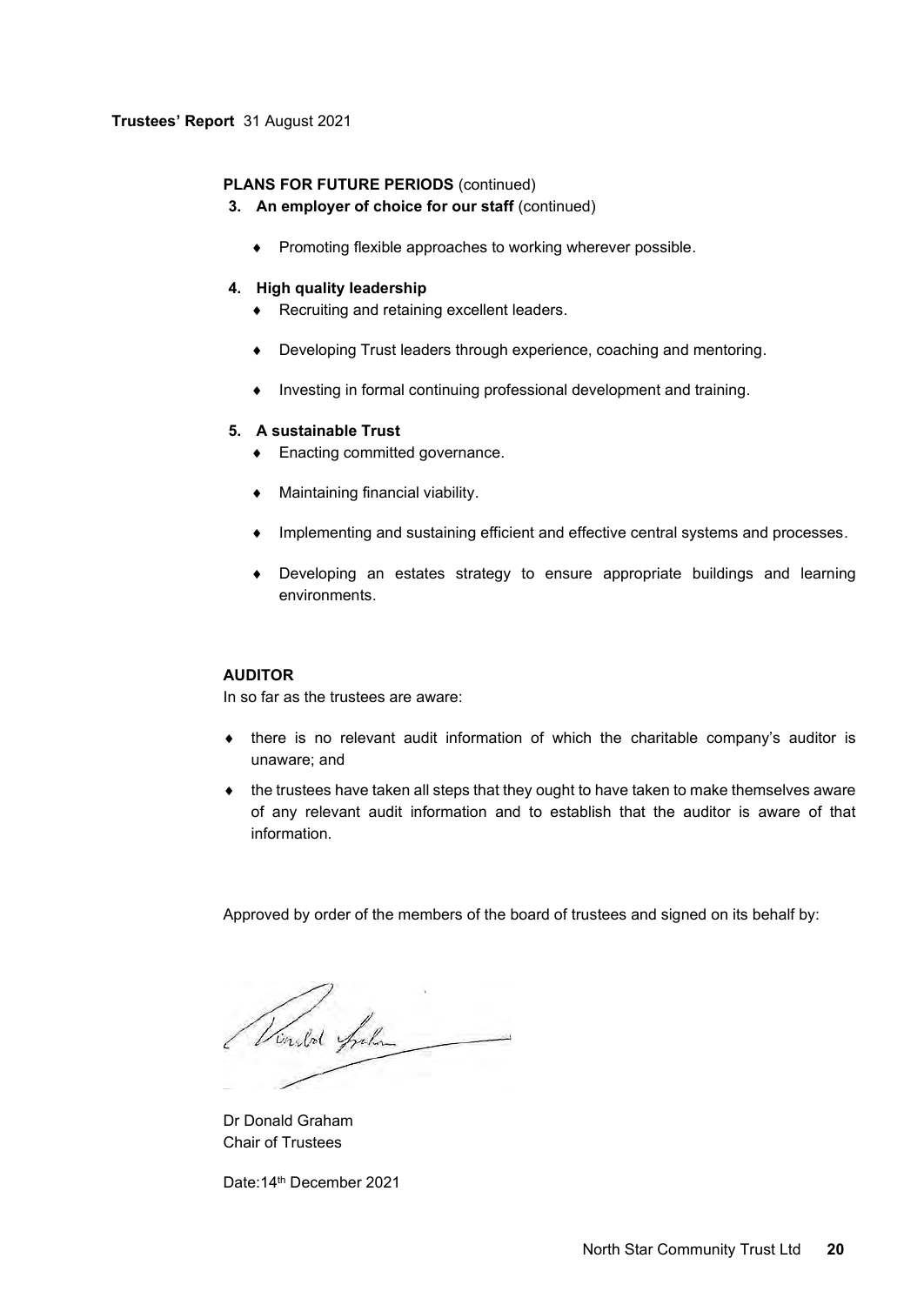## **Scope of responsibility**

As trustees, we acknowledge we have overall responsibility for ensuring that North Star Community Trust has an effective and appropriate system of control, financial and otherwise. However such a system is designed to manage rather than eliminate the risk of failure to achieve business objectives, and can provide only reasonable and not absolute assurance against material misstatement or loss.

The trustees have delegated the day-to-day responsibility to the Chief Executive as Accounting Officer, for ensuring financial controls conform with the requirements of both propriety and good financial management and in accordance with the requirements and responsibilities assigned to it in the funding agreement between the Academy Trust and the Secretary of State for Education. The Chief Executive is also responsible for reporting to the board of trustees any material weaknesses or breakdowns in internal control.

## **Governance**

| Governor            | <b>Meetings attended</b> | Out of a possible |
|---------------------|--------------------------|-------------------|
| Dr D Graham (Chair) | 9                        | 9                 |
| Mr A Ayoade         | 4                        | 9                 |
| Mr D Broadbent      | 6                        | 9                 |
| Mr R Bryant         | 8                        | 9                 |
| Mr M Charalambous   | 9                        | 9                 |
| Ms S El Hadri       |                          | 9                 |
| Mrs S Rubenstein    | 9                        | 9                 |
| Ms J Tosh           | 9                        | 9                 |

The board of trustees has formally met nine times during the year, and attendance during the year at meetings of the board of trustees was as follows:

A skills audit is carried out periodically and training commissioned on the basis of the outcome of the skills audit. Using a national leader in governance Trustees and Governors receive focused training sessions three times a year on areas such as Ofsted readiness and Impact Challenge Evidence (ICE) training. An annual review is undertaken by Trustees and governors once a year. Other external annual reviews of academies such as Challenge Partners always include governance as part of the process.

The Finance, Risk and Audit Committee is a sub-committee of the main board of trustees. Its purpose is to assist the board in ensuring sound management of the Academy Trust's finances and resources, including proper planning and monitoring and ensuring that there is probity. It also considers matters relating to internal controls, risk management and auditors' reports (internal and external). The committee recommended approval of the budgets for 2020/21 for NSCT and its academies, as well as monitoring in-year financial performance.

Attendance at Finance, Risk and Audit Committee meetings in the year was as follows:

| <b>Director</b>   | <b>Meetings attended</b> | Out of a possible |
|-------------------|--------------------------|-------------------|
| Mr M Charalambous |                          |                   |
| Dr D Graham       |                          |                   |
| Ms S El Hadri     |                          |                   |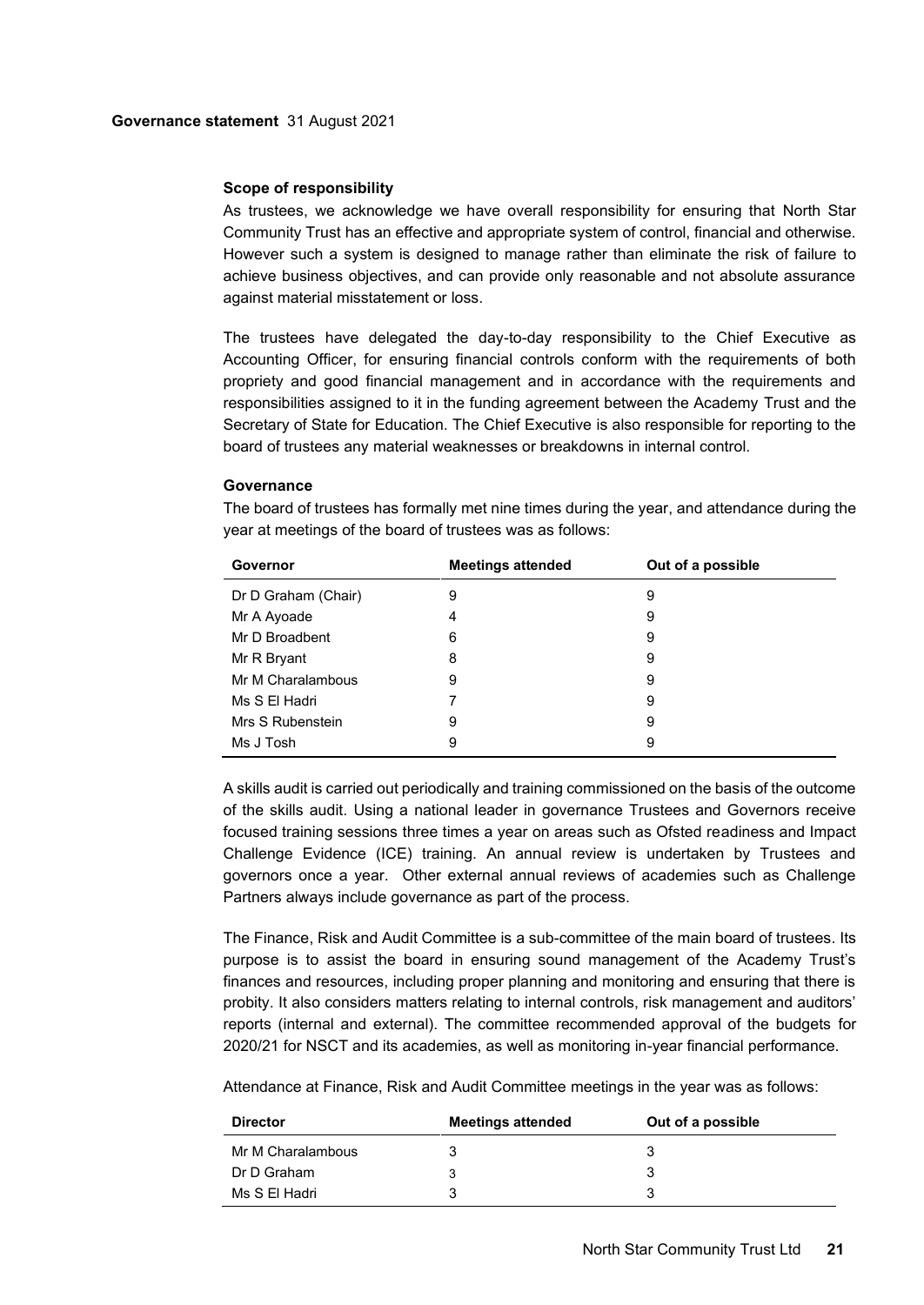#### **Governance (continued)**

Covid did restrict the Trustees' ability to visit the academies in person. All meetings were carried out online so attendance at meetings was not impacted.

**The Board of Trustees has also created a sub-committee focusing on staffing and operations management (SOM) matters to ensure scrutiny and challenge in all areas of the organisation including, HR, IT and Cyber Security, Estates, Health & Safety, Data Protection Admin and Marketing. Post the audit period one of the primary academies has had an Ofsted inspection and governance was deemed to be a strength.**

#### **Review of Value for money**

As Accounting Officer, the Chief Executive has responsibility for ensuring that the Academy Trust delivers good value in the use of public resources. The Accounting Officer understands that value for money refers to the educational and wider societal outcomes achieved in return for the taxpayer resources received.

Following the previously established principles of PPN 02/20 and PPN 04/20, the Trust continued to pay agencies during the COVID-19 lockdown in respect of long-term agency placements that were unable to work at the closed academies. However, this was the only incidence of value for money being compromised as a result of the ongoing COVID-19 pandemic.

The Accounting Officer considers how the Academy Trust's use of its resources has provided good value for money during each academic year and reports to the board of trustees where value for money can be improved, including the use of benchmarking data where available. The Accounting Officer for the Academy Trust has delivered improved value for money during the year in the following ways:

- The Trust has established a centralised purchasing function, which collates and processes all purchase orders for the Trust. A commitment based accounting system requires all requisitions to be authorised by the relevant budget holder and prevents financial commitments in excess of budget.
- Pay costs are controlled centrally and each post is reviewed when it becomes vacant to ensure that staffing levels are as efficient as possible. A curriculum-based approach to financial planning supports the development of efficient staffing structures across the Trust.

#### **The purpose of the system of internal control**

The system of internal control is designed to manage risk to a reasonable level rather than to eliminate all risk of failure to achieve policies, aims and objectives. It can therefore only provide reasonable and not absolute assurance of effectiveness. The system of internal control is based on an ongoing process designed to identify and prioritise the risks to the achievement of the Academy Trust's policies, aims and objectives, to evaluate the likelihood of those risks being realised and the impact should they be realised, and to manage them efficiently, effectively and economically. The system of internal control has been in place at the Academy Trust for the year ended 31 August 2021 and up to the date of approval of the annual report and financial statements.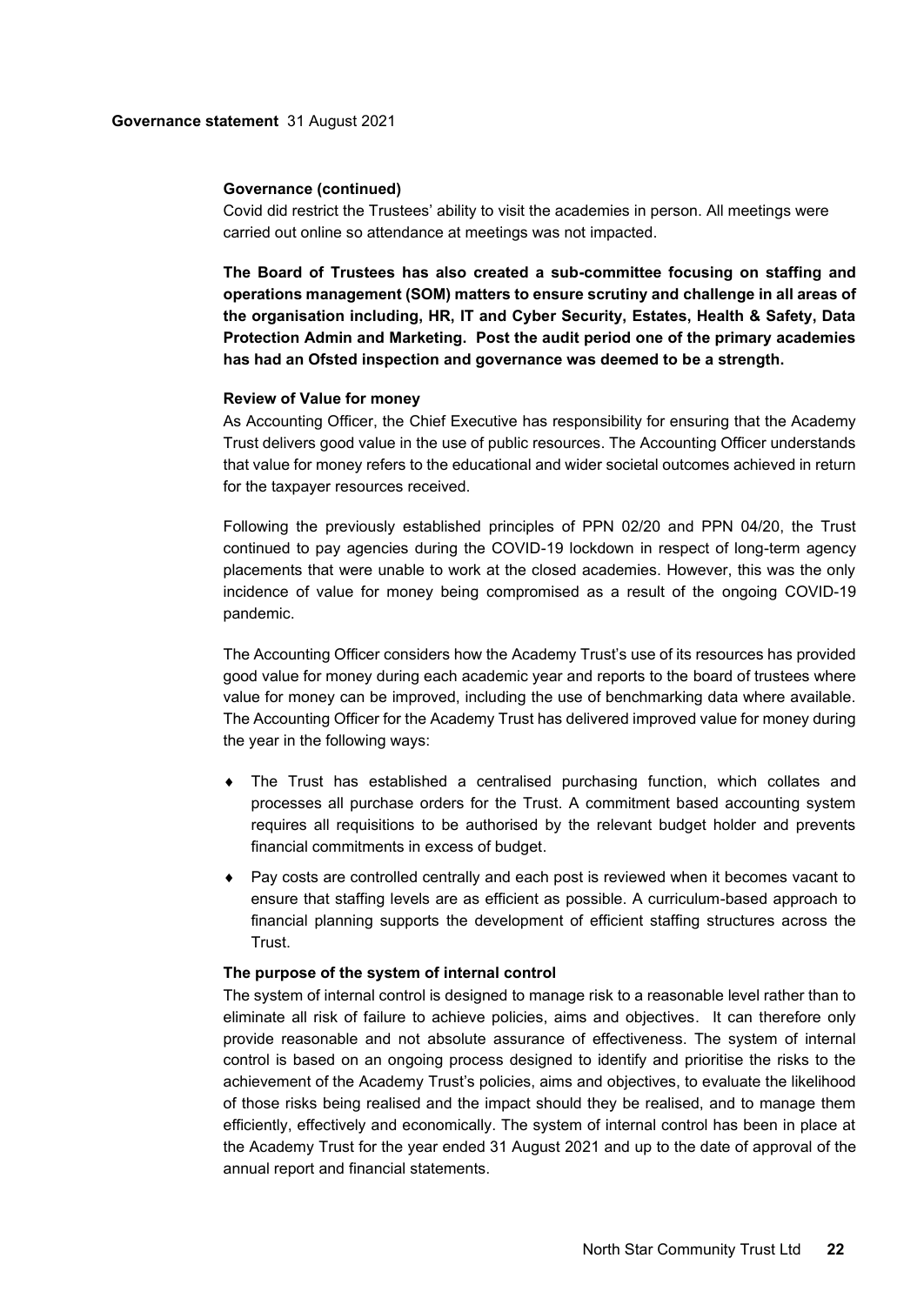## **Capacity to handle risk**

The board of trustees has reviewed the key risks to which the Academy Trust is exposed together with the operating, financial and compliance controls that have been implemented to mitigate those risks. The board of trustees is of the view that there is a formal ongoing process for identifying, evaluating and managing the Academy Trust's significant risks that has been in place for the year ended 31 August 2021 and up to the date of approval of the annual report and financial statements. This process is regularly reviewed by the board of trustees.

## **The risk and control framework**

The Academy Trust's system of internal financial control is based on a framework of regular management information and administrative procedures including the segregation of duties and a system of delegation and accountability. In particular, it includes:

- comprehensive budgeting and monitoring systems with an annual budget and periodic financial reports which are reviewed and agreed by the board of trustees;
- regular reviews by the Finance, Risk and Audit Committee of reports which indicate financial performance against the forecasts and of major purchase plans, capital works and expenditure programmes;
- ♦ setting targets to measure financial and other performance;
- clearly defined purchasing (asset purchase or capital investment) guidelines;
- delegation of authority and segregation of duties; and
- identification and management of risks.

The trustees have appointed UHY Hacker Young to carry out a programme of internal checks and scrutiny on the Academy Trust's financial systems. In 2020/21 the risk-driven programme of work covered compliance with financial regulations, regularity and governance, income, purchases, payroll, fixed assets, cash management, control accounts, VAT, cyber data and Central Trust function. There were no high risk areas identified and only a small number of low and medium risk recommendations, all of which the Trust were already working on or have since addressed.

### **Review of effectiveness**

As Accounting Officer, the Chief Executive has responsibility for reviewing the effectiveness of the system of internal control. During the year in question, the review has been informed by:

- $\bullet$  the work of the external firm reviewing the financial systems;
- the work of the external auditor;
- the financial management and governance self-assessment process; and
- the work of the executive managers within the Academy Trust who have responsibility for the development and maintenance of the internal control framework.

The Accounting Officer has advised the Finance, Risk and Audit Committee of the implications of his review of the system of internal control and a plan to address weaknesses and ensure continuous improvement of the system is in place.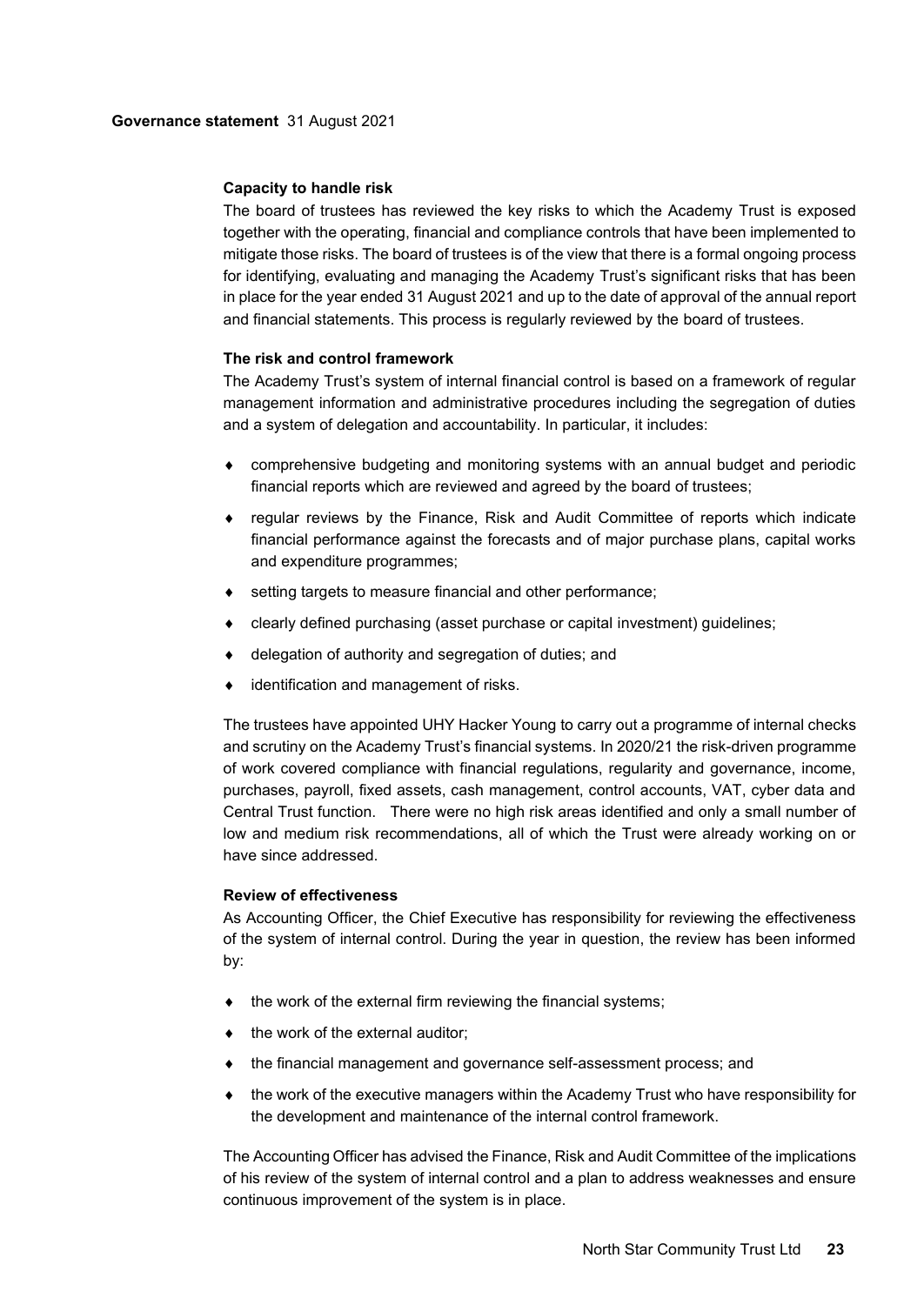# **Governance statement** 31 August 2021

Approved by order of the board of trustees and signed on their behalf by:

Vindol Spoken  $\frac{1}{4}$ 

Dr Donald Graham Mr Marino Charalambous (Chair of Trustees) (Accounting Officer)

Approved on: 14th December 2021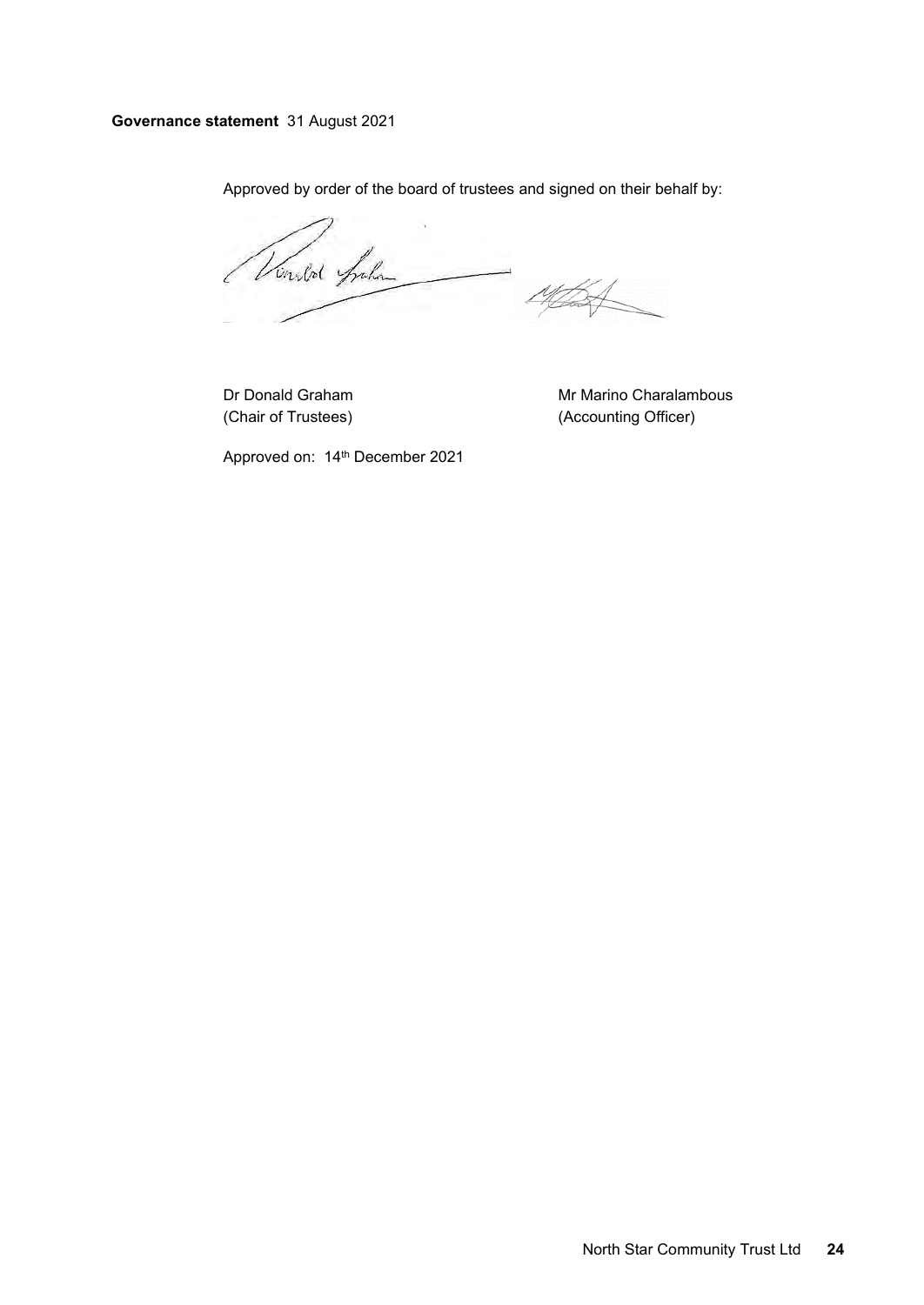## **Statement on regularity, propriety and compliance** 31 August 2021

As Accounting Officer of North Star Community Trust, I have considered my responsibility to notify the Academy Trust board of trustees and the Education and Skills Funding Agency of material irregularity, impropriety and non-compliance with ESFA terms and conditions of funding, under the funding agreement in place between the Academy Trust and the Secretary of State. As part of my consideration I have had due regard to the requirements of the Academies Financial Handbook.

I confirm that I and the Academy Trust board of trustees are able to identify any material irregular or improper use of funds by the Academy Trust, or material non-compliance with the terms and conditions of funding under the Academy Trust's funding agreement and the Academies Financial Handbook.

I confirm that no instances of material irregularity, impropriety or funding non-compliance have been discovered to date. If any instances are identified after the date of this statement, these will be notified to the board of trustees and ESFA.

**TALL** 

Mr Marino Charalambous Accounting Officer

Date:14th December 2021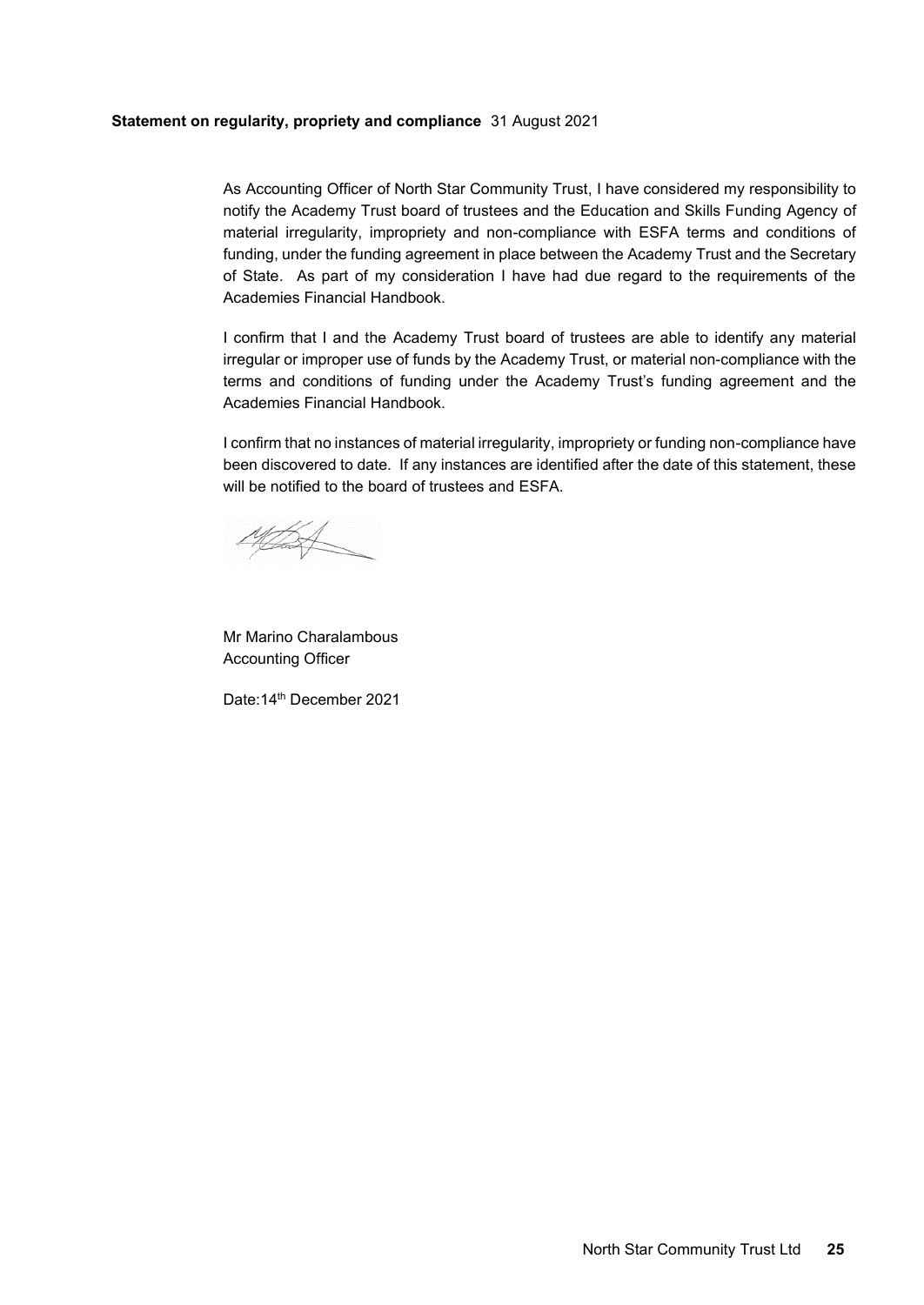#### **Statement of trustees' responsibilities** 31 August 2021

The trustees (who are also the directors of the Academy Trust for the purposes of company law) are responsible for preparing the trustees' report and the financial statements in accordance with the Academies Accounts Direction published by the Education & Skills Funding Agency, United Kingdom Accounting Standards (United Kingdom Generally Accepted Accounting Practice) and applicable law and regulations.

Company law requires the trustees to prepare financial statements for each financial year. Under company law, the trustees must not approve the financial statements unless they are satisfied that they give a true and fair view of the state of affairs of the Academy Trust and of its incoming resources and application of resources, including its income and expenditure, for that period. In preparing these financial statements, the trustees are required to:

- $\bullet$  select suitable accounting policies and then apply them consistently;
- observe the methods and principles in the Charities' SORP FRS 102 and the Academies Accounts Direction 2020 to 2021;
- make judgments and estimates that are reasonable and prudent;
- state whether applicable United Kingdom Accounting Standards have been followed, subject to any material departures disclosed and explained in the financial statements;
- prepare the financial statements on the going concern basis unless it is inappropriate to presume that the Academy Trust will continue in operation.

The trustees are responsible for keeping adequate accounting records that are sufficient to show and explain the Academy Trust's transactions and disclose with reasonable accuracy at any time the financial position of the Academy Trust and enable them to ensure that the financial statements comply with the Companies Act 2006. They are also responsible for safeguarding the assets of the Academy Trust and hence for taking reasonable steps for the prevention and detection of fraud and other irregularities.

The trustees are responsible for ensuring that in its conduct and operation the Academy Trust applies financial and other controls, which conform with the requirements both of propriety and of good financial management. They are also responsible for ensuring grants received from the ESFA/DfE have been applied for the purposes intended.

The trustees are responsible for the maintenance and integrity of the corporate and financial information included on the charitable company's website. Legislation in the United Kingdom governing the preparation and dissemination of financial statements may differ from legislation in other jurisdictions.

Approved by order of the members of the board of trustees and signed on its behalf by:

Vinkol Sychon

Chair of Trustees

Date: 14<sup>th</sup> December 2021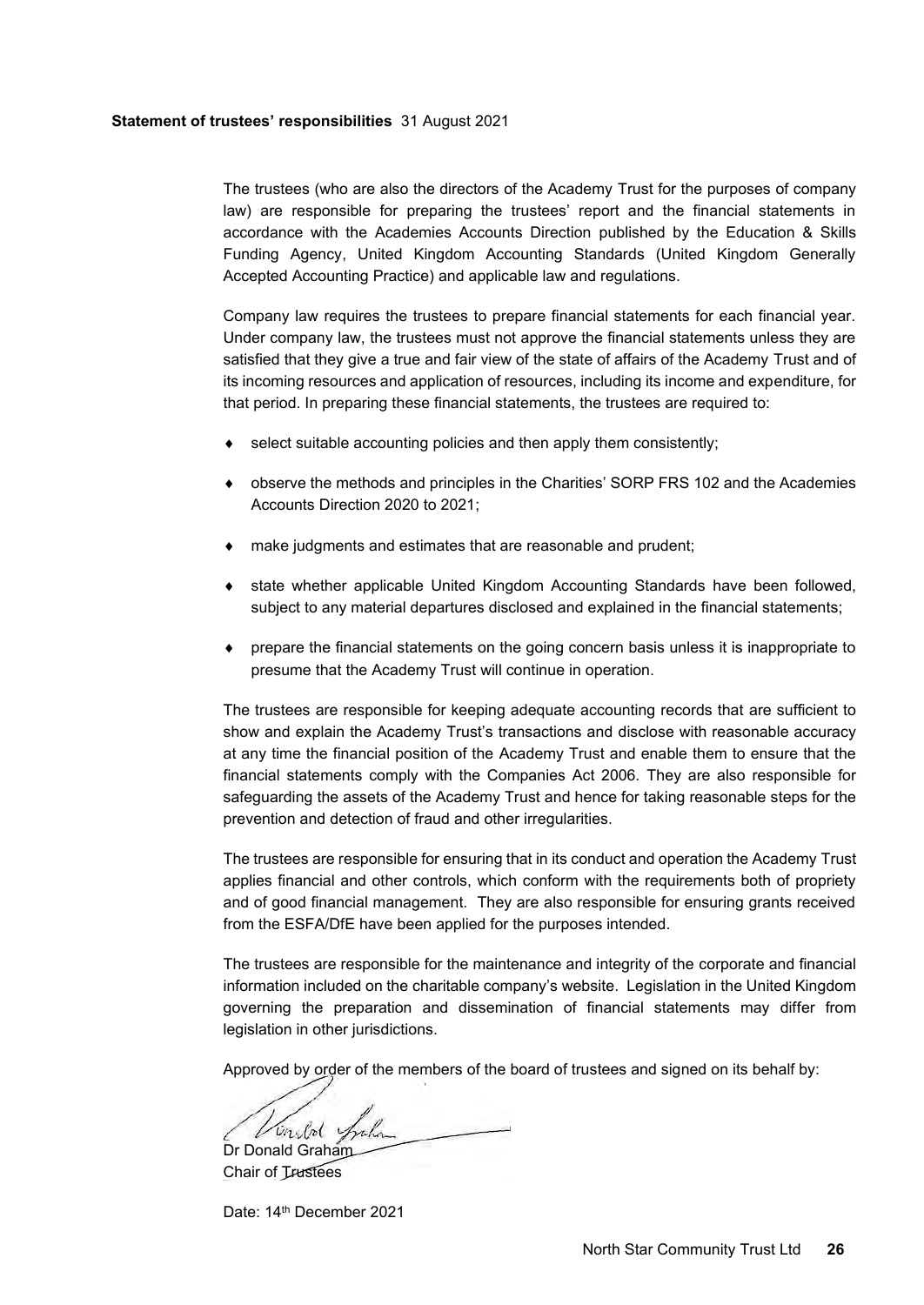# **Independent auditor's report to the members of North Star Community Trust Ltd**

# **Opinion**

We have audited the financial statements of North Star Community Trust Ltd (the 'charitable company') for the year ended 31 August 2021 which comprise the statement of financial activities, the balance sheet, the statement of cash flows, the principal accounting policies and the notes to the financial statements. The financial reporting framework that has been applied in their preparation is applicable law, United Kingdom Accounting Standards, including Financial Reporting Standard 102 'The Financial Reporting Standard applicable in the UK and Republic of Ireland' (United Kingdom Generally Accepted Accounting Practice), Accounting and Reporting by Charities: Statement of Recommended Practice applicable to charities preparing their accounts in accordance with the Financial Reporting Standard applicable in the UK and Republic of Ireland (FRS 102) (the Charities SORP FRS 102) and the Academies Accounts Direction 2020 to 2021.

In our opinion, the financial statements:

- give a true and fair view of the state of the charitable company's affairs as at 31 August 2021 and of its income and expenditure, for the period then ended;
- have been properly prepared in accordance with United Kingdom Generally Accepted Accounting Practice;
- have been prepared in accordance with the requirements of the Companies Act 2006; and
- have been prepared in accordance with the Charities SORP FRS 102 and Academies Accounts Direction 2020 to 2021.

### **Basis for opinion**

We conducted our audit in accordance with International Standards on Auditing (UK) (ISAs (UK)) and applicable law. Our responsibilities under those standards are further described in the Auditor's responsibilities for the audit of the financial statements section of our report. We are independent of the charitable company in accordance with the ethical requirements that are relevant to our audit of the financial statements in the UK, including the FRC's Ethical Standard, and we have fulfilled our other ethical responsibilities in accordance with these requirements. We believe that the audit evidence we have obtained is sufficient and appropriate to provide a basis for our opinion.

### **Conclusions relating to going concern**

In auditing the financial statements, we have concluded that the trustees' use of the going concern basis of accounting in the preparation of the financial statements is appropriate.

Based on the work we have performed, we have not identified any material uncertainties relating to events or conditions that, individually or collectively, may cast significant doubt on the charitable company's ability to continue as a going concern for a period of at least twelve months from when the financial statements are authorised for issue.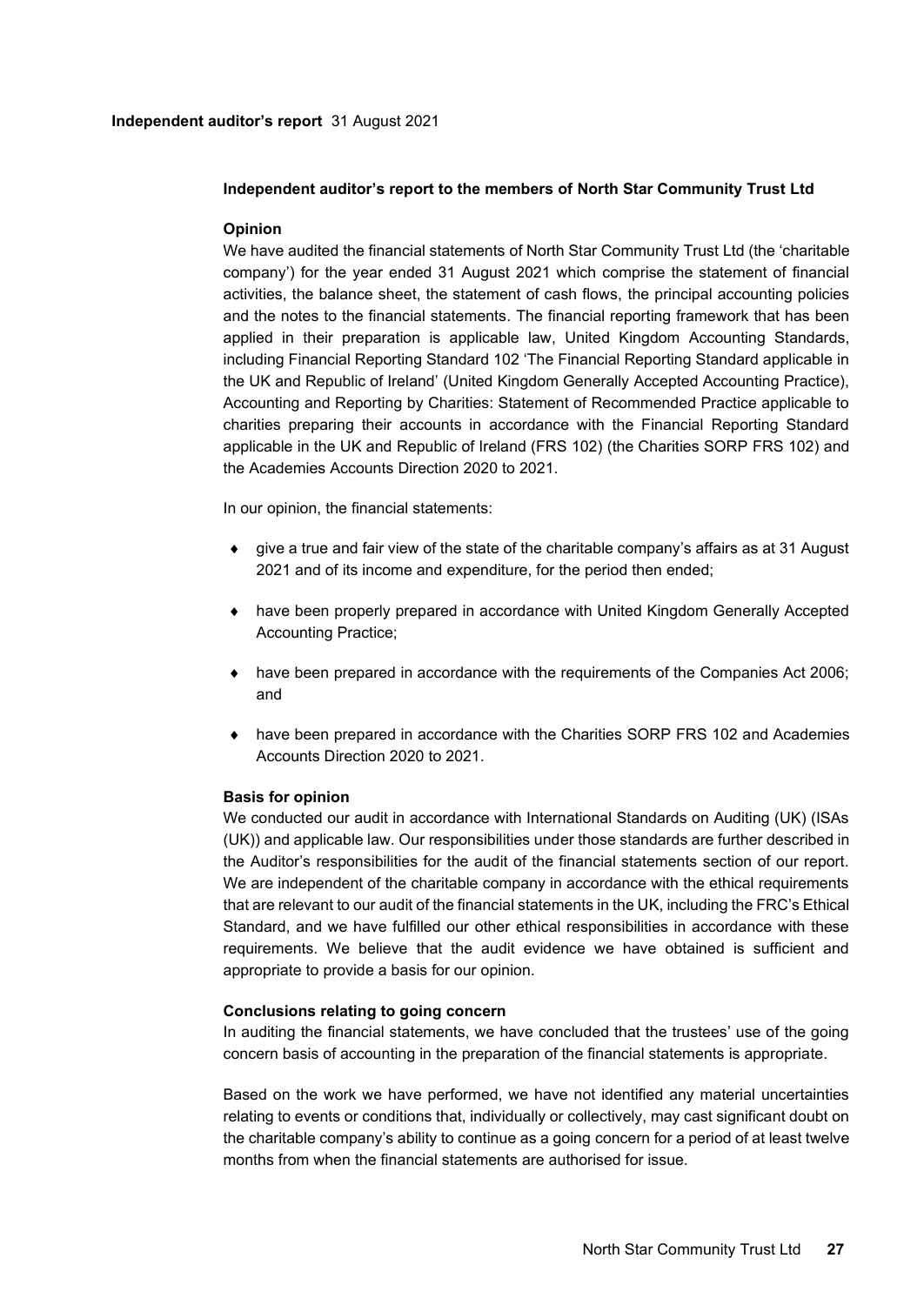# **Conclusions relating to going concern** (continued)

Our responsibilities and the responsibilities of the trustees with respect to going concern are described in the relevant sections of this report.

## **Other information**

The trustees are responsible for the other information. The other information comprises the information included in the annual report other than the financial statements and our auditor's report thereon. Our opinion on the financial statements does not cover the other information and, except to the extent otherwise explicitly stated in our report, we do not express any form of assurance conclusion thereon.

In connection with our audit of the financial statements, our responsibility is to read the other information and, in doing so, consider whether the other information is materially inconsistent with the financial statements or our knowledge obtained in the audit or otherwise appears to be materially misstated. If we identify such material inconsistencies or apparent material misstatements, we are required to determine whether there is a material misstatement in the financial statements or a material misstatement of the other information. If, based on the work we have performed, we conclude that there is a material misstatement of this other information, we are required to report that fact.

We have nothing to report in this regard.

## **Opinions on other matters prescribed by the Companies Act 2006**

In our opinion, based on the work undertaken in the course of the audit:

- the information given in the trustees' report, which is also the directors' report for the purposes of company law and includes the strategic report, for the financial year for which the financial statements are prepared is consistent with the financial statements; and
- the trustees' report, which is also the directors' report for the purposes of company law and includes the strategic report, has been prepared in accordance with applicable legal requirements.

### **Matters on which we are required to report by exception**

In the light of the knowledge and understanding of the charitable company and its environment obtained in the course of the audit, we have not identified material misstatements in the trustees' report including the strategic report.

We have nothing to report in respect of the following matters in relation to which the Companies Act 2006 requires us to report to you if, in our opinion:

- adequate accounting records have not been kept, or returns adequate for our audit have not been received from branches not visited by us; or
- the financial statements are not in agreement with the accounting records and returns; or
- certain disclosures of trustees' remuneration specified by law are not made; or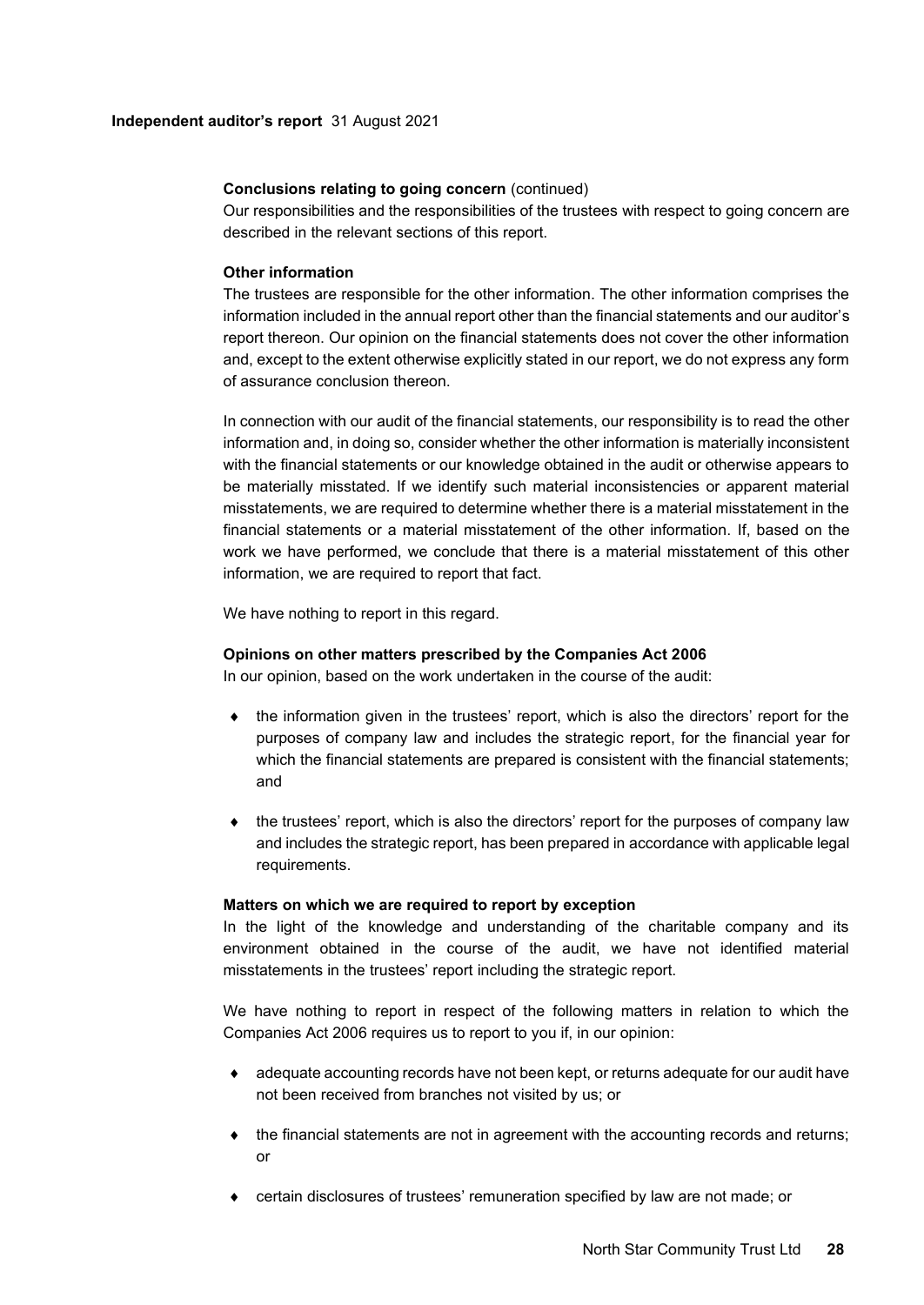#### **Independent auditor's report** 31 August 2021

## **Matters on which we are required to report by exception** (continued)

we have not received all the information and explanations we require for our audit.

#### **Responsibilities of trustees**

As explained more fully in the trustees' responsibilities statement, the trustees (who are also the directors for the purposes of company law) are responsible for the preparation of the financial statements and for being satisfied that they give a true and fair view, and for such internal control as the trustees determine is necessary to enable the preparation of financial statements that are free from material misstatement, whether due to fraud or error.

In preparing the financial statements, the trustees are responsible for assessing the charitable company's ability to continue as a going concern, disclosing, as applicable, matters related to going concern and using the going concern basis of accounting unless the trustees either intend to liquidate the charitable company or to cease operations, or have no realistic alternative but to do so.

#### **Auditor's responsibilities for the audit of the financial statements**

Our objectives are to obtain reasonable assurance about whether the financial statements as a whole are free from material misstatement, whether due to fraud or error, and to issue an auditor's report that includes our opinion. Reasonable assurance is a high level of assurance, but is not a guarantee that an audit conducted in accordance with ISAs (UK) will always detect a material misstatement when it exists. Misstatements can arise from fraud or error and are considered material if, individually or in the aggregate, they could reasonably be expected to influence the economic decisions of users taken on the basis of these financial statements.

Irregularities, including fraud, are instances of non-compliance with laws and regulations. We design procedures in line with our responsibilities, outlined above, to detect material misstatements in respect of irregularities, including fraud. The extent to which our procedures are capable of detecting irregularities, including fraud is detailed below:

Our approach to identifying and assessing the risks of material misstatement in respect of irregularities, including fraud and non-compliance with laws and regulations, was as follows:

- $\bullet$  the engagement partner ensured that the engagement team collectively had the appropriate competence, capabilities and skills to identify or recognise non-compliance with applicable laws and regulations;
- we identified the laws and regulations applicable to the charitable company through discussions with management, and from our knowledge of the academy trust sector;
- $\bullet$  the identified laws and regulations were communicated within the audit team regularly and the team remained alert to instances of non-compliance throughout the audit;
- we considered the legal and regulatory frameworks that are applicable to the charitable company and determined that the most significant are the Companies Act 2006, the Charities SORP FRS 102, the Academies Accounts Direction 2020 to 2021, the Academies Financial Handbook 2020, and the academy trust's funding agreement with the ESFA as well as legislation pertaining to safeguarding in the UK;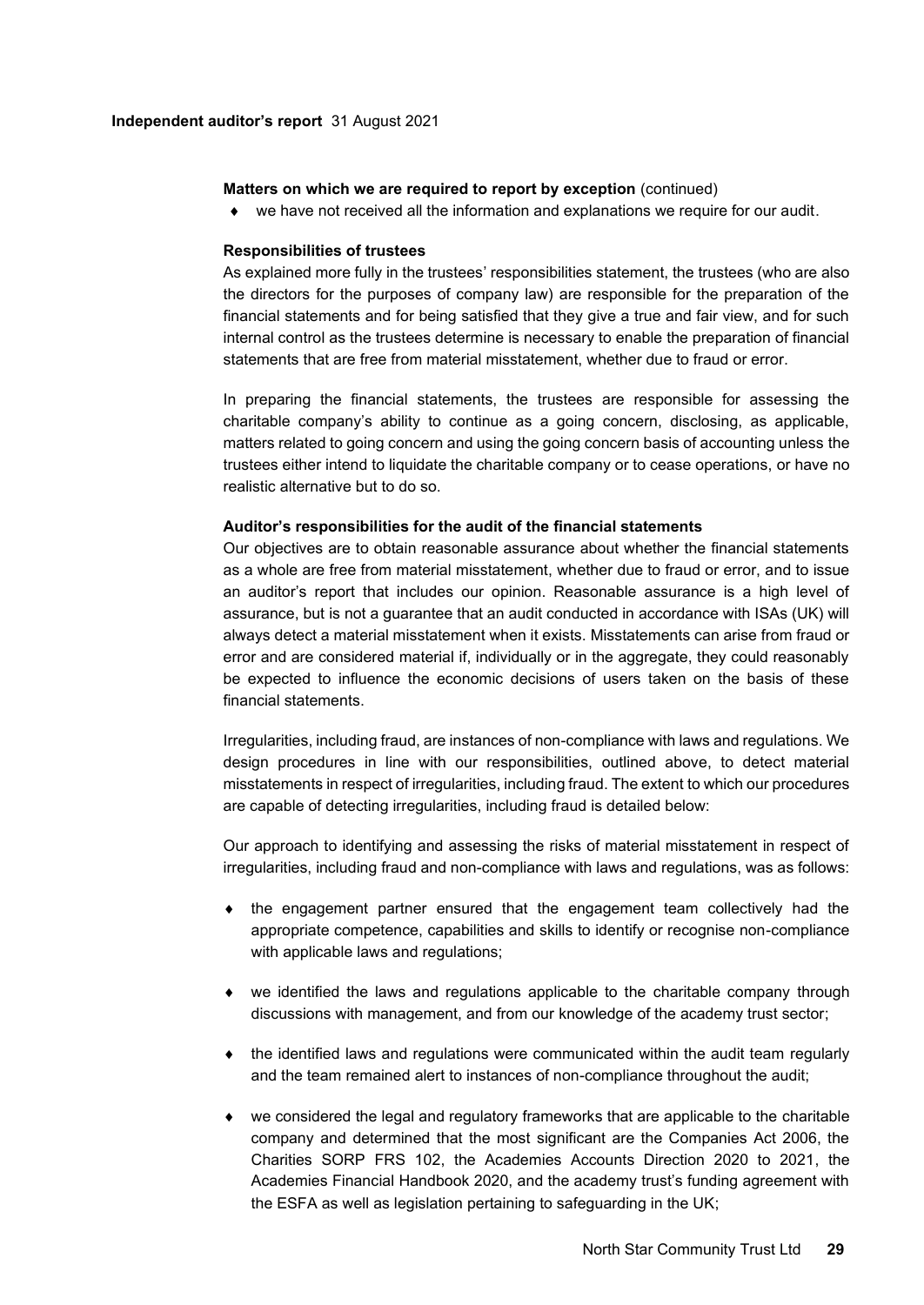## **Independent auditor's report** 31 August 2021

## **Auditor's responsibilities for the audit of the financial statements** (continued)

- we understood how the charitable company is complying with those legal and regulatory frameworks by making inquiries to management and those responsible for legal, compliance and governance procedures. We corroborated our inquiries through our review of the minutes of trustees' meetings and papers provided to the trustees.
- we planned and carried out a separate limited assurance engagement in respect of regularity, propriety and compliance in accordance with the Framework and Guide for External Auditors and Reporting Accountants of Academy Trusts issued by the ESFA, as set out in our separate independent reporting accountant's assurance report on regularity.

We assessed the susceptibility of the charitable company's financial statements to material misstatement, including obtaining an understanding of how fraud might occur, by:

- making enquiries of management and those charged with governance as to where they considered there was susceptibility to fraud, their knowledge of actual, suspected and alleged fraud; and
- considering the internal controls in place to mitigate risks of fraud and non-compliance with laws and regulations.

To address the risk of fraud through management bias and override of controls, we:

- performed analytical procedures to identify any unusual or unexpected relationships;
- tested journal entries to identify unusual transactions;
- $\bullet$  tested the authorisation of expenditure as part of our substantive testing thereon;
- assessed whether judgements and assumptions made in determining the accounting estimates set out in the accounting policies were indicative of potential bias; and
- used data analytics to identify any significant or unusual transactions and identify the rationale for them.

In response to the risk of irregularities and non-compliance with laws and regulations, we designed procedures which included, but were not limited to:

- agreeing financial statement disclosures to underlying supporting documentation;
- reviewing the minutes of trustees' meetings;
- enquiring of management and those charged with governance as to actual and potential litigation and claims;
- reviewing any available correspondence with Ofsted, ESFA and HMRC; and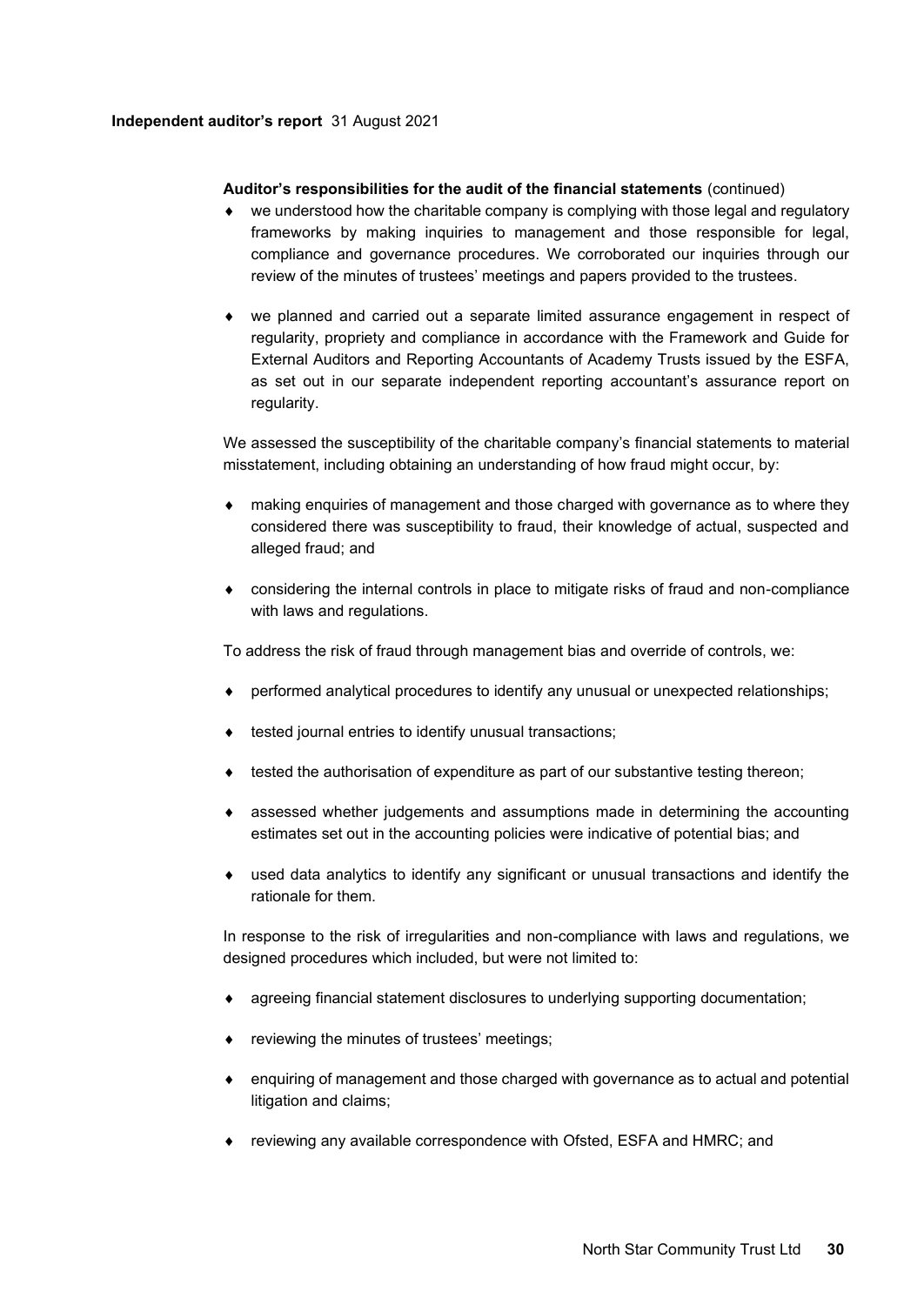## **Independent auditor's report** 31 August 2021

## **Auditor's responsibilities for the audit of the financial statements** (continued)

 the work undertaken in relation to the limited assurance engagement in respect of regularity, propriety and compliance in accordance with the Framework and Guide for External Auditors and Reporting Accountants of Academy Trusts issued by the ESFA, as set out in our separate independent reporting accountant's assurance report on regularity.

There are inherent limitations in our audit procedures described above. The more removed that laws and regulations are from financial transactions, the less likely it is that we would become aware of non-compliance. International Standards on Auditing also limit the audit procedures required to identify non-compliance with laws and regulations to enquiry of the trustees and other management and the inspection of regulatory and legal correspondence, if any.

A further description of our responsibilities for the audit of the financial statements is located on the Financial Reporting Council's website at www.frc.org.uk/auditorsresponsibilities. This description forms part of our auditor's report.

## **Use of our report**

This report is made solely to the charitable company's members, as a body, in accordance with Chapter 3 of Part 16 of the Companies Act 2006. Our audit work has been undertaken so that we might state to the charitable company's members those matters we are required to state to them in an auditor's report and for no other purpose. To the fullest extent permitted by law, we do not accept or assume responsibility to anyone other than the charitable company and the charitable company's members as a body, for our audit work, for this report, or for the opinions we have formed.

Burracett wh!

Shachi Blakemore (Senior Statutory Auditor) For and on behalf of Buzzacott LLP, Statutory Auditor 130 Wood Street London EC2V 6DL Date: 15 December 2021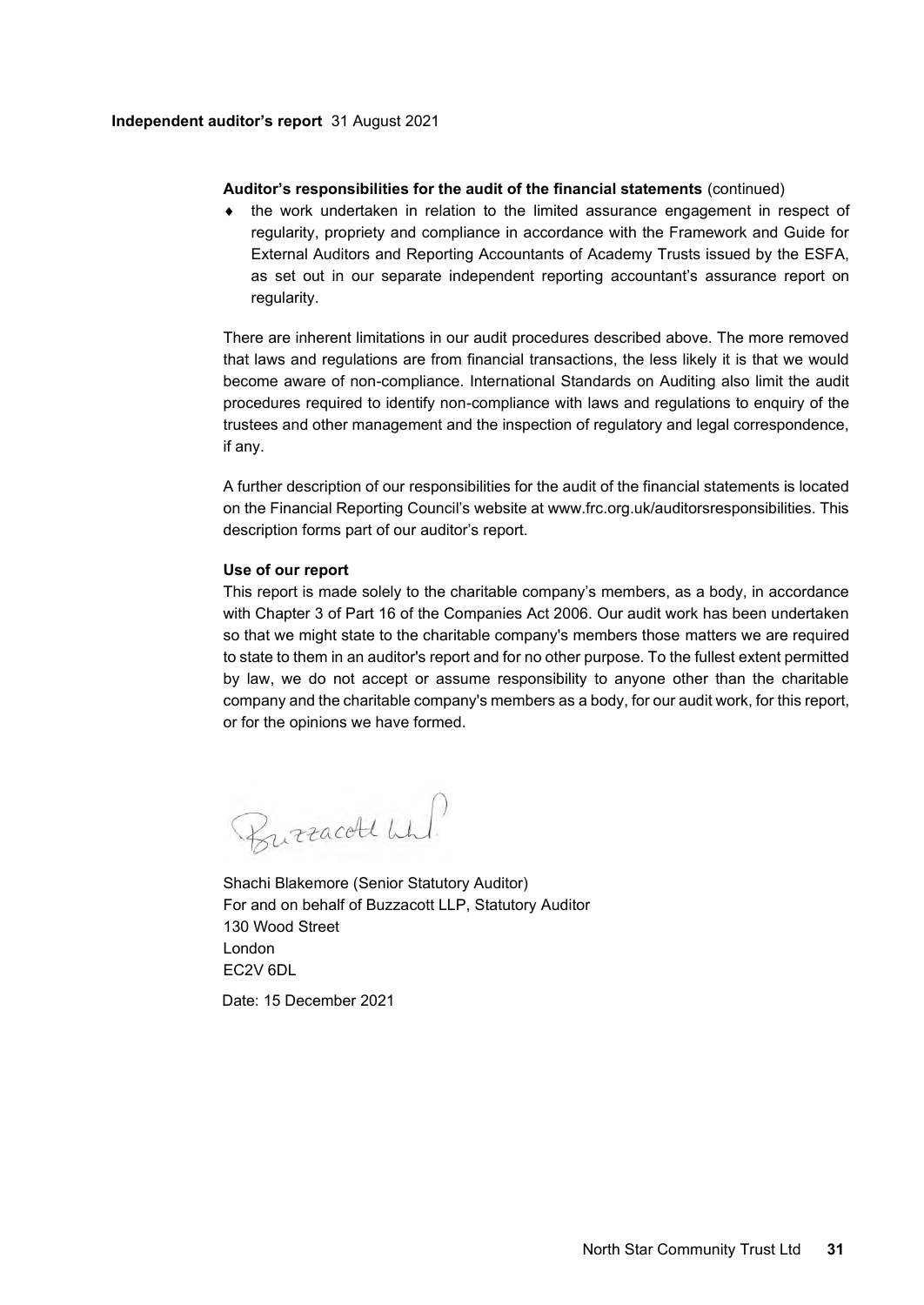# **Independent reporting auditor's assurance report on regularity to North Star Community Trust Ltd and the Education and Skills Funding Agency**

In accordance with the terms of our engagement letter dated 17 November 2021 and further to the requirements of the Education and Skills Funding Agency (ESFA) as included in the Academies Accounts Direction 2020 to 2021, we have carried out an engagement to obtain limited assurance about whether the expenditure disbursed and income received by North Star Community Trust during the period from 1 September 2020 to 31 August 2021 have been applied to the purposes identified by Parliament and the financial transactions conform to the authorities which govern them.

This report is made solely to North Star Community Trust and the ESFA in accordance with the terms of our engagement letter. Our work has been undertaken so that we might state to North Star Community Trust and the ESFA those matters we are required to state in a report and for no other purpose. To the fullest extent permitted by law, we do not accept or assume responsibility to anyone other than North Star Community Trust and the ESFA, for our work, for this report, or for the conclusion we have formed.

# **Respective responsibilities of North Star Community Trust's accounting officer and the reporting auditor**

The accounting officer is responsible, under the requirements of North Star Community Trust's funding agreement with the Secretary of State for Education dated 19 July 2011 and the Academies Financial Handbook, extant from 1 September 2020, for ensuring that expenditure disbursed and income received is applied for the purposes intended by Parliament and the financial transactions conform to the authorities which govern them.

Our responsibilities for this engagement are established in the United Kingdom by our profession's ethical guidance and are to obtain limited assurance and report in accordance with our engagement letter and the requirements of the Academies Accounts Direction 2020 to 2021. We report to you whether anything has come to our attention in carrying out our work which suggests that in all material respects, expenditure disbursed and income received during the period from 1 September 2020 to 31 August 2021 have not been applied to purposes intended by Parliament or that the financial transactions do not conform to the authorities which govern them.

### **Approach**

We conducted our engagement in accordance with the Framework and Guide for External Auditors and Reporting Accountant of Academy Trusts issued by ESFA.

The objective of a limited assurance engagement is to perform such procedures as to obtain information and explanations in order to provide us with sufficient appropriate evidence to express a negative conclusion on regularity.

A limited assurance engagement is more limited in scope than a reasonable assurance engagement and consequently does not enable us to obtain assurance that we would become aware of all significant matters that might be identified in a reasonable assurance engagement. Accordingly, we do not express a positive opinion.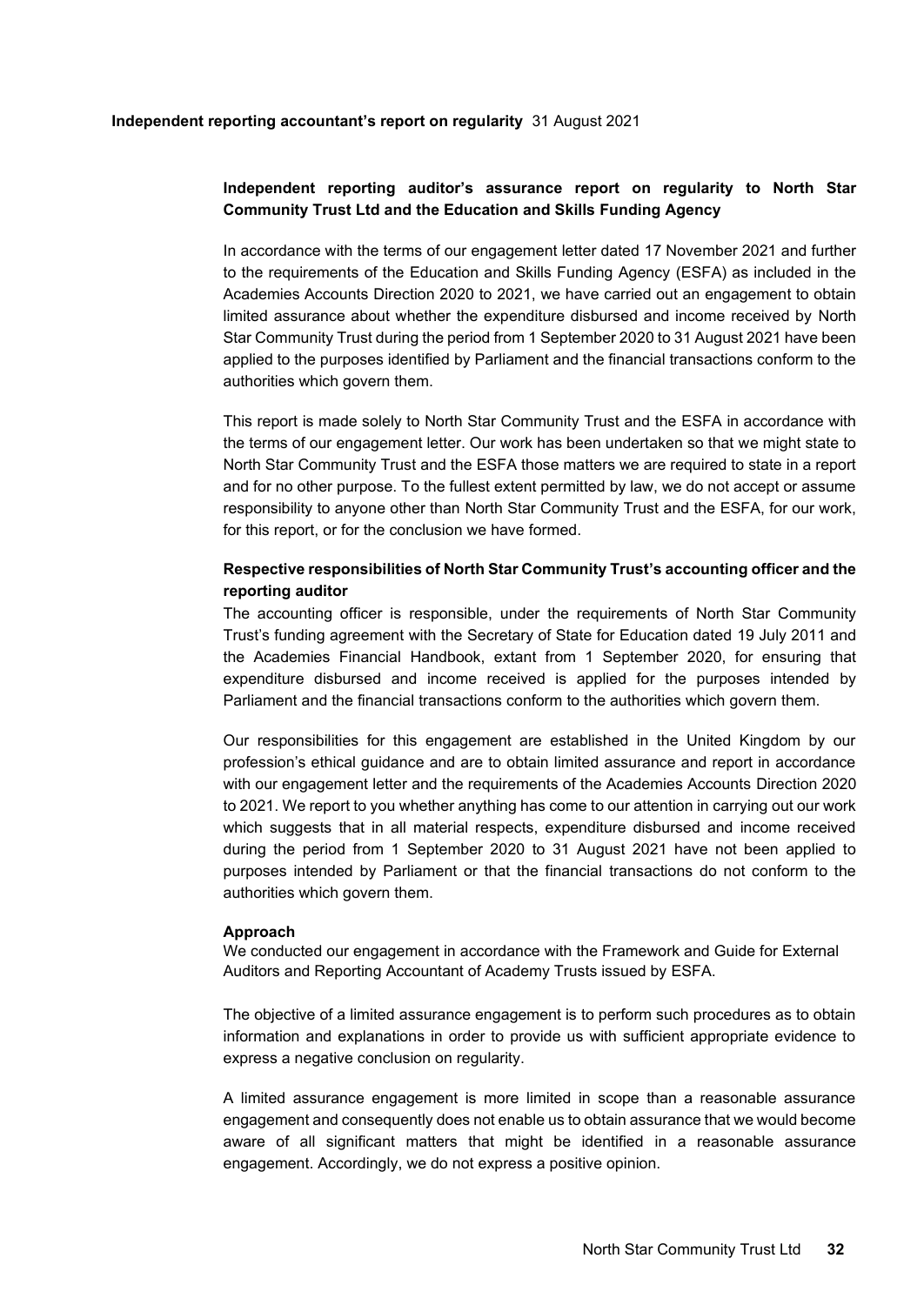## **Independent reporting accountant's report on regularity** 31 August 2021

## **Approach** (continued)

Our engagement includes examination, on a test basis, of evidence relevant to the regularity and propriety of the academy trust's income and expenditure.

The work undertaken to draw to our conclusion includes:

- An assessment of the risk of material irregularity and impropriety across all of the Academy Trust's activities;
- Further testing and review of the areas identified through the risk assessment including enquiry, identification of control processes and examination of supporting evidence across all areas identified as well as additional verification work where considered necessary; and
- Consideration of evidence obtained through the work detailed above and the work completed as part of our financial statements audit in order to support the regularity conclusion.

### **Conclusion**

Nothing has come to our attention which suggests that in all material respects the expenditure disbursed and income received during the period from 1 September 2020 to 31 August 2021 has not been applied to purposes intended by Parliament and the financial transactions do not conform to the authorities which govern them.

Burracold wh!

Buzzacott LLP Chartered Accountants 130 Wood Street London EC2V 6DL

Date: 15 December 2021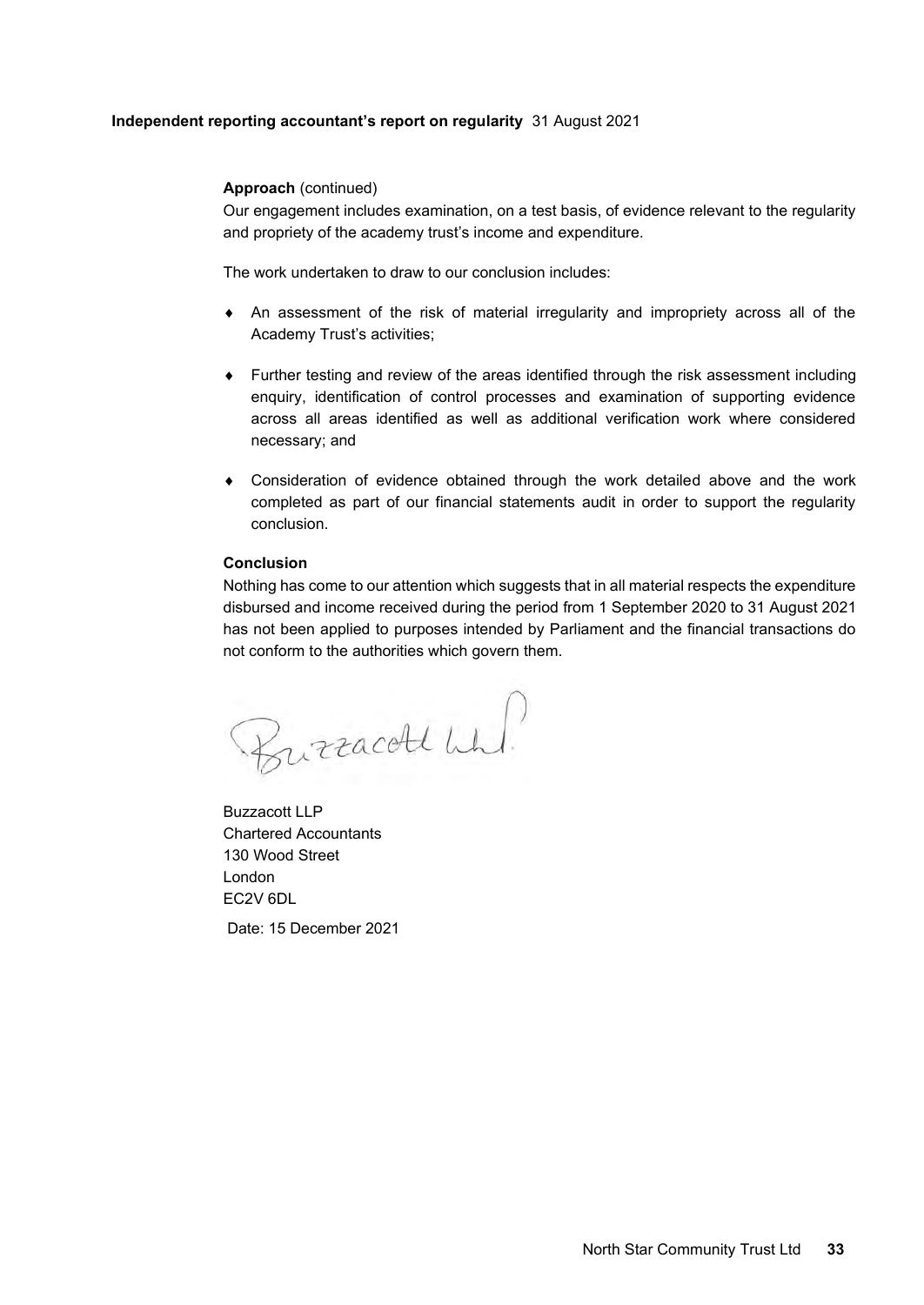# **Statement of financial activities (including income and expenditure account)** Year to 31 August 2021

|                                                                 | <b>Restricted funds</b> |                                          |                  |                                  |                                        |                                 |
|-----------------------------------------------------------------|-------------------------|------------------------------------------|------------------|----------------------------------|----------------------------------------|---------------------------------|
|                                                                 |                         | Unrestricted<br>qeneral<br>fund<br>£'000 | General<br>£'000 | Fixed<br>assets<br>fund<br>£'000 | 2021<br><b>Total</b><br>funds<br>£'000 | 2020<br>Total<br>funds<br>£'000 |
| Income from:                                                    |                         |                                          |                  |                                  |                                        |                                 |
| Donations and capital grants                                    | 1                       |                                          |                  | 1,315                            | 1,315                                  | 324                             |
| Charitable activities                                           |                         |                                          |                  |                                  |                                        |                                 |
| . Funding for the academies'                                    |                         |                                          |                  |                                  |                                        |                                 |
| educational operations                                          | 4                       |                                          | 16,938           |                                  | 16,938                                 | 15,641                          |
| Other trading activities                                        | $\overline{2}$          | 485                                      |                  |                                  | 485                                    | 533                             |
| Investments                                                     | 3                       |                                          |                  |                                  |                                        | 3                               |
| <b>Total income</b>                                             |                         | 485                                      | 16,938           | 1,315                            | 18,738                                 | 16,501                          |
|                                                                 |                         |                                          |                  |                                  |                                        |                                 |
| <b>Expenditure on:</b>                                          |                         |                                          |                  |                                  |                                        |                                 |
| Charitable activities                                           |                         |                                          |                  |                                  |                                        |                                 |
| . Academies' educational operations                             | 6                       |                                          | 17,756           | 1,100                            | 18,856                                 | 17,990                          |
| <b>Total expenditure</b>                                        | 5                       |                                          | 17,756           | 1,100                            | 18,856                                 | 17,990                          |
| Net income (expenditure)                                        |                         | 485                                      | (818)            | 215                              | (118)                                  | (1,489)                         |
| Transfers between funds                                         | 15                      | (151)                                    | (185)            | 336                              |                                        |                                 |
| Other recognised gains and losses                               |                         |                                          |                  |                                  |                                        |                                 |
| Actuarial losses on defined benefit<br>pension scheme           | 18                      |                                          | (401)            |                                  | (401)                                  | (2, 357)                        |
| Net movement in funds                                           |                         | 334                                      | (1,404)          | 551                              | (519)                                  | (3,846)                         |
| <b>Reconciliation of funds</b>                                  |                         |                                          |                  |                                  |                                        |                                 |
| Total fund balances brought forward<br>at 1 September 2020      |                         | 1,564                                    | (6,084)          | 34,133                           | 29,613                                 | 33,459                          |
| <b>Total fund balances carried forward</b><br>at 31 August 2021 |                         | 1,898                                    | (7, 488)         | 34,684                           | 29,094                                 | 29,613                          |

All of the Academy Trust's activities derived from continuing operations during the above two financial periods.

All recognised gains and losses are included in the Statement of Financial Activities.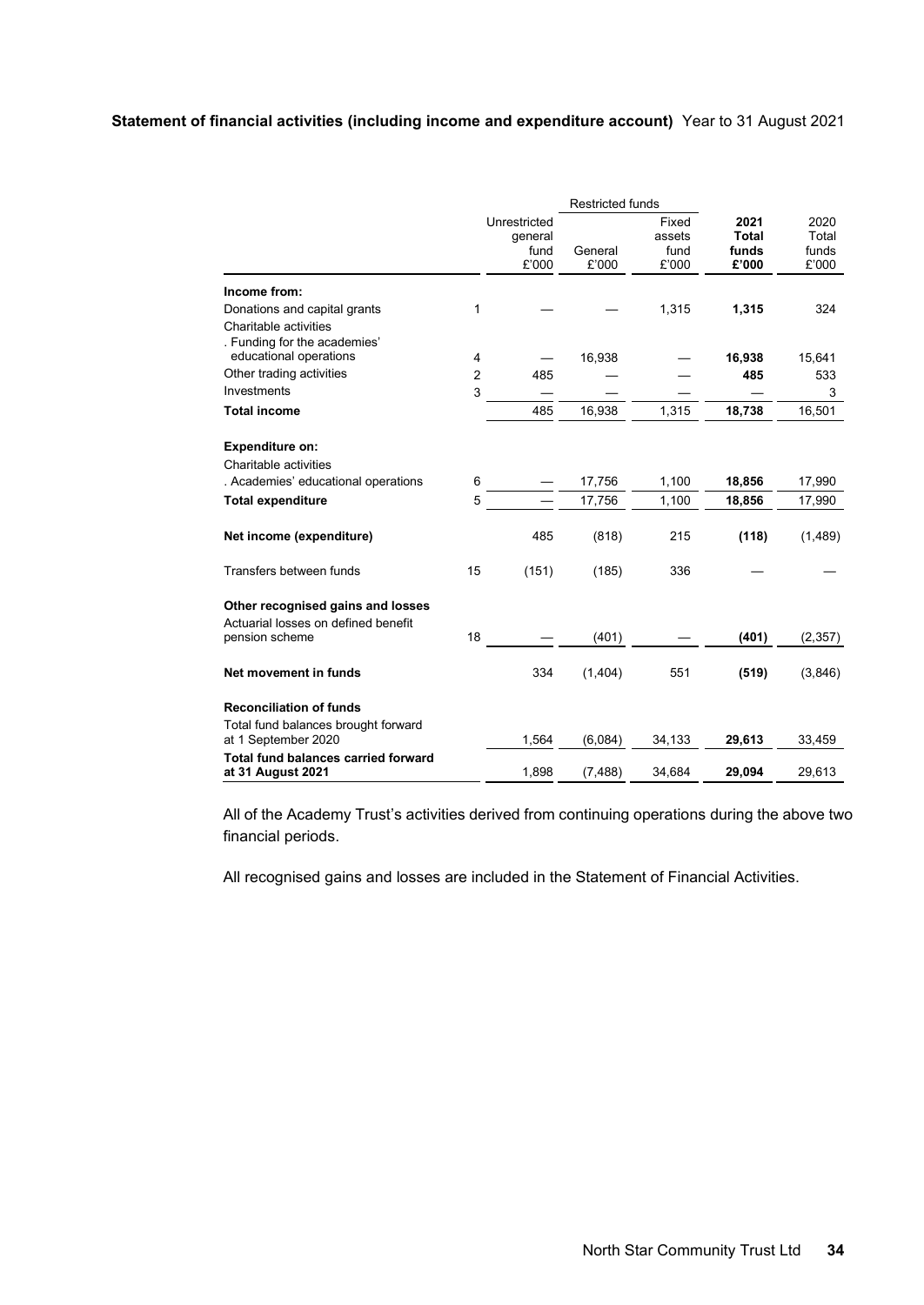# **Balance sheet** 31 August 2021

|                                                         | Notes | 2021<br>£'000 | 2021<br>£'000 | 2020<br>£'000 | 2020<br>£'000 |
|---------------------------------------------------------|-------|---------------|---------------|---------------|---------------|
| <b>Fixed assets</b>                                     |       |               |               |               |               |
| Tangible fixed assets                                   | 12    |               | 34,684        |               | 34,133        |
| <b>Current assets</b>                                   |       |               |               |               |               |
| <b>Debtors</b>                                          | 13    | 912           |               | 541           |               |
| Cash at bank and in hand                                |       | 2,606         |               | 2,238         |               |
|                                                         |       | 3,518         |               | 2,779         |               |
| <b>Liabilities</b>                                      |       |               |               |               |               |
| Creditors: amounts falling due                          |       |               |               |               |               |
| within one year                                         | 14    | (1, 515)      |               | (1, 215)      |               |
| <b>Net current assets</b>                               |       |               | 2,003         |               | 1,564         |
|                                                         |       |               |               |               |               |
| <b>Total assets less current</b><br>liabilities         |       |               | 36,687        |               | 35,697        |
|                                                         |       |               |               |               |               |
| <b>Net assets excluding</b><br>pension scheme liability |       |               | 36,687        |               | 35,697        |
| Defined benefit pension scheme<br>liability             | 18    |               | (7, 593)      |               | (6,084)       |
| <b>Total net assets</b>                                 |       |               | 29,094        |               | 29,613        |
| <b>Funds of the Academy</b><br><b>Restricted funds</b>  |       |               |               |               |               |
| . Fixed asset fund                                      | 15    |               | 34,684        |               | 34,133        |
| . Restricted ESFA fund                                  | 15    |               | 105           |               |               |
| . Pension reserve                                       | 15    |               | (7, 593)      |               | (6,084)       |
| <b>Total restricted funds</b>                           |       |               | 27,196        |               | 28,049        |
| Unrestricted income funds                               |       |               |               |               |               |
| . General fund                                          | 15    |               | 1,552         |               | 1,218         |
| Designated fund                                         | 15    |               | 346           |               | 346           |
| <b>Total funds</b>                                      |       |               | 29,094        |               | 29,613        |
|                                                         |       |               |               |               |               |

The financial statements on page 34 to 59 were approved by the trustees, and authorised for issue and are signed on their behalf by:

Vendor friha

Dr Donald Graham

Chair

Date: 14th December 2021

North Star Community Trust Ltd Company Limited by Guarantee Registration Number: 07355559 (England and Wales)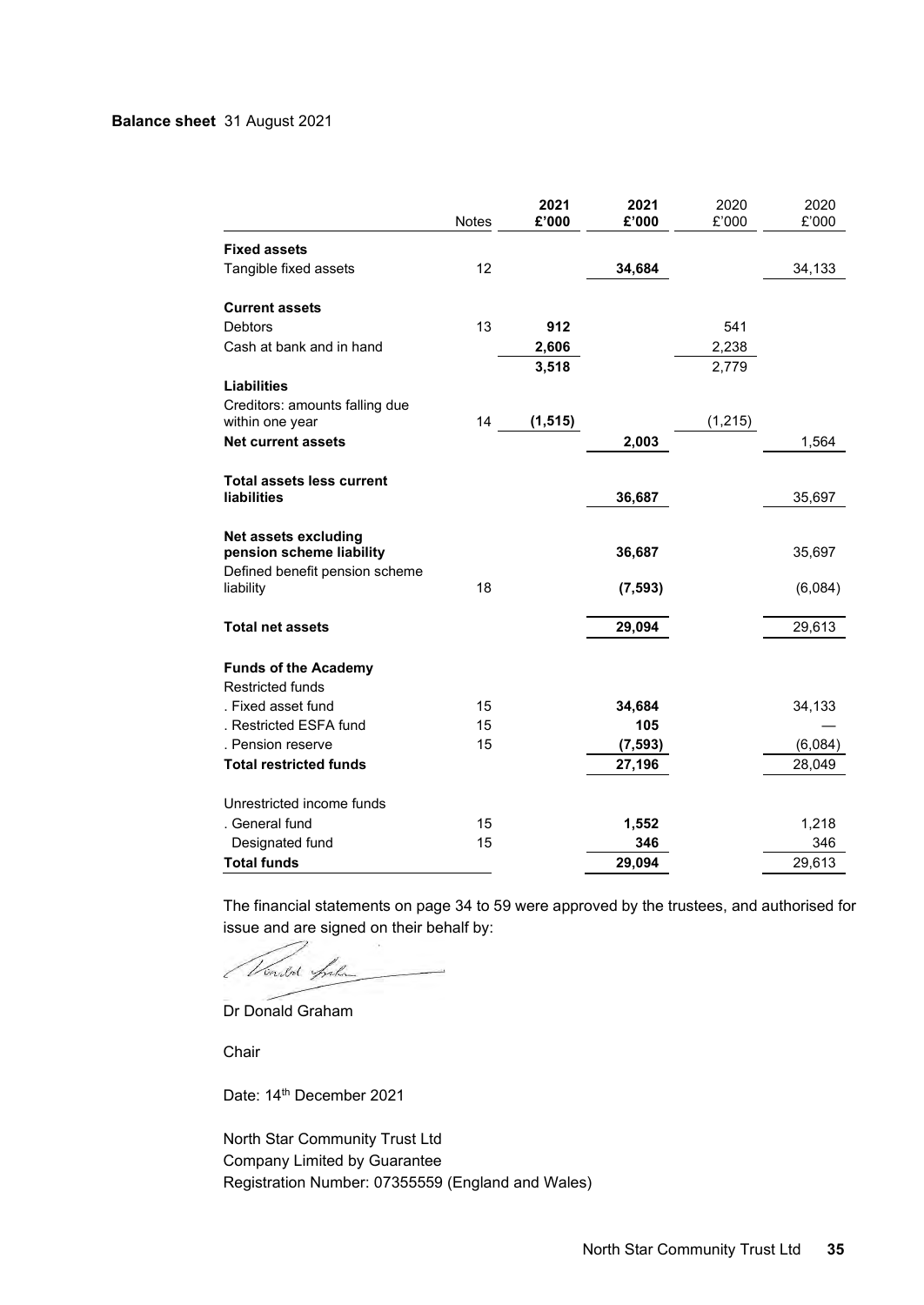## **Statement of cash flows** Year to 31 August 2021

|                                                              |   | 2021<br>£'000 | 2020<br>£'000 |
|--------------------------------------------------------------|---|---------------|---------------|
| Net cash flows from operating activities                     |   |               |               |
| Net cash provided by operating activities                    | A | 704           | 297           |
| Cash flows from investing activities                         | в | (336)         | (83)          |
| Change in cash and cash equivalents in the year              |   | 368           | 214           |
| Reconciliation of net cash flow to movement in net<br>funds: |   |               |               |
| Cash and cash equivalents at 1 September 2020                |   | 2,238         | 2,024         |
| Cash and cash equivalents at 31 August 2021                  | С | 2.606         | 2.238         |

# **A Reconciliation of net expenditure to net cash flows from operating activities**

|                                                                                | 2021<br>£'000 | 2020<br>£'000 |
|--------------------------------------------------------------------------------|---------------|---------------|
|                                                                                |               |               |
| Net expenditure for the year (as per the statement of<br>financial activities) | (118)         | (1,489)       |
| <b>Adjusted for:</b>                                                           |               |               |
| Depreciation charges (note 12)                                                 | 1,100         | 1.122         |
| Capital grants from DfE/ESFA and other capital income                          | (1, 315)      | (324)         |
| Interest receivable (note 3)                                                   |               | 3             |
| Defined benefit pension scheme cost less contributions                         |               |               |
| payable (note 18)                                                              | 1,009         | 789           |
| Defined benefit pension scheme finance cost (note 18)                          | 99            | 50            |
| (Increase) decrease in debtors                                                 | (371)         | 119           |
| Increase in creditors                                                          | 300           | 27            |
| Net cash provided by operating activities                                      | 704           | 297           |

# **B Cash flows from investing activities**

|                                       | 2021<br>£'000 | 2020<br>£'000 |
|---------------------------------------|---------------|---------------|
| Interest received                     |               | (3)           |
| Purchase of tangible fixed assets     | (1,651)       | (404)         |
| Capital grants from DfE/ESFA          | 1.315         | 324           |
| Net cash used in investing activities | (336)         | (83)          |

# **C Analysis of changes in net debt**

|                                 | At 1<br>September<br>2020<br>£'000 | Cash<br>flows<br>£'000 | At 31<br>August<br>2021<br>£'000 |
|---------------------------------|------------------------------------|------------------------|----------------------------------|
| Cash at bank and in hand        | 2.238                              | 368                    | 2,606                            |
| Total cash and cash equivalents | 2.238                              | 368                    | 2,606                            |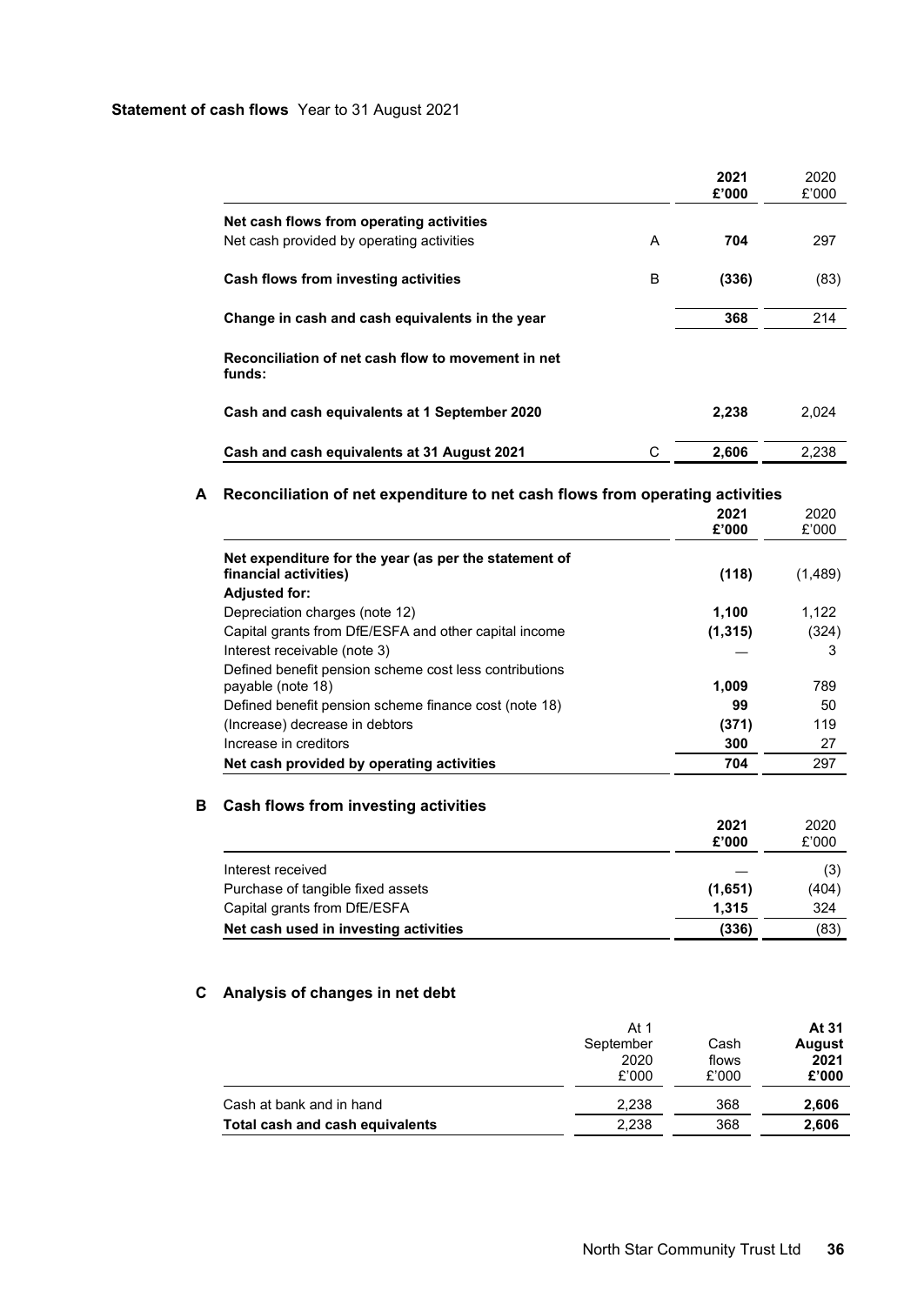#### **Statement of accounting policies**

A summary of the principal accounting policies adopted (which have been applied consistently, except where noted), judgements and key sources of estimation uncertainty, is set out below.

#### **Basis of preparation**

The financial statements of the academy trust, which is a public benefit entity under FRS 102, have been prepared under the historical cost convention in accordance with the Financial Reporting Standard Applicable in the UK and Republic of Ireland (FRS 102), the Accounting and Reporting by Charities: Statement of Recommended Practice applicable to charities preparing their accounts in accordance with the Financial Reporting Standard applicable in the UK and Republic of Ireland (FRS 102) (Charities SORP (FRS 102)), the Academies Accounts Direction 2020 to 2021 issued by ESFA, the Charities Act 2011 and the Companies Act 2006.

North Star Community Trust Ltd meets the definition of a public benefit entity under FRS 102. These financial statements are presented in sterling and rounded to the nearest thousand pounds.

## **Going concern**

The trustees assess whether the use of going concern is appropriate i.e. whether there are any material uncertainties related to events or conditions that may cast significant doubt on the ability of the company to continue as a going concern. The trustees make this assessment in respect of a period of at least one year from the date of authorisation for issue of the financial statements and have concluded that the Academy Trust has adequate resources to continue in operational existence for the foreseeable future and there are no material uncertainties about the Academy Trust's ability to continue as a going concern, thus they continue to adopt the going concern basis of accounting in preparing the financial statements.

#### **Income**

All incoming resources are recognised when the Academy Trust has entitlement to the funds, the receipt is probable and the amount can be measured reliably.

#### *Grants*

Grants are included in the statement of financial activities on a receivable basis. The balance of income received for specific purposes but not expended during the period is shown in the relevant funds on the balance sheet. Where income is received in advance of meeting any performance-related conditions there is not unconditional entitlement to the income and its recognition is deferred and included in creditors as deferred income until the performancerelated conditions are met. Where entitlement occurs before income is received, the income is accrued.

The General Annual Grant is recognised in full in the statement of financial activities in the year for which it is receivable and any abatement in respect of the period is deducted from income and recognised as a liability.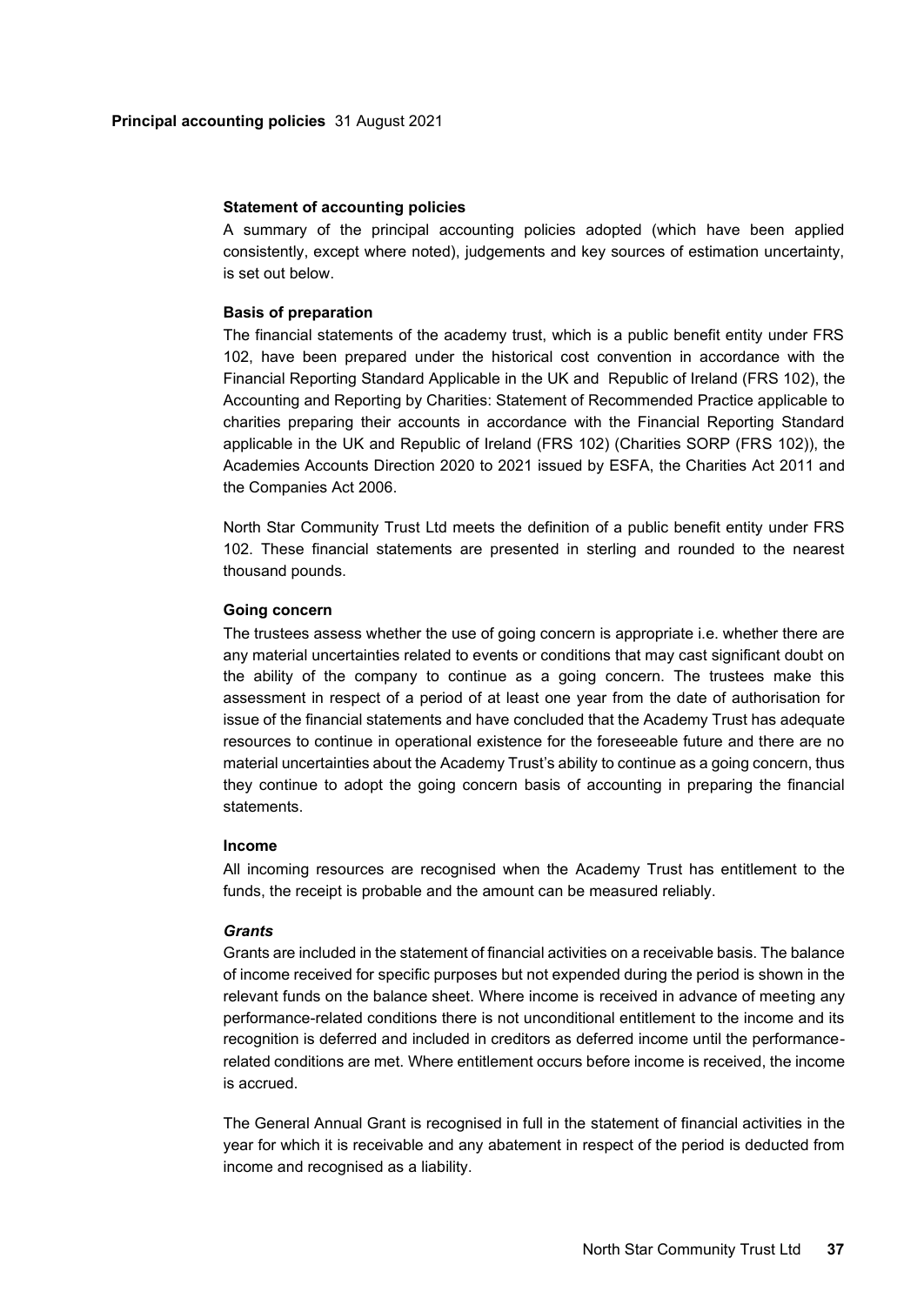**Income** (continued)

### *Grants (continued)*

Capital grants are recognised in full when there is an unconditional entitlement to the grant. Unspent amounts of capital grants are reflected in the balance sheet in the restricted fixed asset fund. Capital grants are recognised when there is entitlement and are not deferred over the life of the asset on which they are expended.

## *Donations*

Donations are recognised on a receivable basis (where there are no performance-related conditions) where the receipt is probable and the amount can be reliably measured.

#### *Other income*

Other income, including the hire of facilities, is recognised in the period it is receivable and to the extent the academy trust has provided the goods or services.

### **Expenditure**

Expenditure is recognised once there is a legal or constructive obligation to transfer economic benefit to a third party, it is probable that a transfer of economic benefits will be required in settlement and the amount of the obligation can be measured reliably. Expenditure is classified by activity. The costs of each activity are made up of the total of direct costs and shared costs, including support costs involved in undertaking each activity. Direct costs attributable to a single activity are allocated directly to that activity. Shared costs which contribute to more than one activity and support costs which are not attributable to a single activity are apportioned between those activities on a basis consistent with the use of resources. Central staff costs are allocated on the basis of time spent, and depreciation charges allocated on the portion of the asset's use.

## *Charitable activities*

These are costs incurred on the Academy Trust's educational operations, including support costs and costs relating to the governance of the Academy Trust apportioned to charitable activities.

All resources expended are stated net of recoverable VAT.

### **Tangible fixed assets**

Assets costing £2,500 or more are capitalised as tangible fixed assets and are carried at cost, net of depreciation and any provision for impairment.

Where tangible fixed assets have been acquired with the aid of specific grants, either from the government or from the private sector, they are included in the Balance Sheet at cost and depreciated over their expected useful economic life. Where there are specific conditions attached to the funding requiring the continued use of the asset, the related grants are credited to a restricted fixed asset fund in the Statement of Financial Activities and carried forward in the Balance Sheet. Depreciation on the relevant assets is charged directly to the restricted fixed asset fund in the Statement of Financial Activities. Where tangible fixed assets have been acquired with unrestricted funds, depreciation on such assets is charged to the unrestricted fund.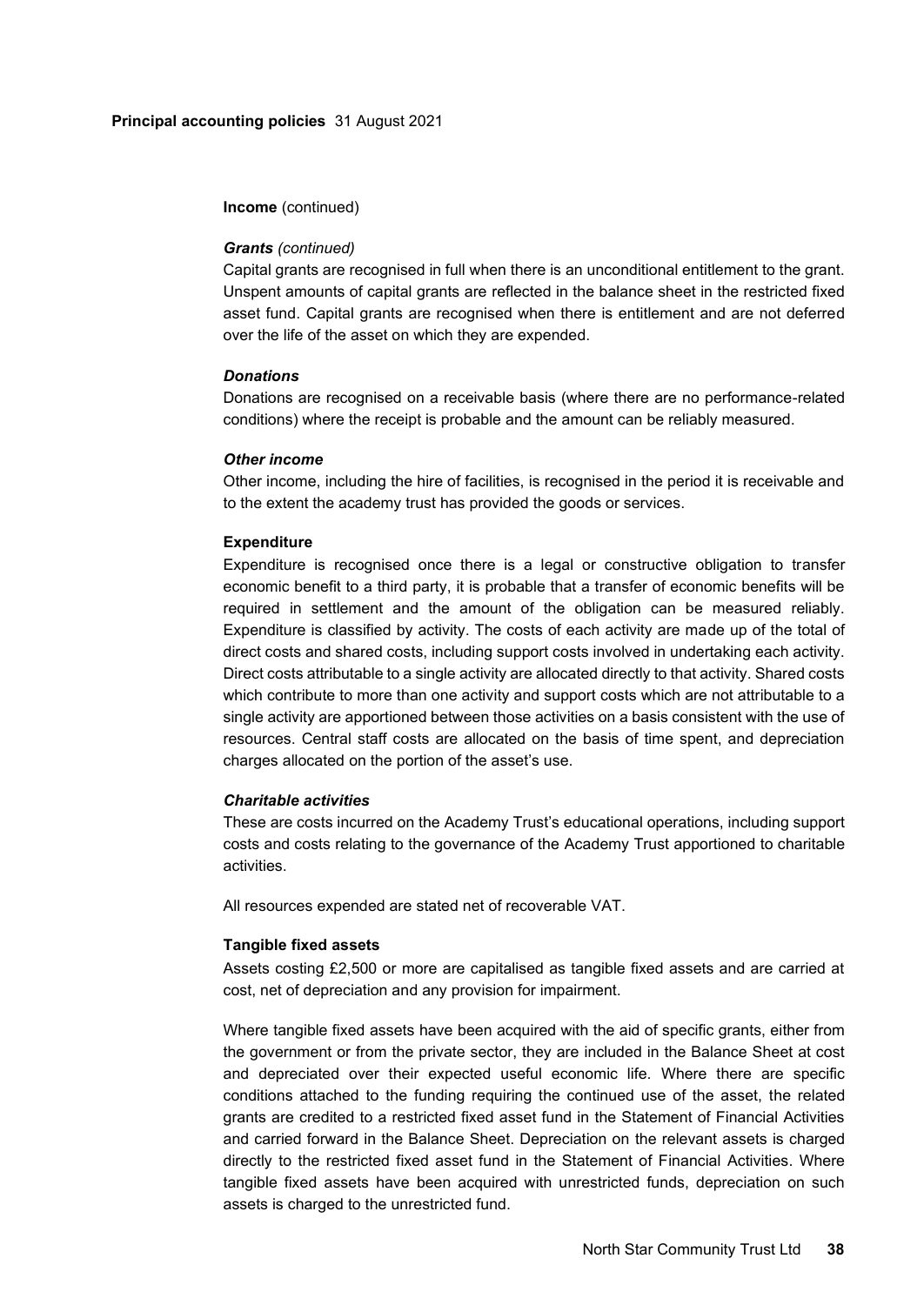# **Tangible fixed assets** (continued)

Depreciation is provided on all tangible fixed assets other than freehold land, at rates calculated to write off the cost/valuation of each asset on a straight-line basis over its expected useful economic life, as follows:

- Freehold and leasehold buildings 50 years
- Fixtures, fittings and equipment 5 years
- Long-life equipment 10 years
- Motor vehicles 6 years

A full year of depreciation is charged in the year of acquisition.

Assets in the course of construction are included at cost. Depreciation on these assets is not charged until they are brought into use.

A review for impairment of a fixed asset is carried out if events or changes in circumstances indicate that the carrying value of any fixed asset may not be recoverable. Shortfalls between the carrying value of fixed assets and their recoverable amounts are recognised as impairments. Impairment losses are recognised in the Statement of Financial Activities.

### **Liabilities**

Liabilities are recognised when there is an obligation at the balance sheet date as a result of a past event, it is probable that a transfer of economic benefit will be required in settlement, and the amount of the settlement can be estimated reliably. Liabilities are recognised at the amount that the Academy Trust anticipates it will pay to settle the debt or the amount it has received as advanced payments for the goods or services it must provide.

#### **Leased assets**

Rentals under operating leases are charged on a straight line basis over the lease term.

#### **Financial instruments**

The academy trust only holds basic financial instruments as defined in FRS 102. The financial assets and financial liabilities of the academy trust and their measurement basis are as follows:

*Financial assets* – trade and other debtors are basic financial instruments and are debt instruments measured at amortised cost. Prepayments are not financial instruments.

*Cash at bank* – is classified as a basic financial instrument and is measured at face value.

*Financial liabilities* – trade creditors, accruals and other creditors are financial instruments, and are measured at amortised cost Taxation and social security are not included in the financial instruments disclosure definition. Deferred income is not deemed to be a financial liability, as the cash settlement has already taken place and there is an obligation to deliver services rather than cash or another financial instrument.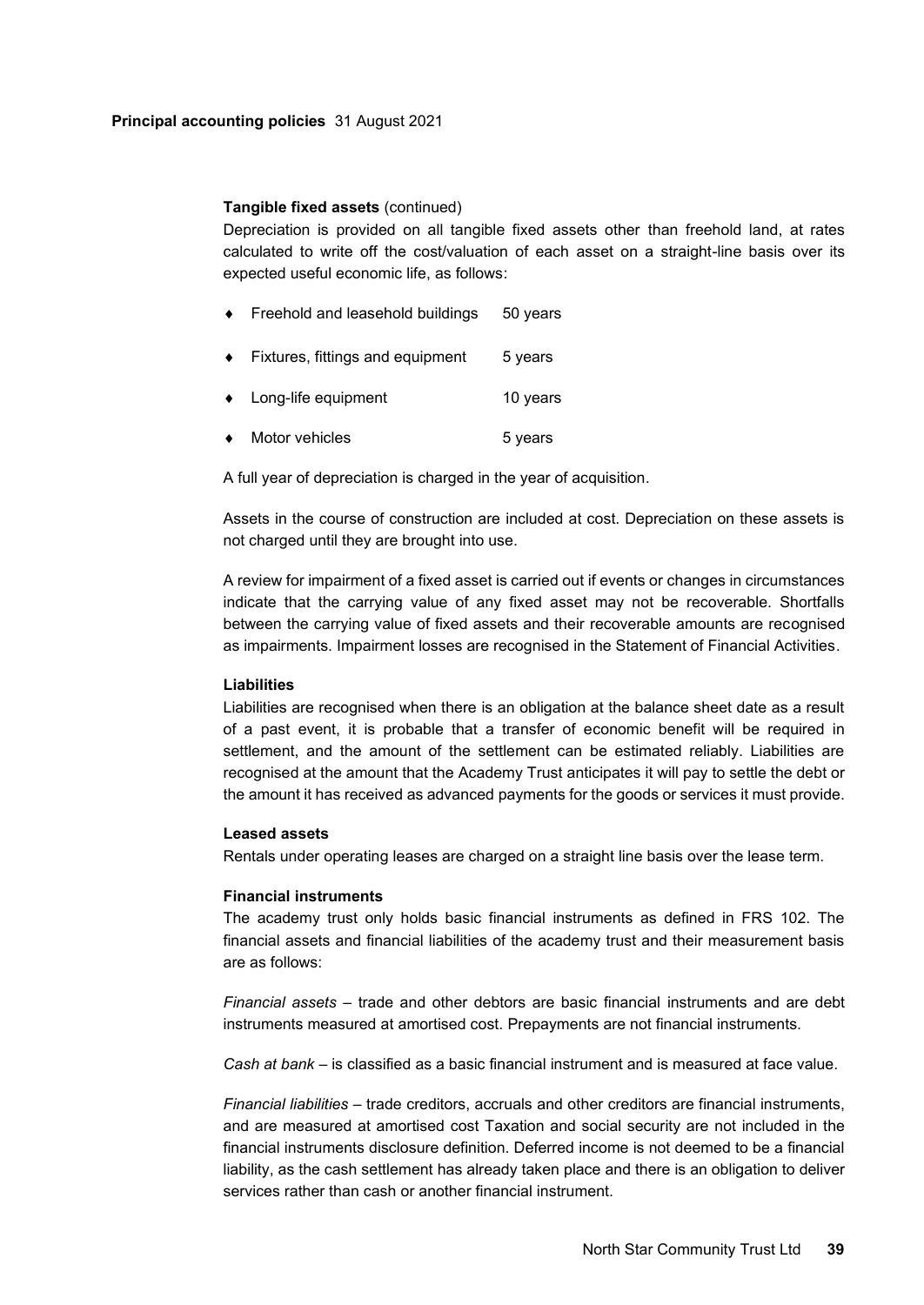#### **Taxation**

The Academy Trust is considered to pass the tests set out in Paragraph 1 Schedule 6 of the Finance Act 2010 and therefore it meets the definition of a charitable company for UK corporation tax purposes. Accordingly, the Academy Trust is potentially exempt from taxation in respect of income or capital gains received within categories covered by Chapter 3 Part 11 of the Corporation Tax Act 2010 or Section 256 of the Taxation of Chargeable Gains Act 1992, to the extent that such income or gains are applied exclusively to charitable purposes.

## **Pensions benefits**

Retirement benefits to employees of the Academy Trust are provided by the Teachers' Pension Scheme ('TPS') and the Local Government Pension Scheme ('LGPS'). These are defined benefit schemes.

The TPS is an unfunded scheme and contributions are calculated so as to spread the cost of pensions over employees' working lives with the Academy Trust in such a way that the pension cost is a substantially level percentage of current and future pensionable payroll. The contributions are determined by the Government Actuary on the basis of quadrennial valuations using a prospective unit credit method. As stated in note 18, the TPS is a multiemployer scheme and there is insufficient information available to use defined benefit accounting. The TPS is therefore treated as a defined contribution scheme for accounting purposes and the contributions recognised in the period to which they relate.

The LGPS is a funded scheme and the assets are held separately from those of the Academy Trust in separate trustee administered funds. Pension scheme assets are measured at fair value and liabilities are measured on an actuarial basis using the projected unit credit method and discounted at a rate equivalent to the current rate of return on a high quality corporate bond of equivalent term and currency to the liabilities. The actuarial valuations are obtained at least triennially and are updated at each balance sheet date. The amounts charged to operating surplus are the current service costs and the costs of scheme introductions, benefit changes, settlements and curtailments. They are included as part of staff costs as incurred. Net interest on the net defined benefit liability/asset is also recognised in the statement of financial activities and comprises the interest cost on the defined benefit obligation and interest income on the scheme assets, calculated by multiplying the fair value of the scheme assets at the beginning of the period by the rate used to discount the benefit obligations. The difference between the interest income on the scheme assets and the actual return on the scheme assets is recognised in other recognised gains and losses.

Actuarial gains and losses are recognised immediately in other recognised gains and losses.

#### **Fund accounting**

Unrestricted income funds represent those resources which may be used towards meeting any of the charitable objects of the Academy Trust at the discretion of the trustees.

Designated funds represent those general funds which have been set aside by the trustees for specific purposes.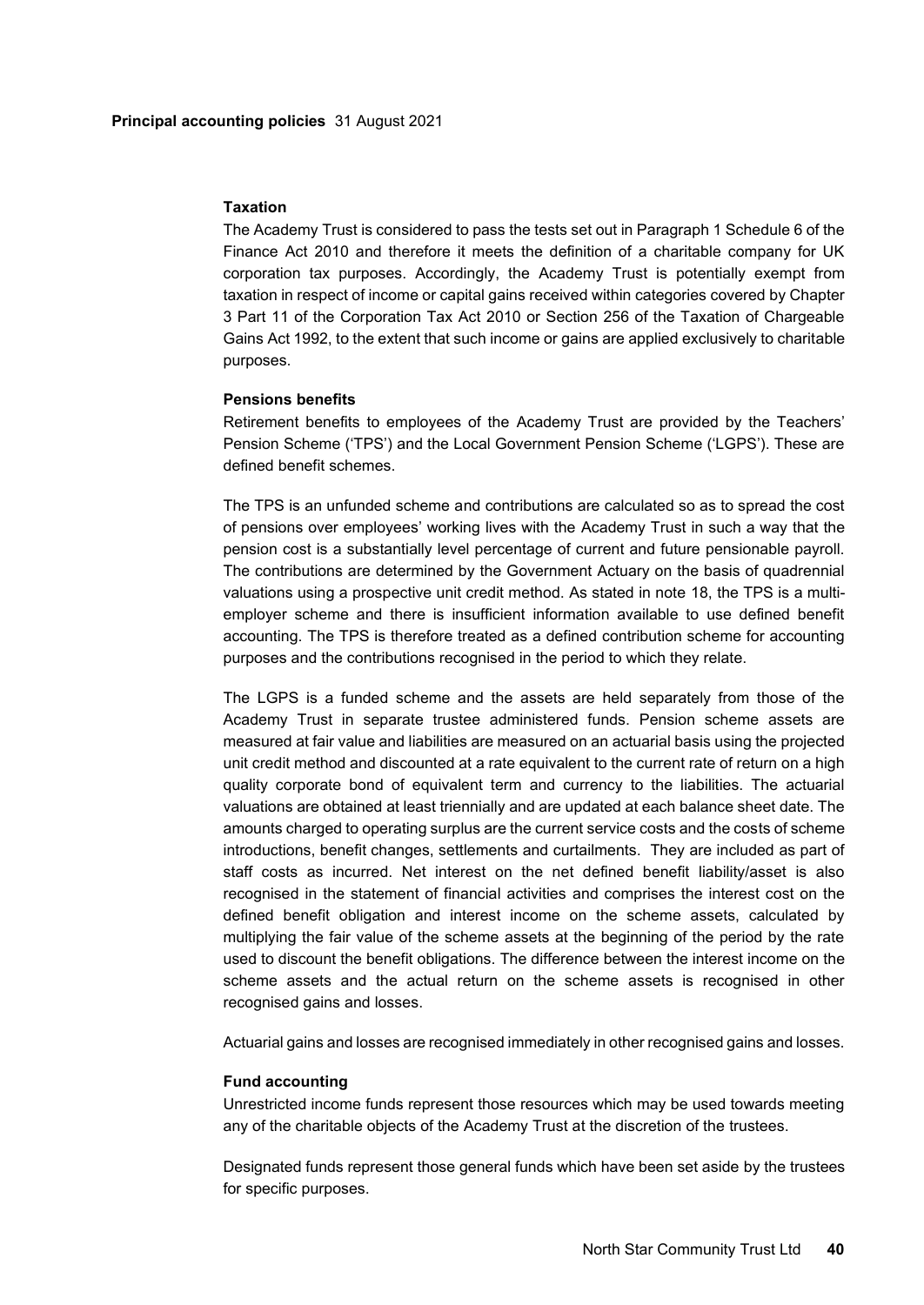#### **Principal accounting policies** 31 August 2021

#### **Fund accounting** (continued)

Restricted fixed asset funds are resources which are to be applied to specific capital purposes imposed by the Education and Skills Funding Agency, Department for Education or other funders where the asset acquired or created is held for a specific purpose.

Restricted general funds comprise all other grants received from the Education and Skills Funding Agency.

Restricted other funds comprise all other restricted funds received and include grants from the Local Authority, London Borough of Enfield.

# **Critical accounting estimates and areas of judgement**

Estimates and judgements are continually evaluated and are based on historical experience and other factors, including expectations of future events that are believed to be reasonable under the circumstances.

#### *Critical accounting estimates and assumptions*

The Academy Trust makes estimates and assumptions concerning the future. The resulting accounting estimates and assumptions will, by definition, seldom equal the related actual results. The estimates and assumptions that have a significant risk of causing a material adjustment to the carrying amounts of assets and liabilities within the next financial year are discussed below:

- The present value of the Local Government Pension Scheme defined benefit liability depends on a number of factors that are determined on an actuarial basis using a variety of assumptions. The assumptions used in determining the net cost (income) for pensions include the discount rate. Any changes in these assumptions, which are disclosed in note 18, will impact the carrying amount of the pension liability. Furthermore a roll forward approach which projects results from the latest full actuarial valuation performed at 31 March 2019 has been used by the actuary in valuing the pensions liability at 31 August 2021. Any differences between the figures derived from the roll forward approach and a full actuarial valuation would impact on the carrying amount of the pension liability.
- The net book value of tangible fixed assets is based on the original cost of the asset net of provision for depreciation. The depreciation provision to date is based on the trustees' assessment of the estimated useful economic lives of such assets.

## *Critical areas of judgement*

There have been no judgements made in the preparation of these financial statements that are considered to have had a significant impact.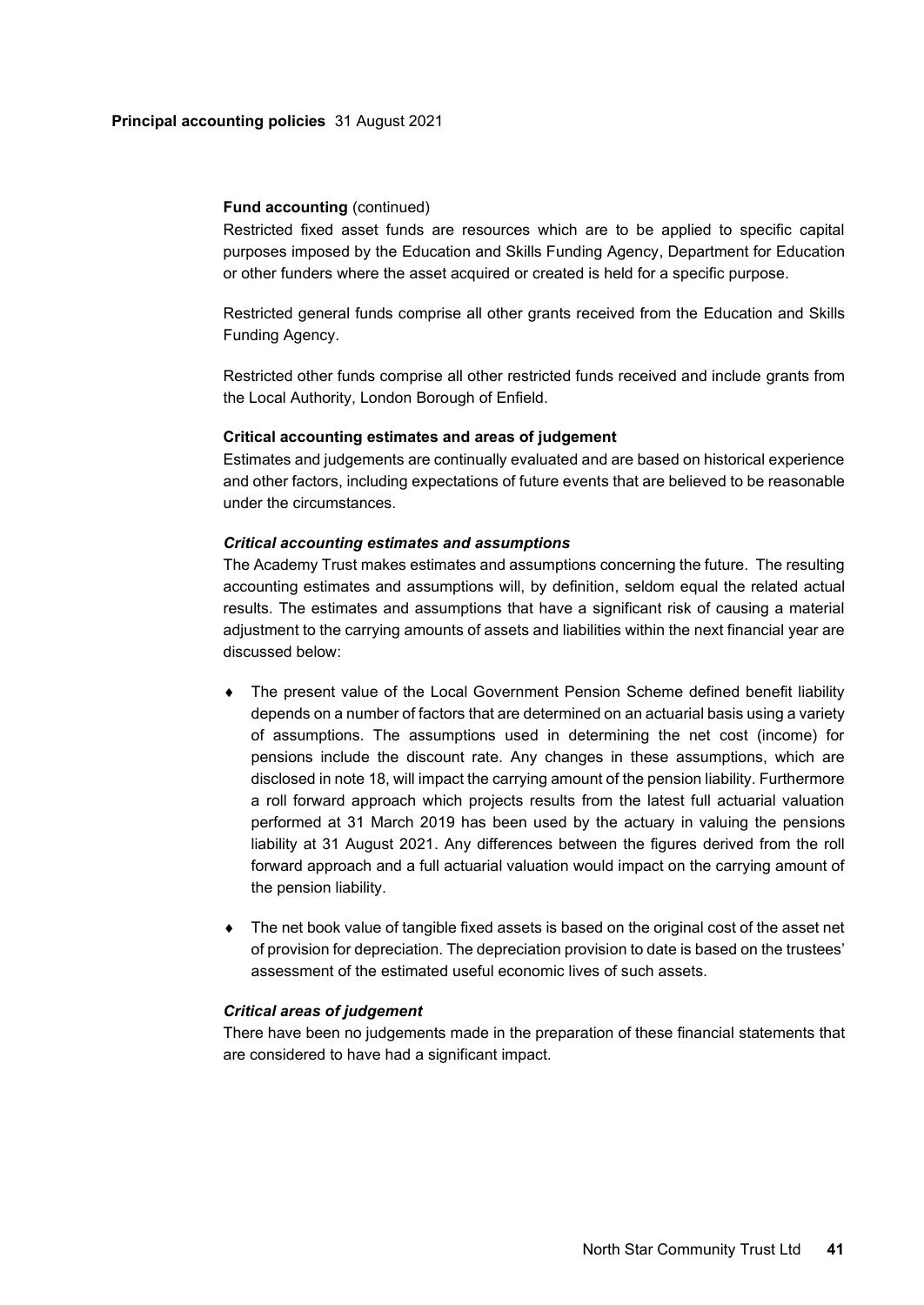# **Notes to the Financial Statements** Year to 31 August 2021

# **1 Donations and capital grants**

| . .                  | Unrestricted<br>funds<br>£'000 | Restricted<br>funds<br>£'000 | 2021<br><b>Total</b><br>funds<br>£'000 |
|----------------------|--------------------------------|------------------------------|----------------------------------------|
| Capital grants       |                                | 1,231                        | 1,231                                  |
| Donated fixed assets |                                | 84                           | 84                                     |
|                      |                                | 1.315                        | 1,315                                  |

|                | Unrestricted<br>funds<br>£'000 | Restricted<br>funds<br>£'000 | 2020<br>Total<br>funds<br>£'000 |
|----------------|--------------------------------|------------------------------|---------------------------------|
| Capital grants |                                | 324                          | 324                             |
|                |                                | 324                          | 324                             |

# **2 Other trading activities**

|                      | Unrestricted<br>funds<br>£'000 | Restricted<br>funds<br>£'000 | 2021<br><b>Total</b><br>funds<br>£'000 |
|----------------------|--------------------------------|------------------------------|----------------------------------------|
| Hire of facilities   | 94                             |                              | 94                                     |
| Trip income          | 5                              |                              | 5                                      |
| Catering income      | 220                            |                              | 220                                    |
| Miscellaneous income | 166                            |                              | 166                                    |
|                      | 485                            |                              | 485                                    |

|                      | Unrestricted<br>funds<br>£'000 | Restricted<br>funds<br>£'000 | 2020<br>Total<br>funds<br>£'000 |
|----------------------|--------------------------------|------------------------------|---------------------------------|
| Hire of facilities   | 105                            |                              | 105                             |
| Trip income          | 38                             |                              | 38                              |
| Catering income      | 252                            |                              | 252                             |
| Miscellaneous income | 138                            |                              | 138                             |
|                      | 533                            |                              | 533                             |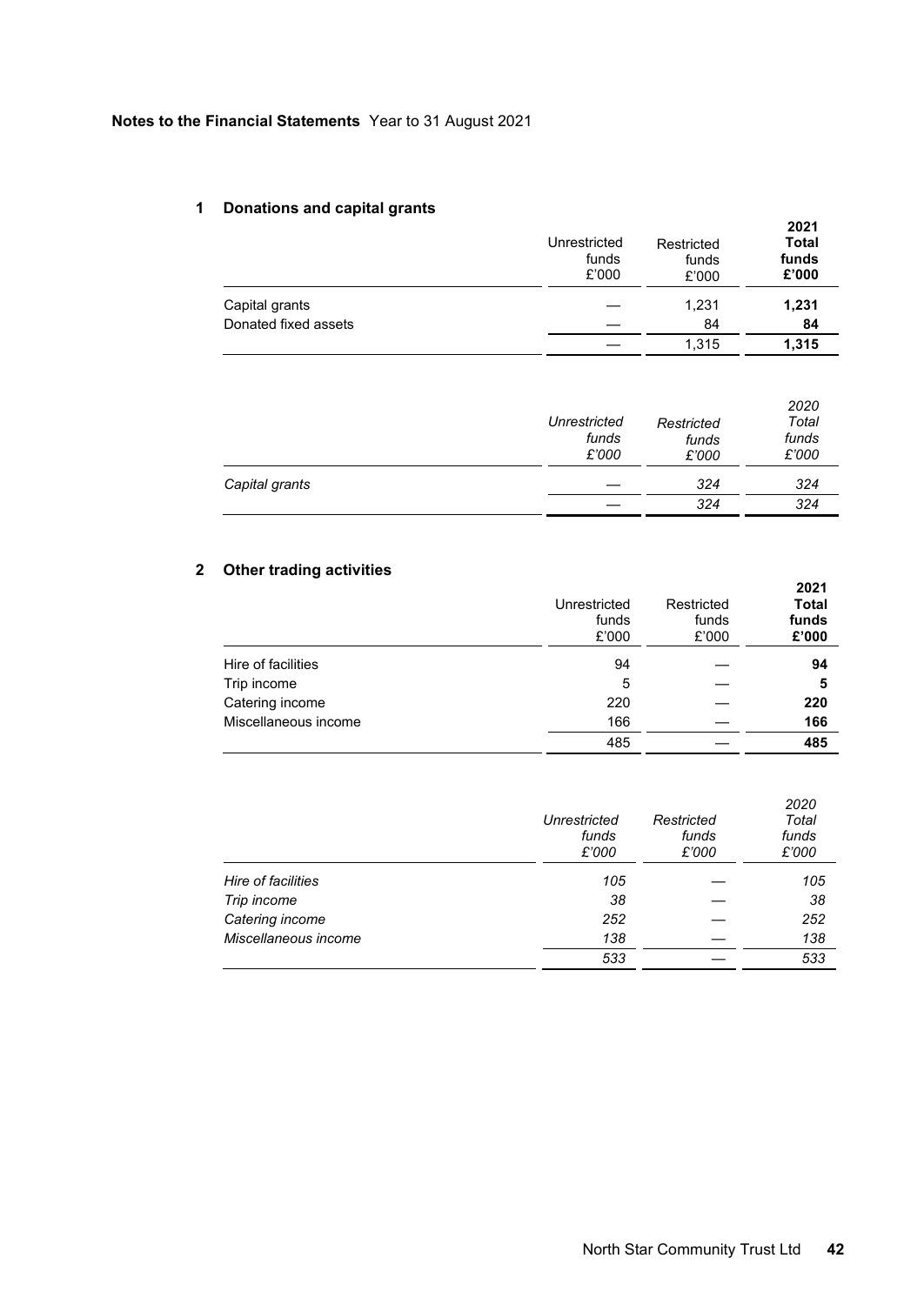#### **Notes to the Financial Statements** Year to 31 August 2021

#### **3 Investment income**

|                     | Unrestricted<br>funds<br>£'000 | Restricted<br>funds<br>£'000 | 2021<br>Total<br>funds<br>£'000 |
|---------------------|--------------------------------|------------------------------|---------------------------------|
| Interest receivable |                                |                              |                                 |
|                     |                                |                              |                                 |

|                     | Unrestricted<br>funds<br>£'000 | Restricted<br>funds<br>£'000 | 2020<br>Total<br>funds<br>£'000 |
|---------------------|--------------------------------|------------------------------|---------------------------------|
| Interest receivable | 3                              |                              |                                 |
|                     | 3                              |                              |                                 |

## **4 Funding for academies' educational operations**

|                                             | Unrestricted<br>funds<br>£'000 | Restricted<br>funds<br>£'000 | 2021<br><b>Total</b><br>funds<br>£'000 |
|---------------------------------------------|--------------------------------|------------------------------|----------------------------------------|
| DfE/ESFA grants                             |                                |                              |                                        |
| . General Annual Grant (GAG)                |                                | 13,669                       | 13,669                                 |
| . Other DfE/ESFA grants                     |                                |                              |                                        |
| Universal Infant Free School Meals          |                                | 178                          | 178                                    |
| Pupil Premium                               |                                | 1,006                        | 1,006                                  |
| Teachers Pay Grant                          |                                | 157                          | 157                                    |
| Teacher Pension Grant                       |                                | 443                          | 443                                    |
| . Other DfE Group grants                    |                                | 212                          | 212                                    |
| . ITT Bursaries grants                      |                                | 23                           | 23                                     |
|                                             |                                | 15,688                       | 15,688                                 |
| Other government grants                     |                                |                              |                                        |
| . Local authority grants                    |                                | 965                          | 965                                    |
|                                             |                                | 965                          | 965                                    |
| COVID-19 additional funding (DfE/ESFA)      |                                |                              |                                        |
| . Catch-up premium                          |                                | 195                          | 195                                    |
| . Other DfE/ESFA COVID-19 funding           |                                | 52                           | 52                                     |
| COVID-19 additional funding (non-DfE /ESFA) |                                |                              |                                        |
| . Other COVID-19 funding                    |                                | 38                           | 38                                     |
|                                             |                                | 285                          | 285                                    |
| 2021 total funds                            |                                | 16,938                       | 16,938                                 |

- The trust received £194,840 (2020 £nil) of funding for catch-up premium and costs incurred in respect of this funding totalled £89,812 (2020 – £nil) with the remaining £105,028 (2020 – £nil) to be spent in 2021/22.
- The Trust also received Summer Schools programme funding of £34,108 (2020 £nil) and compensation in respect of free school meal vouchers of £17,500 (2020 – £6,975) from the DfE group. This funding was fully utilised during 2020/21.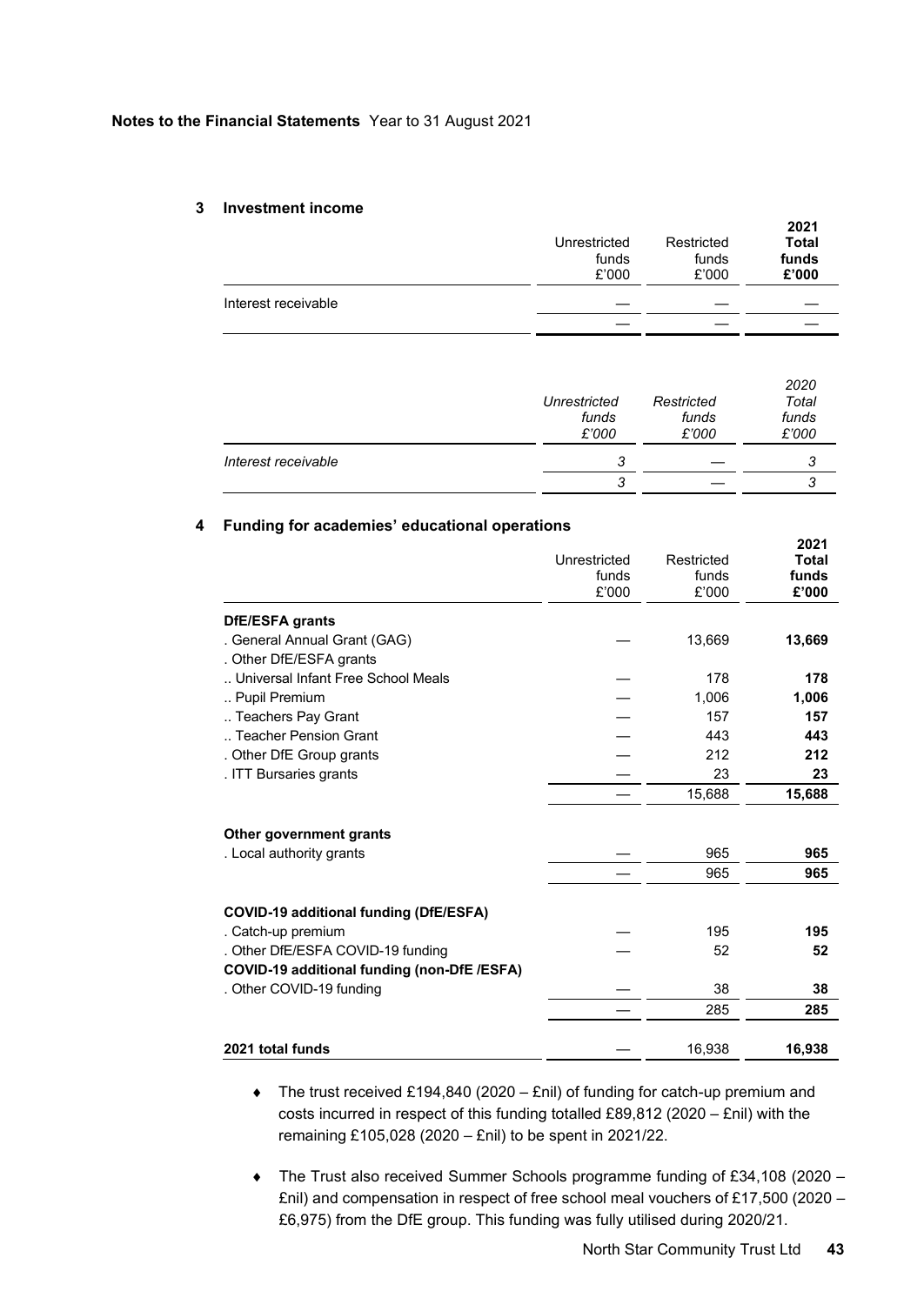# **4 Funding for academies' educational operations** (continued)

 The Trust received COVID-19 Mass Testing Funding of £38,350 (2020 – £nil) from other Government sources, which was fully utilised during 2020/21

|                                               | Unrestricted<br>funds<br>£'000 | Restricted<br>funds<br>£'000 | 2020*<br>Total<br>funds<br>£'000 |
|-----------------------------------------------|--------------------------------|------------------------------|----------------------------------|
| DfE/ESFA grants                               |                                |                              |                                  |
| . General Annual Grant (GAG)                  |                                | 12,691                       | 12,691                           |
| . Other DfE/ESFA grants                       |                                |                              |                                  |
| Universal Infant Free School Meals            |                                | 212                          | 212                              |
| Pupil Premium                                 |                                | 1,028                        | 1,028                            |
| Teachers Pay Grant                            |                                | 151                          | 151                              |
| Teachers Pension Grant                        |                                | 427                          | 427                              |
| . Other DfE Group grants                      |                                | 214                          | 214                              |
| . ITT Bursaries grants                        |                                | 111                          | 111                              |
|                                               |                                | 14,834                       | 14,834                           |
| Other government grants                       |                                |                              |                                  |
| Local authority grants                        |                                | 798                          | 798                              |
| Department of Health                          |                                | 2                            | 2                                |
|                                               |                                | 800                          | 800                              |
| <b>COVID-19 additional funding (DfE/ESFA)</b> |                                |                              |                                  |
| Other DfE/ESFA COVID-19 funding               |                                | 7                            | 7                                |
|                                               |                                | 7                            | $\overline{7}$                   |
|                                               |                                |                              |                                  |
| 2020 total funds                              |                                | 15,641                       | 15,641                           |

\*Following the reclassification in the Academies Accounts Direction 2020/21 of some grants received from the Department for Education and ESFA, the academy trust's funding for Universal Infant Free School Meals, Pupil Premium, the Teachers' Pay Grant and the Teachers' Pension School Employer Contribution Grant is no longer reported under the Other DfE Group grants heading, but as separate lines under the Other DfE/ESFA grants heading. The prior year numbers have been reclassified.

### **5 Expenditure**

|                                   |                         | Non pay expenditure |                         |                                 |
|-----------------------------------|-------------------------|---------------------|-------------------------|---------------------------------|
|                                   | Staff<br>costs<br>£'000 | Premises<br>£'000   | Other<br>costs<br>£'000 | 2021<br>Total<br>funds<br>£'000 |
| Expenditure on raising funds      |                         |                     |                         |                                 |
| Academies' educational operations |                         |                     |                         |                                 |
| . Direct costs                    | 10,861                  | 1,099               | 1,154                   | 13,114                          |
| . Allocated support costs         | 3,962                   | 833                 | 947                     | 5,742                           |
| 2020 total funds                  | 14.823                  | 1,932               | 2,101                   | 18,856                          |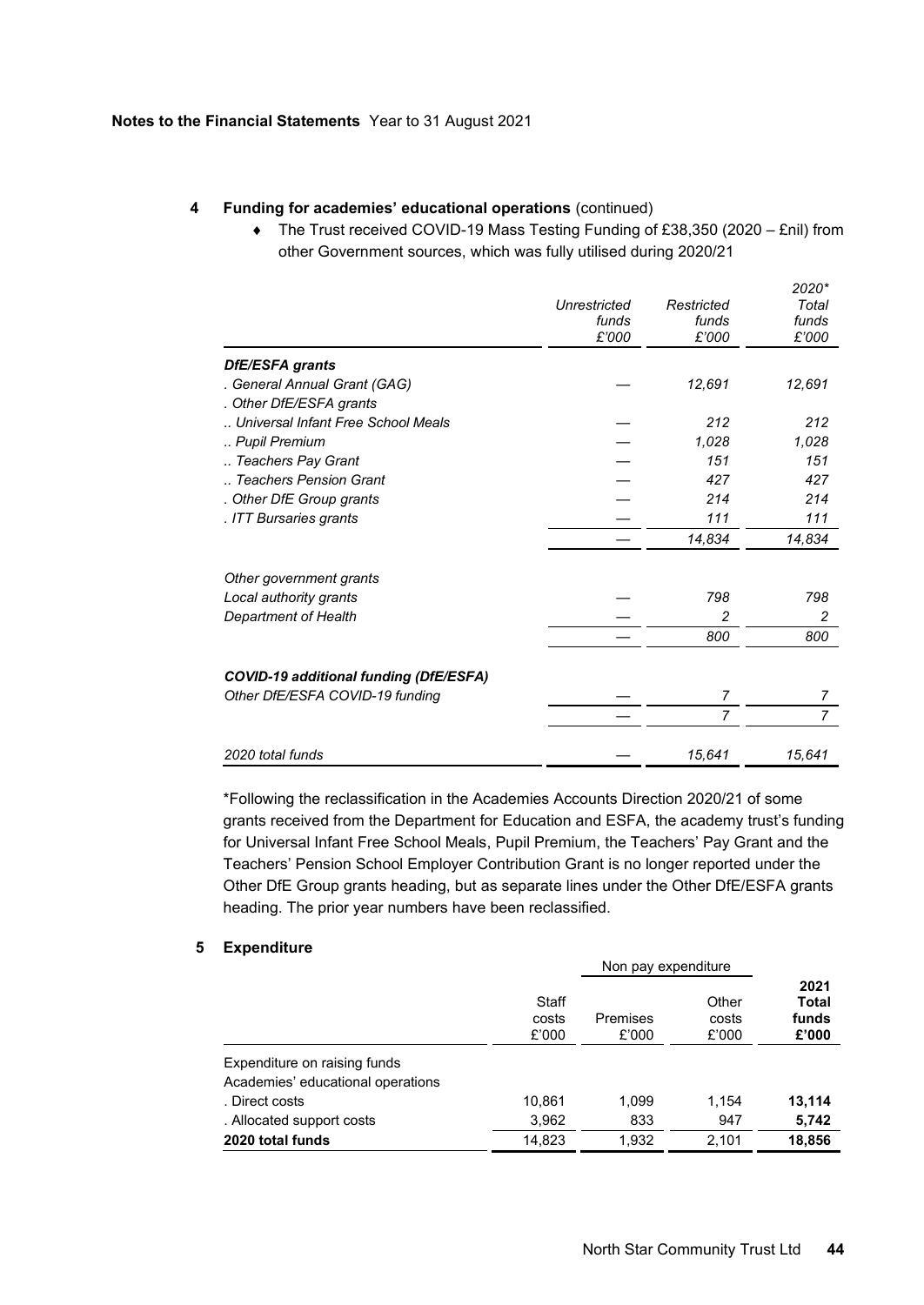# **5 Expenditure** (continued)

| Net income for the year includes: | 2021<br>£'000 |
|-----------------------------------|---------------|
| Operating lease rentals           | 40            |
| Depreciation                      | 1.100         |
| Fees payable to auditor           |               |
| . Statutory audit                 | 15            |
| . Other services                  | 10            |

|                                                                   | Non pay expenditure     |                   |                         |                                 |
|-------------------------------------------------------------------|-------------------------|-------------------|-------------------------|---------------------------------|
|                                                                   | Staff<br>costs<br>£'000 | Premises<br>£'000 | Other<br>costs<br>£'000 | 2020<br>Total<br>funds<br>£'000 |
| Expenditure on raising funds<br>Academies' educational operations |                         |                   |                         |                                 |
| . Direct costs                                                    | 10.437                  | 1,122             | 1,332                   | 12.891                          |
| . Allocated support costs                                         | 3.589                   | 730               | 780                     | 5.099                           |
| 2020 total funds                                                  | 14.026                  | 1,852             | 2.112                   | 17.990                          |

| Net income for the year includes: | 2020<br>£'000 |
|-----------------------------------|---------------|
| Operating lease rentals           | 49            |
| Depreciation                      | 1,122         |
| Fees payable to auditor           |               |
| . Statutory audit                 | 14            |
| . Other services                  | 11            |

# **6 Charitable activities – academies' educational operations**

|               | 2021         | 2020   |
|---------------|--------------|--------|
|               | <b>Total</b> | Total  |
|               | funds        | funds  |
|               | £'000        | £'000  |
| Direct costs  | 13,114       | 12,891 |
| Support costs | 5,742        | 5,099  |
|               | 18,856       | 17,990 |

| Analysis of support costs  | 2021<br><b>Total</b><br>funds<br>£'000 | 2020<br>Total<br>funds<br>£'000 |
|----------------------------|----------------------------------------|---------------------------------|
| Support staff costs        | 3,962                                  | 3,589                           |
| Technology costs           | 255                                    | 222                             |
| Premises costs             | 833                                    | 730                             |
| Legal costs $-$ other      | 43                                     | 49                              |
| Other support costs        | 600                                    | 463                             |
| Governance costs           | 49                                     | 46                              |
| <b>Total support costs</b> | 5,742                                  | 5.099                           |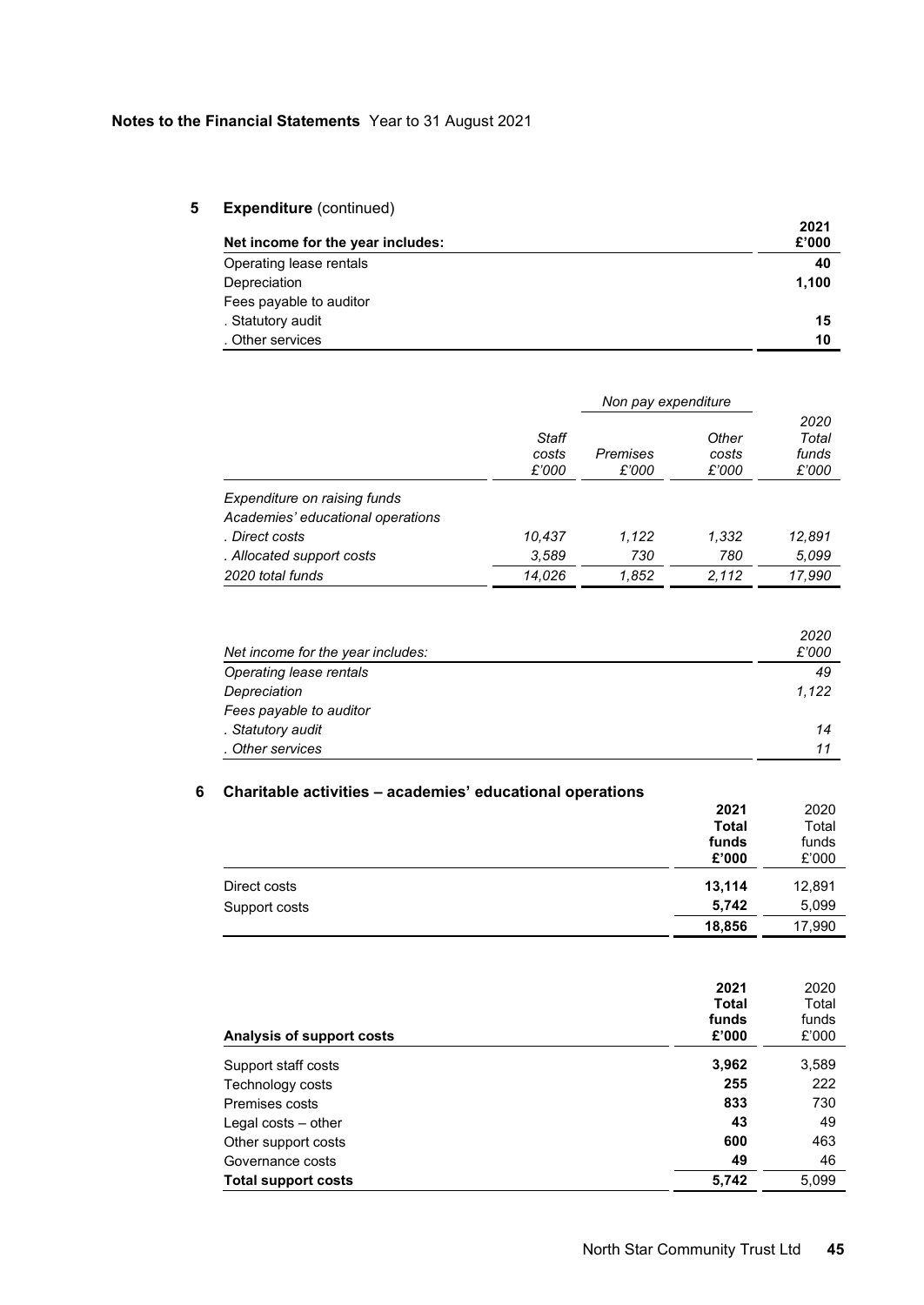# **7 Comparative information**

Analysis of income and expenditure in the year ended 31 August 2020 between restricted and unrestricted funds:

|                                                            |                |                                          | <b>Restricted funds</b> |                                  |                                        |
|------------------------------------------------------------|----------------|------------------------------------------|-------------------------|----------------------------------|----------------------------------------|
|                                                            |                | Unrestricted<br>general<br>fund<br>£'000 | General<br>£'000        | Fixed<br>assets<br>fund<br>£'000 | 2020<br><b>Total</b><br>funds<br>£'000 |
| Income from:                                               |                |                                          |                         |                                  |                                        |
| Donations and capital grants                               | 1              |                                          |                         | 324                              | 324                                    |
| Charitable activities                                      |                |                                          |                         |                                  |                                        |
| . Funding for the academies'                               |                |                                          |                         |                                  |                                        |
| educational operations                                     | 4              |                                          | 15,641                  |                                  | 15,641                                 |
| Other trading activities                                   | $\overline{2}$ | 533                                      |                         |                                  | 533                                    |
| Investments                                                | 3              | 3                                        |                         |                                  | 3                                      |
| <b>Total income</b>                                        |                | 536                                      | 15,641                  | 324                              | 16,501                                 |
|                                                            |                |                                          |                         |                                  |                                        |
| <b>Expenditure on:</b>                                     |                |                                          |                         |                                  |                                        |
| Charitable activities                                      |                |                                          |                         |                                  |                                        |
| . Academies' educational operations                        | 6              |                                          | 16,868                  | 1,122                            | 17,990                                 |
| <b>Total expenditure</b>                                   |                |                                          | 16,868                  | 1,122                            | 17,990                                 |
|                                                            |                |                                          |                         |                                  |                                        |
| Net income (expenditure)                                   |                | 536                                      | (1,227)                 | (798)                            | (1, 489)                               |
|                                                            |                |                                          |                         |                                  |                                        |
| Transfers between funds                                    | 15             | (468)                                    | 388                     | 80                               |                                        |
|                                                            |                |                                          |                         |                                  |                                        |
| Other recognised gains and losses                          |                |                                          |                         |                                  |                                        |
| Actuarial losses on defined benefit pension                |                |                                          |                         |                                  |                                        |
| scheme                                                     | 18             |                                          | (2, 357)                |                                  | (2, 357)                               |
|                                                            |                |                                          |                         |                                  |                                        |
| Net movement in funds                                      |                | 68                                       | (3, 196)                | (718)                            | (3,846)                                |
|                                                            |                |                                          |                         |                                  |                                        |
| <b>Reconciliation of funds</b>                             |                |                                          |                         |                                  |                                        |
| Total fund balances brought forward at 1<br>September 2019 |                | 1,496                                    | (2,888)                 | 34,851                           | 33,459                                 |
| Total fund balances carried forward at 31<br>August 2020   |                | 1,564                                    | (6,084)                 | 34,133                           | 29,613                                 |
|                                                            |                |                                          |                         |                                  |                                        |

# **8 Staff**

# *(a) Staff costs*

Staff costs during the year were:

|                                                               | 2021         | 2020   |
|---------------------------------------------------------------|--------------|--------|
|                                                               | <b>Total</b> | Total  |
|                                                               | funds        | funds  |
|                                                               | £'000        | £'000  |
| Wages and salaries                                            | 10,206       | 9,710  |
| Social security costs                                         | 1,045        | 980    |
| Pension costs (including a current service cost adjustment of |              |        |
| £1,009,000 (2020 - £789,000)                                  | 2,865        | 2,397  |
|                                                               | 14,116       | 13,087 |
| Supply staff costs                                            | 679          | 763    |
| Other restructuring costs                                     | 28           | 176    |
|                                                               | 14,823       | 14.026 |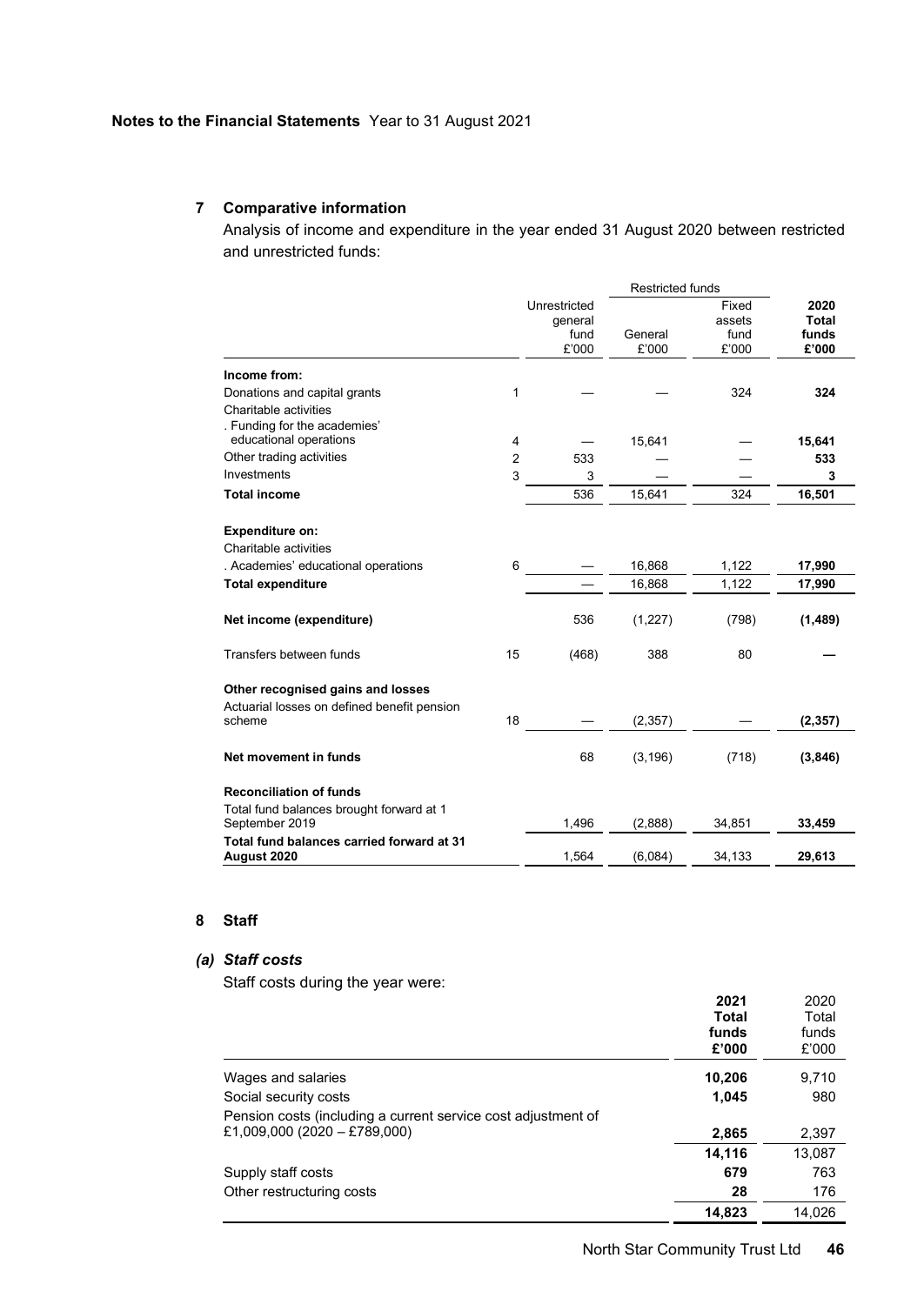### **8 Staff** (continued)

#### *(a) Staff costs (continued)*

| Staff restructuring costs comprise: | 2021<br><b>Total</b><br>funds<br>£'000 | 2020<br>Total<br>funds<br>£'000 |
|-------------------------------------|----------------------------------------|---------------------------------|
| Redundancy payments                 | 26                                     | 34                              |
| Severance payments                  |                                        | 33                              |
| Other restructuring costs           | 2                                      | 109                             |
|                                     | 28                                     | 176                             |

During the year ended 31 August 2020, non-contractual severance payments totalling £33,896 were made to five employees. Individually, these payments were for £3,172, £5,724, £6,340, £8,421 and £9,239. No non-contractual severance payments were made during the year ended 31 August 2021.

# *(b) Staff numbers*

The number of persons (including the senior management team) employed by the charitable company during the year ended 31 August 2021, expressed as average headcount, was as follows:

| <b>Charitable activities</b> | 2021<br>No. | 2020<br>No. |
|------------------------------|-------------|-------------|
| <b>Teachers</b>              | 144         | 143         |
| Administration and support   | 198         | 206         |
| Management                   | 6           |             |
|                              | 348         | 356         |

### *(c) Higher paid staff*

The number of employees whose emoluments fell within the following bands was:

|                       | 2021<br>No. | 2020<br>No. |
|-----------------------|-------------|-------------|
| $£60,001 - £70,000$   | 10          | 5           |
| £70,001 - £80,000     | $\mathbf 2$ | 4           |
| $£80,001 - £90,000$   | 2           |             |
| £90,001 - £100,000    |             |             |
| $£100,001 - £110,000$ | 2           | 2           |
| £110,001 - £120,000   |             | っ           |

Thirteen of the above employees (2020 – nine employees) participated in the Teachers' Pension Scheme and three of the above employees (2020 – three employees) participated in the Local Government Pension Scheme. The total value of employers contributions to these schemes in respect of higher paid staff was £228,938 and £42,300, respectively (2020 – £174,811 and £45,832, respectively). The seventeenth member of higher paid staff (2020 – thirteenth and fourteenth members of staff) did not participate in either pension scheme. Details of the schemes are provided in note 18.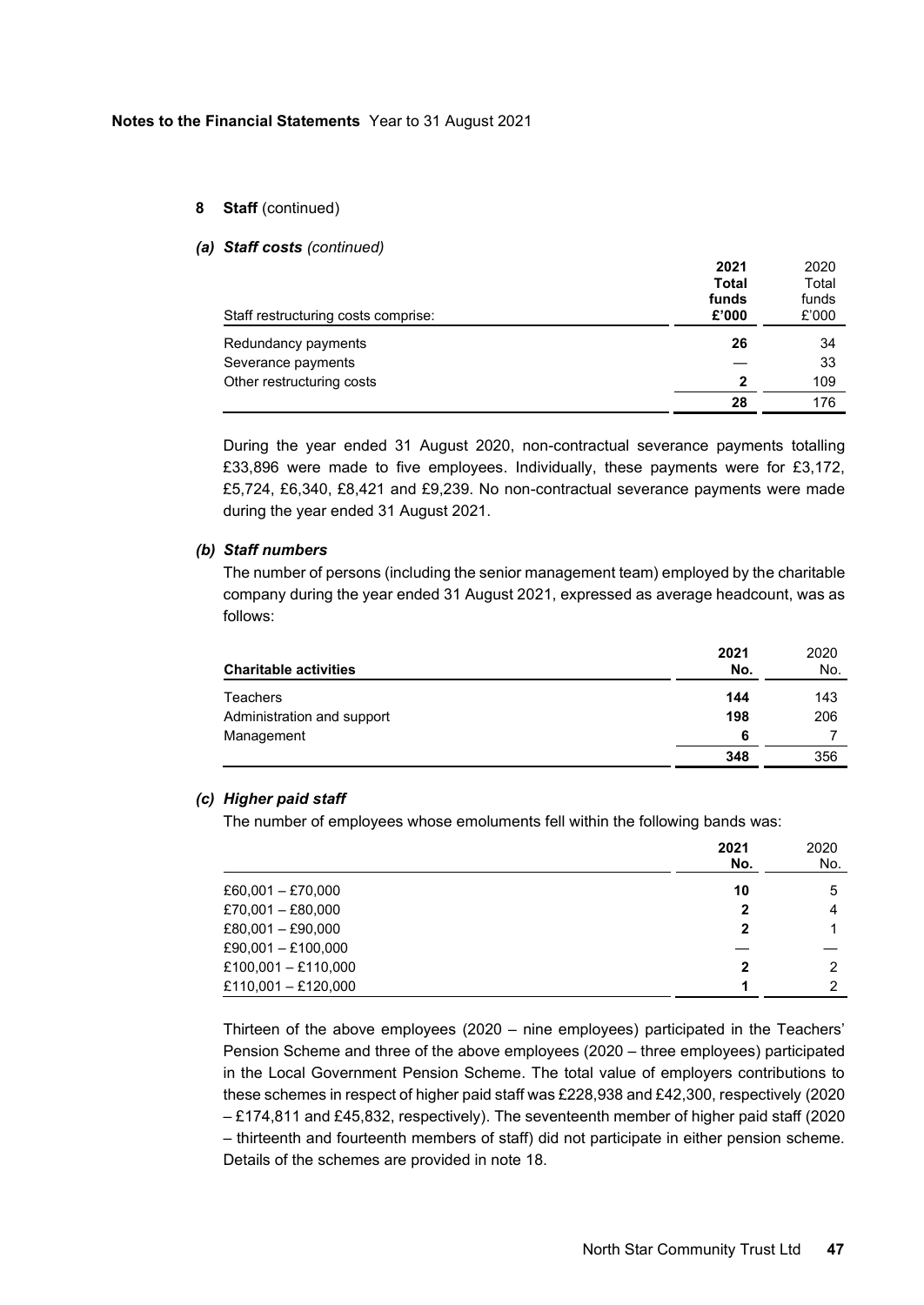# **8 Staff** (continued)

## *(d) Key management personnel*

The key management personnel of the Academy Trust comprise the trustees and the Senior Management Team as listed on page 1. The total amount of employee benefits (including employer pension and national insurance contributions) received by key management personnel for their services to the academy trust was £759,554 (2020 – £908,035). The reduction is mainly a result of a decrease in the number of Headteachers due to Cuckoo Hall and Woodpecker Hall Academies being managed as one school during the period.

### **9 Trustees' remuneration and expenses**

The Principal and staff trustees only receive remuneration in respect of services they provide undertaking the roles of Principal and staff and not in respect of their services as trustees. Other trustees did not receive any payments, other than expenses, from the Academy Trust in respect of their role as trustees. The value of trustees' remuneration and other benefits was as follows:

|                                    | 2021<br>£'000 | 2020<br>£'000 |
|------------------------------------|---------------|---------------|
| Mr M Charalambous, CEO             |               |               |
| . Remuneration                     | $115 - 120$   | $115 - 120$   |
| . Employer's pension contributions | $15 - 20$     | $15 - 20$     |

During the year ended 31 August 2021, travel and subsistence expenses totalling £86 (2020 – £529) were reimbursed to one trustee (2020 – two trustees) in their role as trustees.

# **10 Central services**

The Academy Trust has provided the following central services to its academies during the year:

- $\bullet$  human resources;
- financial and administration services;
- legal services;
- educational support services; and
- operational support.

The Trust charges for these services on the basis of full cost recovery as a percentage of GAG net of central income (2020: a combination of head count and pupil numbers).

The actual amounts charged during the year were as follows:

|                            | ZUZ I<br>£'000 | ZUZU<br>£'000 |
|----------------------------|----------------|---------------|
| Cuckoo Hall Academy*       |                | 298           |
| Heron Hall Academy         | 590            | 474           |
| Kingfisher Primary Academy | 180            | 176           |
| Woodpecker Hall Academy*   | 444            | 174           |
| Enfield Heights Academy    | 90             | 86            |
|                            | 1.304          | 1,208         |

**2021**

 $0.002$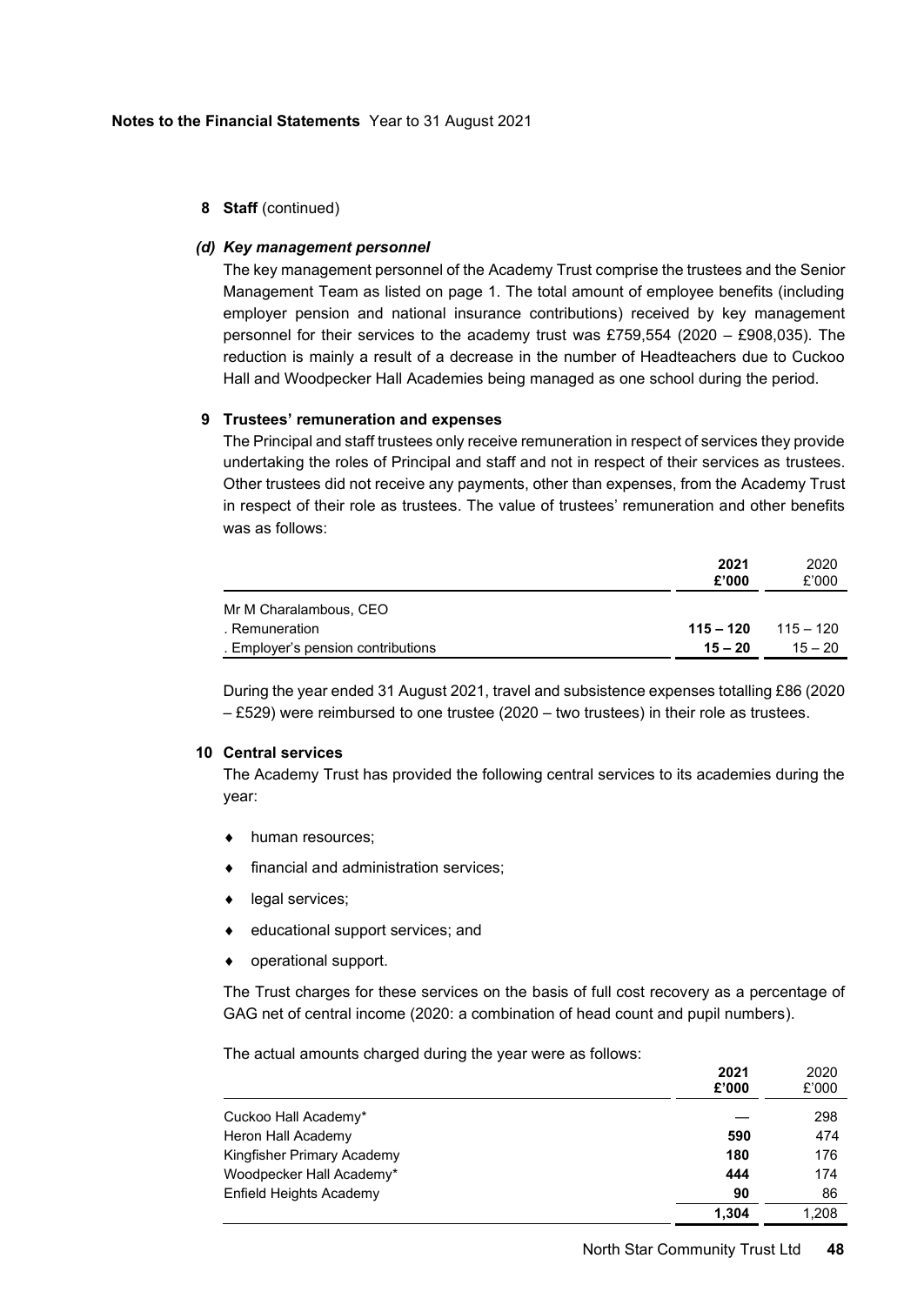### **10 Central services** (continued)

\* During the year, Cuckoo Hall Academy and Woodpecker Hall Academy were managed as one school with a shared leadership structure in place and a shared finance system. This arrangement was in place whilst an application to amalgamate the two academies was in progress. As such, a single central services charge was made to Woodpecker Hall Academy in respect of Woodpacker Hall and Cuckoo Hall Academy. The amalgamation was agreed on 25 July 2021.

#### **11 Trustees' and Officers' insurance**

In accordance with normal commercial practice the Academy Trust has purchased insurance to protect trustees and officers from claims arising from negligent acts, errors or omissions occurring whilst on Academy Trust business. The insurance provides cover up to £10,000,000 on any one claim and the cost for the year ended 31 August 2021 was included within a wider policy (as in 2020).

 $A = 1$ 

#### **12 Tangible fixed assets**

|                          | Freehold<br>land and<br>buildings<br>£'000 | Leasehold<br>land and<br>buildings<br>£'000 | ASSEIS<br>under<br>const-<br>ruction<br>£'000 | Fixtures,<br>fittings and<br>equipment<br>£'000 | Motor<br>vehicles<br>£'000 | Total<br>£'000 |
|--------------------------|--------------------------------------------|---------------------------------------------|-----------------------------------------------|-------------------------------------------------|----------------------------|----------------|
| Cost/valuation           |                                            |                                             |                                               |                                                 |                            |                |
| At 1 September 2020      | 11,041                                     | 26,878                                      | 43                                            | 3,080                                           | 34                         | 41,076         |
| Additions                | 636                                        | 552                                         |                                               | 463                                             |                            | 1,651          |
| <b>Transfers</b>         |                                            | 38                                          | (38)                                          |                                                 |                            |                |
| At 31 August 2021        | 11,677                                     | 27,468                                      | 5                                             | 3,543                                           | 34                         | 42,727         |
| Depreciation             |                                            |                                             |                                               |                                                 |                            |                |
| At 1 September 2020      | 1,578                                      | 3,046                                       |                                               | 2,285                                           | 34                         | 6,943          |
| Charge in year           | 260                                        | 558                                         |                                               | 282                                             |                            | 1,100          |
| At 31 August 2021        | 1,838                                      | 3,604                                       |                                               | 2,567                                           | 34                         | 8,043          |
| Net book value           |                                            |                                             |                                               |                                                 |                            |                |
| <b>At 31 August 2021</b> | 9,839                                      | 23,864                                      | 5                                             | 976                                             |                            | 34,684         |
| At 31 August 2020        | 9,463                                      | 23,832                                      | 43                                            | 795                                             |                            | 34,133         |

The land on which Cuckoo Hall and Enfield Heights are sited is owned by the Academy Trust. For the purposes of these financial statements, the freehold land is deemed to have no commercial value.

The land on which Woodpecker Hall Academy is sited is currently leased from the London Borough of Enfield at a peppercorn rent over a term of 125 years. The land on which Kingfisher Hall Academy is sited is currently leased from the College of Haringey, Enfield and North East London at a peppercorn rent over a term of 125 years. The land on which Heron Hall Academy is sited is currently leased from the Secretary of State for Communities and Local Government at a peppercorn rent over a term of 125 years. The value of the leasehold land has not been included in these financial statements because the sites are designated for educational purposes only and have no open market value.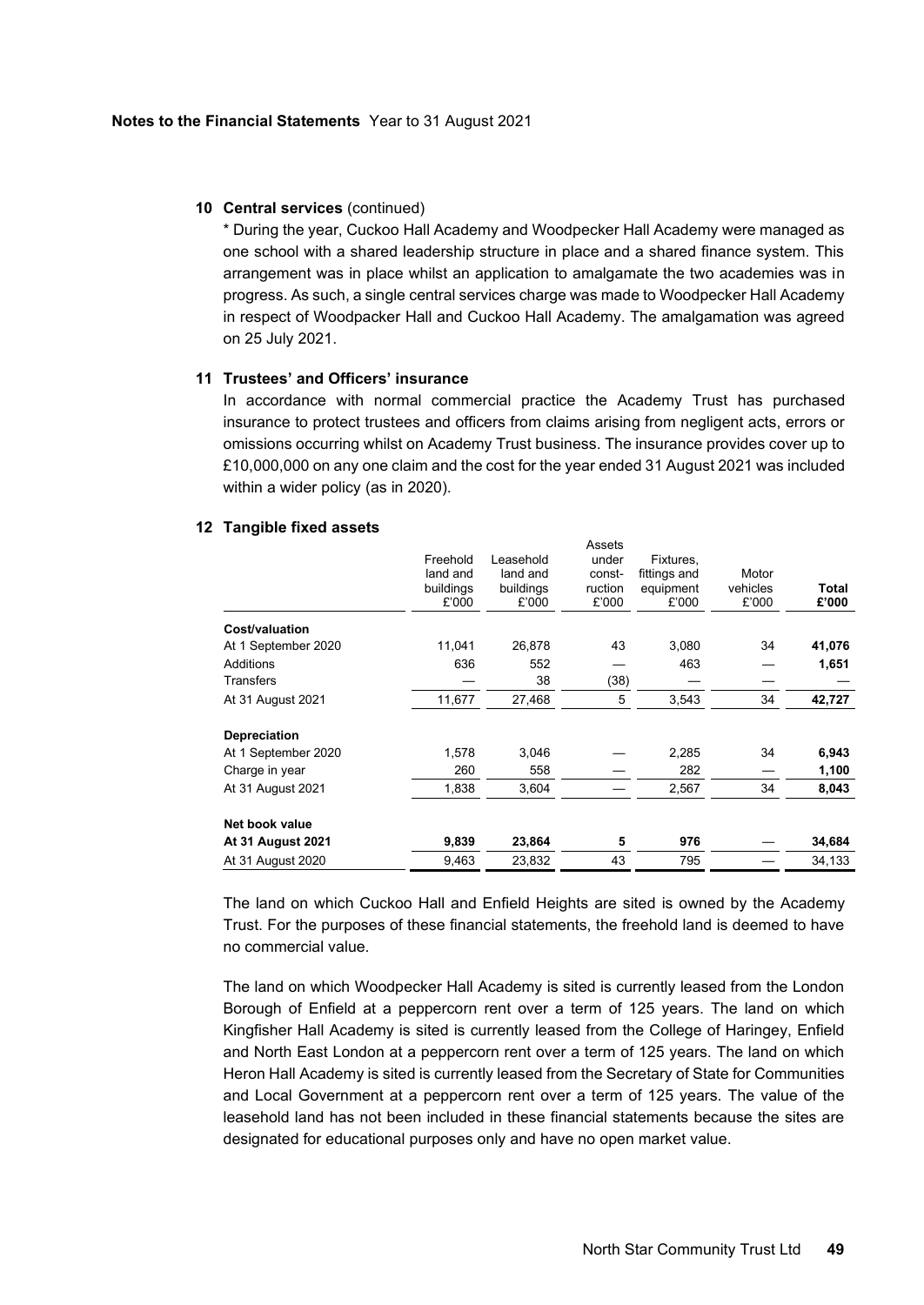## **13 Debtors**

|                               | 2021<br>£'000 | 2020<br>£'000 |
|-------------------------------|---------------|---------------|
| Trade debtors                 |               | 13            |
| VAT recoverable               | 152           | 78            |
| Other debtors                 | 34            | 14            |
| Prepayment and accrued income | 719           | 436           |
|                               | 912           | 541           |

# **14 Creditors: amounts falling due within one year**

|                                     | 2021  | 2020  |
|-------------------------------------|-------|-------|
|                                     | £'000 | £'000 |
|                                     |       |       |
| Trade creditors                     | 373   | 363   |
| Taxation and social security        | 264   | 275   |
| ESFA creditor: abatement of GAG     | 68    |       |
| Other creditors                     | 162   | 205   |
| Accruals and deferred income        | 648   | 372   |
|                                     | 1,515 | 1,215 |
| Deferred income                     |       |       |
| Deferred income at 1 September 2020 | 212   | 244   |
| Resources deferred in the year      | (212) | 212   |
| Released during the year            | 230   | (244) |
| Deferred income at 31 August 2021   | 230   | 212   |

Deferred income of £230,000 (2020 – £212,000) consists of Universal Infant Free School Meal and Devolved Formula Capital grants relating to 2021/22 but received in advance of the funding period.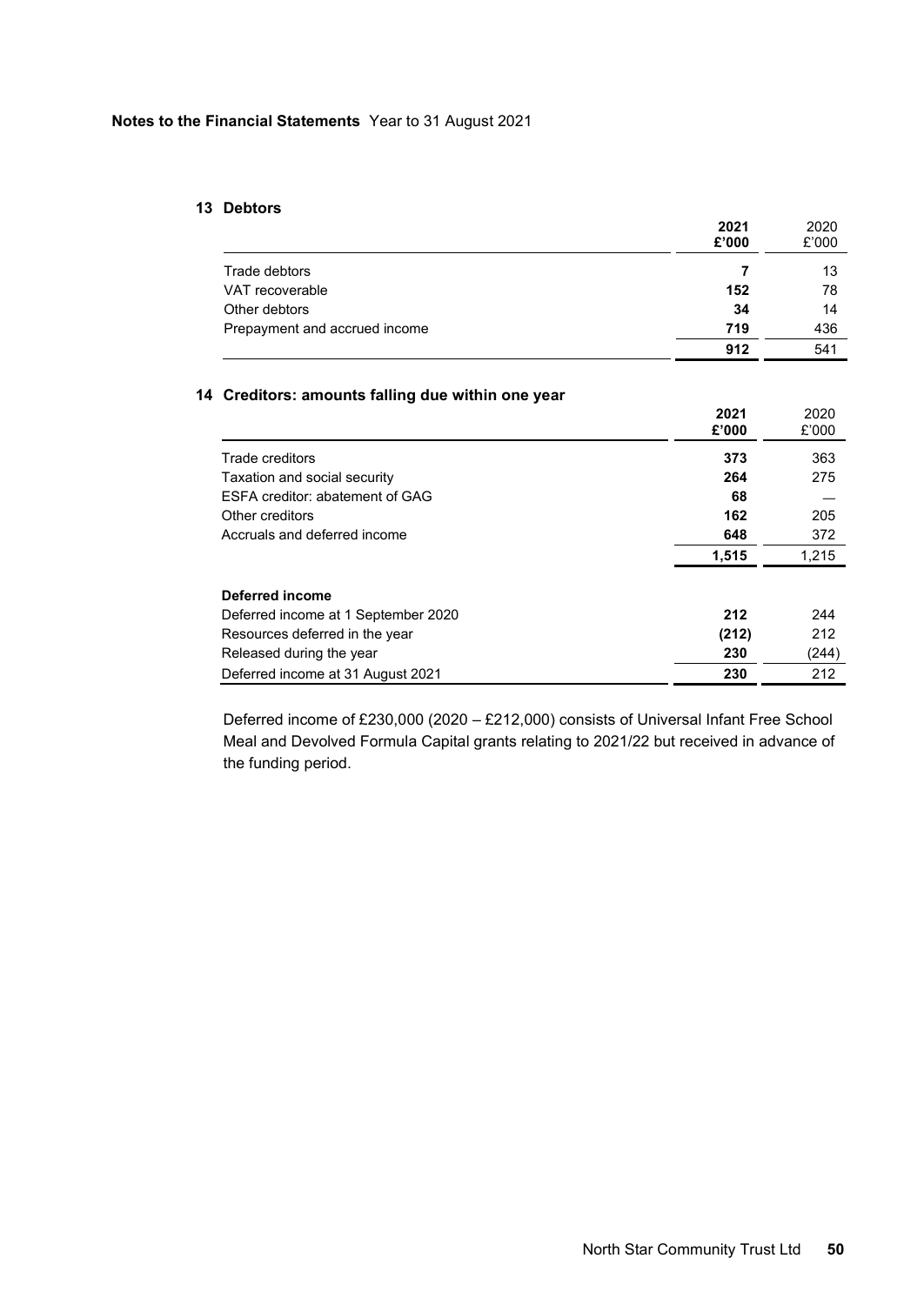# **15 Funds**

|                                     | Balance at          |        |             | Gains,                  | <b>Balance at</b> |
|-------------------------------------|---------------------|--------|-------------|-------------------------|-------------------|
|                                     | 1 September<br>2020 | Income | Expenditure | losses and<br>transfers | 31 August<br>2021 |
|                                     | £'000               | £'000  | £'000       | £'000                   | £'000             |
| <b>Restricted general funds</b>     |                     |        |             |                         |                   |
| . General Annual Grant              |                     |        |             |                         |                   |
| (GAG)                               |                     | 13,669 | (13, 484)   | (185)                   |                   |
| . Pupil Premium                     |                     | 1,006  | (1,006)     |                         |                   |
| . Universal Infant Free School      |                     |        |             |                         |                   |
| Meals                               |                     | 178    | (178)       |                         |                   |
| . Teachers' Pay Grant               |                     | 157    | (157)       |                         |                   |
| . Teachers' Pension Employer        |                     |        |             |                         |                   |
| <b>Contribution Grant</b>           |                     | 443    | (443)       |                         |                   |
| . ITT Bursaries                     |                     | 23     | (23)        |                         |                   |
| . Local Authority funding           |                     | 965    | (965)       |                         |                   |
| . Catch-up premium                  |                     | 195    | (90)        |                         | 105               |
| . Other DfE/ESFA COVID-19           |                     |        |             |                         |                   |
| funding                             |                     | 52     | (52)        |                         |                   |
| . Other COVID-19 funding            |                     | 38     | (38)        |                         |                   |
| . Other DfE Group grants            |                     | 212    | (212)       |                         |                   |
| . Pension reserve                   | (6,084)             |        | (1, 108)    | (401)                   | (7, 593)          |
|                                     | (6,084)             | 16,938 | (17, 756)   | (586)                   | (7, 488)          |
|                                     |                     |        |             |                         |                   |
| <b>Restricted fixed assets fund</b> |                     |        |             |                         |                   |
| . Transfer on conversion            | 5,562               |        | (179)       |                         | 5,383             |
| . DfE/ESFA capital grants           | 27,274              | 1,315  | (879)       |                         | 27,710            |
| . Capital expenditure from<br>GAG   | 1,228               |        | (40)        | 336                     | 1,524             |
| . Private sector capital            |                     |        |             |                         |                   |
| sponsorship                         | 69                  |        | (2)         |                         | 67                |
|                                     | 34,133              | 1,315  | (1, 100)    | 336                     | 34,684            |
|                                     |                     |        |             |                         |                   |
| <b>Total restricted funds</b>       | 28,049              | 18,253 | (18, 856)   | (250)                   | 27,196            |
|                                     |                     |        |             |                         |                   |
| <b>Unrestricted funds</b>           |                     |        |             |                         |                   |
| . General funds                     | 1,218               | 485    |             | (151)                   | 1,552             |
| . Designated funds                  | 346                 |        |             |                         | 346               |
| <b>Total unrestricted funds</b>     | 1,564               | 485    |             | (151)                   | 1,898             |
|                                     |                     |        |             |                         |                   |
| <b>Total funds</b>                  | 29,613              | 18,738 | (18, 856)   | (401)                   | 29,094            |
|                                     |                     |        |             |                         |                   |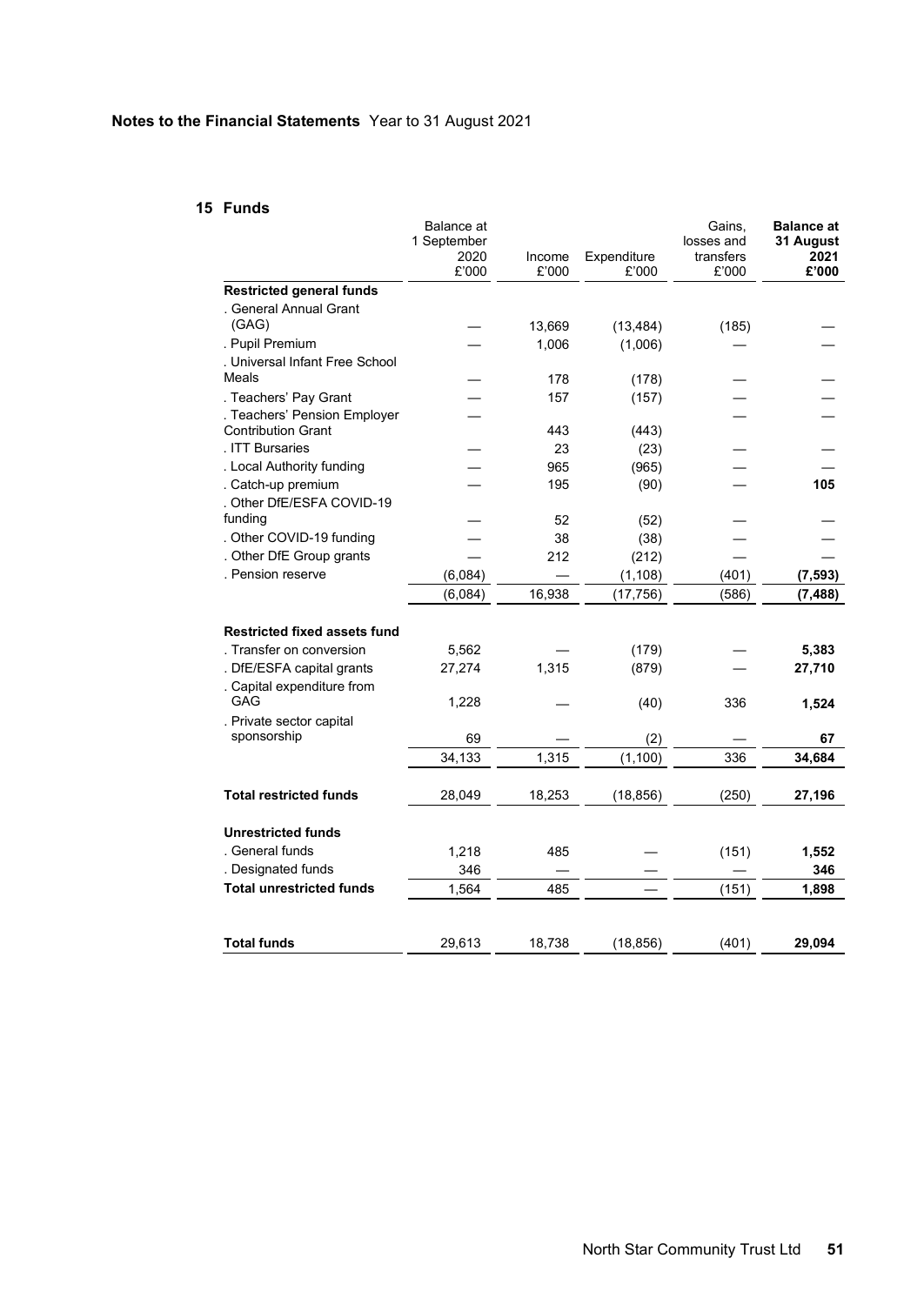### **15 Funds** (continued)

The specific purposes for which the funds are to be applied are as follows:

#### *General Annual Grant (GAG)*

The General Annual Grant (GAG) represents the core funding for the educational activities of the academies that has been provided to the Academy Trust via the Education and Skills Funding Agency by the Department for Education. The General Annual Grant Fund has been set up because the GAG must be used for the normal running costs of the academies. GAG was received for all NSCT Academies in 2020.

Under the funding agreement with the Secretary of State, the Academy Trust was not subject to a limit on the amount of GAG that it could carry forward at 31 August 2021.

#### *Pension reserve*

The pension reserve represents the net deficit on the LGPS defined benefit pension scheme. Future GAG funding from the ESFA is expected to be sufficient to fund the deficit.

The other restricted grants represent incoming resources for the following specific purposes:

#### *Local Authority Grants*

Local authority funding comprises SEN and Early Years funding.

#### *Other restricted funds*

Other restricted represent funding received from either the ESFA or DfE in support of the Academy Trust's educational operations.

#### *Restricted fixed assets fund*

The donated fixed assets on conversion and acquisition fund was set up to recognise the tangible assets gifted to the Academy Trust upon conversion by the local authority, which represent the school site inherited from the local authority including the freehold land and buildings and all material items of plant and machinery included therein. Depreciation charged on those inherited assets is allocated to the fund.

as well as capital expenditure from GAG, other restricted and unrestricted funds have been set up to recognise the tangible assets purchased using these respective funds. Depreciation charged on these purchased assets is allocated to the funds. Capital grant funding is allocated to this fund when receivable.

### *Designated fund*

The trustees have identified the need for a separate designated reserve to be created to provide for future repairs and maintenance. Some of the Trust estate is in poor condition and the trustees wish to make prudent provision for costs likely to arise in future years. A review of the long term requirement is in progress and the designated reserve will be updated next year to reflect these plans.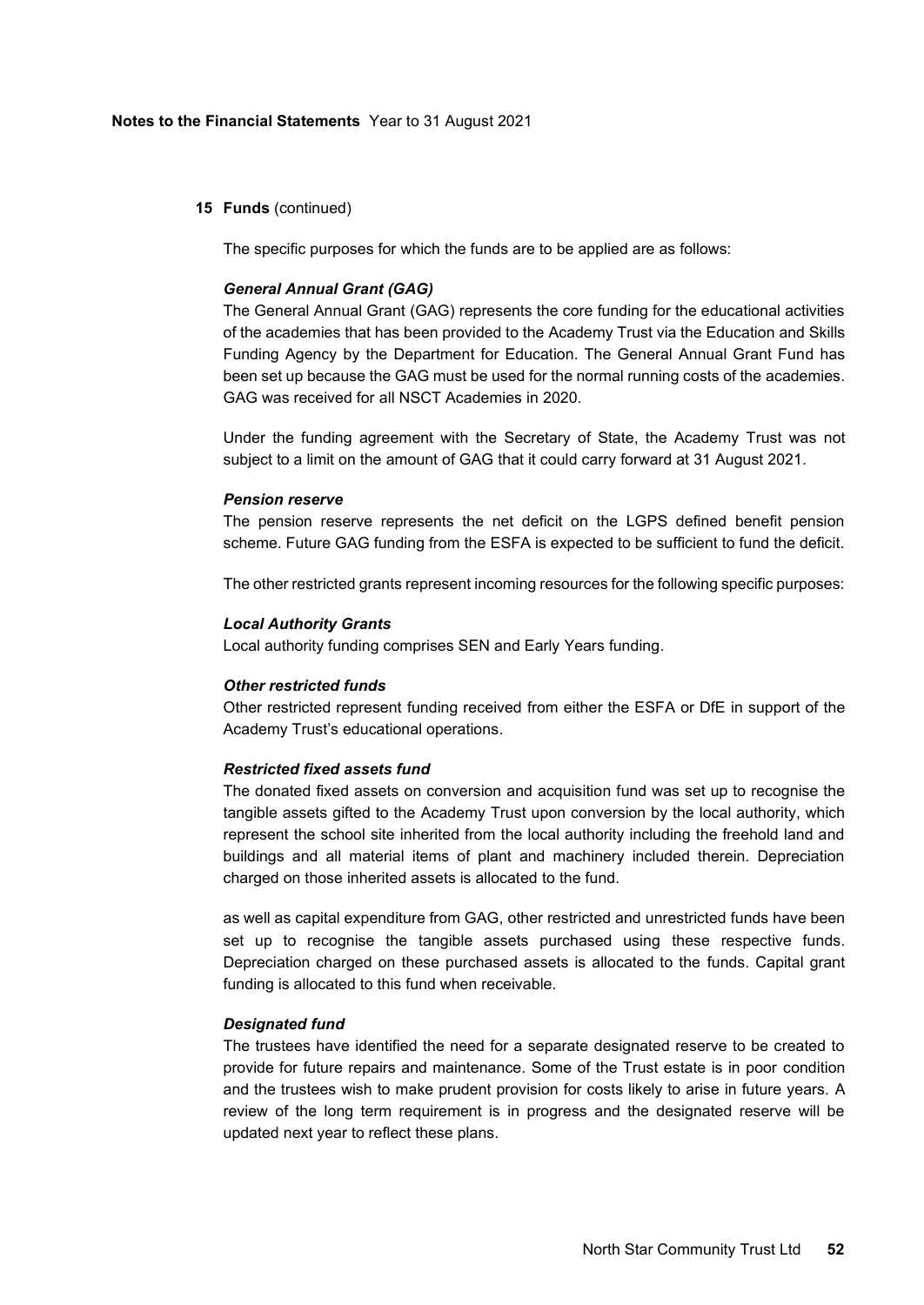#### **15 Funds** (continued)

# **Analysis of academies by fund balance**

All of the Trust's fund balances are held centrally by the Trust as part of a GAG pooling arrangement.

|                                                | 2021<br>£'000      | 2020<br>£'000     |
|------------------------------------------------|--------------------|-------------------|
| <b>Central Trust</b>                           | 2,003              | 1,564             |
| Total before fixed assets and pension reserve  | 2,003              | 1,564             |
| Restricted fixed asset fund<br>Pension reserve | 34,684<br>(7, 593) | 34,133<br>(6,084) |
| <b>Total</b>                                   | 29,094             | 29,613            |

## **Analysis of Academies by cost**

Expenditure incurred by each academy during the year was as follows (excluding depreciation which is not allocated between entities):

|                          | Teaching<br>and<br>educational<br>support<br>staff Costs<br>£'000 | Other<br>support<br>staff costs<br>£'000 | Educational<br>supplies<br>£'000 | Other costs<br>(excluding<br>depreciation)<br>£'000 | 2021<br><b>Total</b><br>£'000 |
|--------------------------|-------------------------------------------------------------------|------------------------------------------|----------------------------------|-----------------------------------------------------|-------------------------------|
| Enfield Heights Academy  | 791                                                               | 183                                      | 80                               | 62                                                  | 1,116                         |
| Heron Hall Academy       | 4.414                                                             | 416                                      | 412                              | 340                                                 | 5,582                         |
| Kingfisher Hall Academy  | 1,549                                                             | 298                                      | 177                              | 119                                                 | 2,143                         |
| Woodpecker Hall Academy* | 3,324                                                             | 749                                      | 352                              | 287                                                 | 4,712                         |
| <b>Central Trust</b>     | 356                                                               | 2,739                                    | 135                              | 973                                                 | 4,203                         |
|                          | 10.434                                                            | 4.385                                    | 1,156                            | 1,781                                               | 17,756                        |

|                                | Teaching<br>and<br>educational<br>support<br>staff Costs<br>£'000 | Other<br>support<br>staff costs<br>£'000 | Educational<br>supplies<br>£'000 | Other costs<br>(excluding<br>depreciation)<br>£'000 | 2020<br>Total<br>£'000 |
|--------------------------------|-------------------------------------------------------------------|------------------------------------------|----------------------------------|-----------------------------------------------------|------------------------|
| Cuckoo Hall Academy*           | 2.495                                                             | 569                                      | 312                              | 356                                                 | 3,732                  |
| <b>Enfield Heights Academy</b> | 679                                                               | 203                                      | 90                               | 102                                                 | 1.074                  |
| Heron Hall Academy             | 3.599                                                             | 755                                      | 373                              | 497                                                 | 5.224                  |
| Kingfisher Hall Academy        | 1.351                                                             | 580                                      | 183                              | 224                                                 | 2,338                  |
| Woodpecker Hall Academy*       | 1.406                                                             | 408                                      | 211                              | 199                                                 | 2.224                  |
| <b>Central Trust</b>           | 303                                                               | 1,678                                    | 160                              | 135                                                 | 2.276                  |
|                                | 9.833                                                             | 4.193                                    | 1.329                            | 1.513                                               | 16.868                 |

During the year Cuckoo Hall Academy and Woodpecker Hall Academy were managed as one school with a shared leadership structure in place and a shared finance system. This arrangement was in place whilst an application to amalgamate the two academies was in progress. The amalgamation was agreed on 25 July 2021 and the analysis of expenditure by academy for 2020/21 therefore reflects only the amalgamated figures under the new, combined academy – Woodpecker Hall Academy.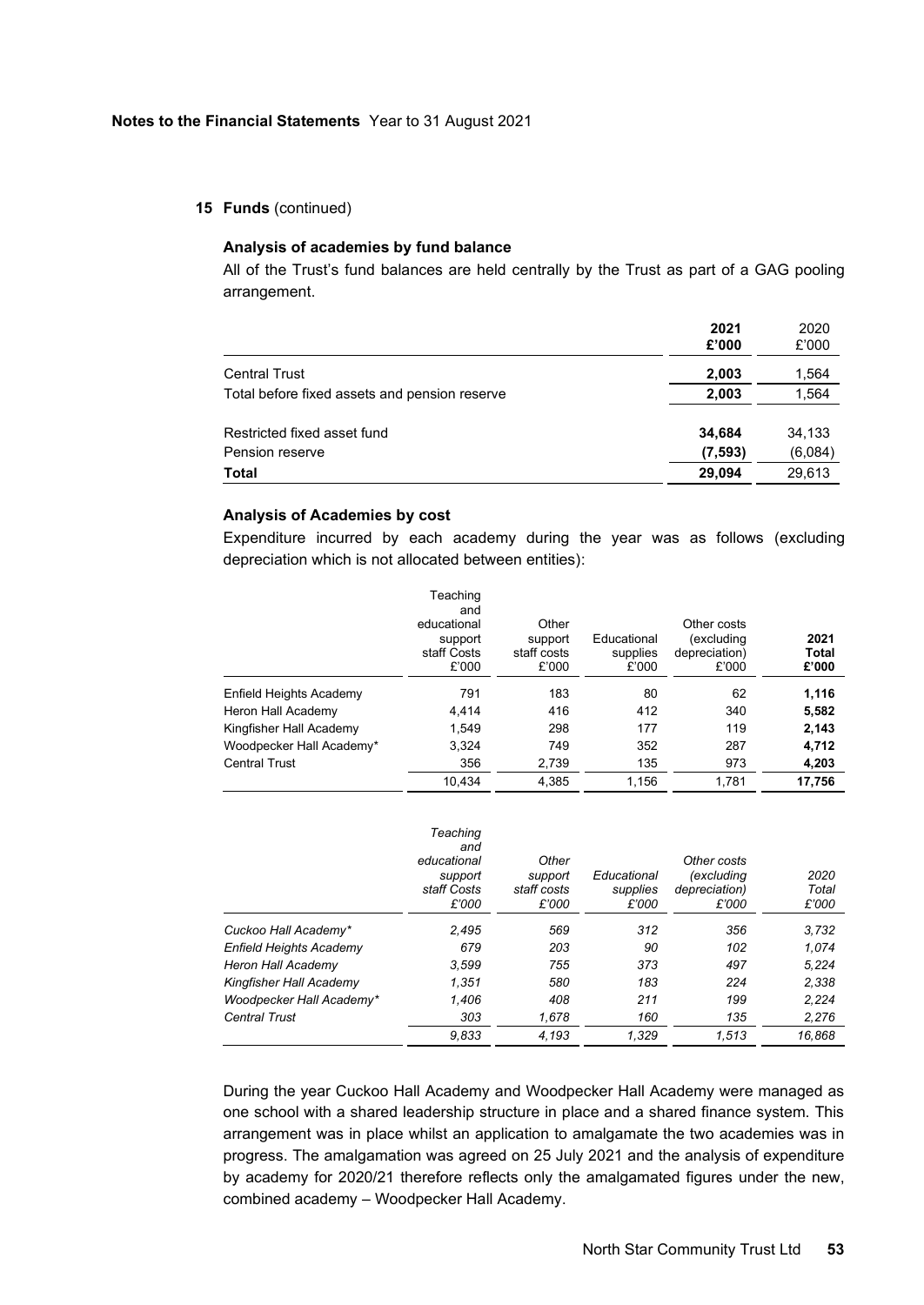**15 Funds** (continued)

# *Comparative information*

Comparative information in respect of the preceding period is as follows:

|                                         | Balance at  |                 |                      | Gains.             | <b>Balance at</b> |
|-----------------------------------------|-------------|-----------------|----------------------|--------------------|-------------------|
|                                         | 1 September |                 |                      | losses and         | 31 August         |
|                                         | 2019        | Income<br>£'000 | Expenditure<br>£'000 | transfers<br>£'000 | 2020<br>£'000     |
|                                         | £'000       |                 |                      |                    |                   |
| <b>Restricted general funds</b>         |             |                 |                      |                    |                   |
| . General Annual Grant<br>(GAG)         |             | 12,691          | (13,079)             | 388                |                   |
| . Pupil Premium                         |             | 1,028           | (1,028)              |                    |                   |
| . Universal Infant Free School          |             |                 |                      |                    |                   |
| Meals                                   |             | 212             | (212)                |                    |                   |
| . Teachers' Pay Grant                   |             | 151             | (151)                |                    |                   |
| . Teachers' Pension Employer            |             |                 |                      |                    |                   |
| <b>Contribution Grant</b>               |             | 427             | (427)                |                    |                   |
| . ITT Bursaries                         |             | 111             | (111)                |                    |                   |
| . Local Authority funding               |             | 798             | (798)                |                    |                   |
| . Department of health                  |             | $\mathfrak{p}$  | (2)                  |                    |                   |
| . Other DfE/ESFA COVID-19               |             |                 |                      |                    |                   |
| funding                                 |             | $\overline{7}$  | (7)                  |                    |                   |
| . Other DfE Group grants                |             | 214             | (214)                |                    |                   |
| . Pension reserve                       | (2,888)     |                 | (839)                | (2, 357)           | (6,084)           |
|                                         | (2,888)     | 15,641          | (16, 868)            | (1, 969)           | (6,084)           |
|                                         |             |                 |                      |                    |                   |
| <b>Restricted fixed assets fund</b>     |             |                 |                      |                    |                   |
| . Transfer on conversion                | 5.747       |                 | (185)                |                    | 5,562             |
| . DfE/ESFA capital grants               | 27,846      | 324             | (896)                |                    | 27,274            |
| . Capital expenditure from              |             |                 |                      |                    |                   |
| GAG                                     | 422         |                 | (14)                 |                    | 408               |
| . Capital expenditure -                 |             |                 |                      |                    |                   |
| other restricted                        | 765         |                 | (25)                 | 80                 | 820               |
| . Private sector capital<br>sponsorship | 71          |                 | (2)                  |                    | 69                |
|                                         |             | 324             |                      |                    |                   |
|                                         | 34,851      |                 | (1, 122)             | 80                 | 34,133            |
| <b>Total restricted funds</b>           | 31,963      | 15,965          |                      | (1,889)            |                   |
|                                         |             |                 | (17, 990)            |                    | 28,049            |
| <b>Unrestricted funds</b>               |             |                 |                      |                    |                   |
| . General funds                         | 1,150       | 536             |                      | (468)              | 1,218             |
| . Designated funds                      | 346         |                 |                      |                    | 346               |
| <b>Total unrestricted funds</b>         |             | 536             |                      |                    |                   |
|                                         | 1.496       |                 |                      | (468)              | 1,564             |
| <b>Total funds</b>                      | 33,459      | 16,501          | (17, 990)            | (2, 357)           | 29,613            |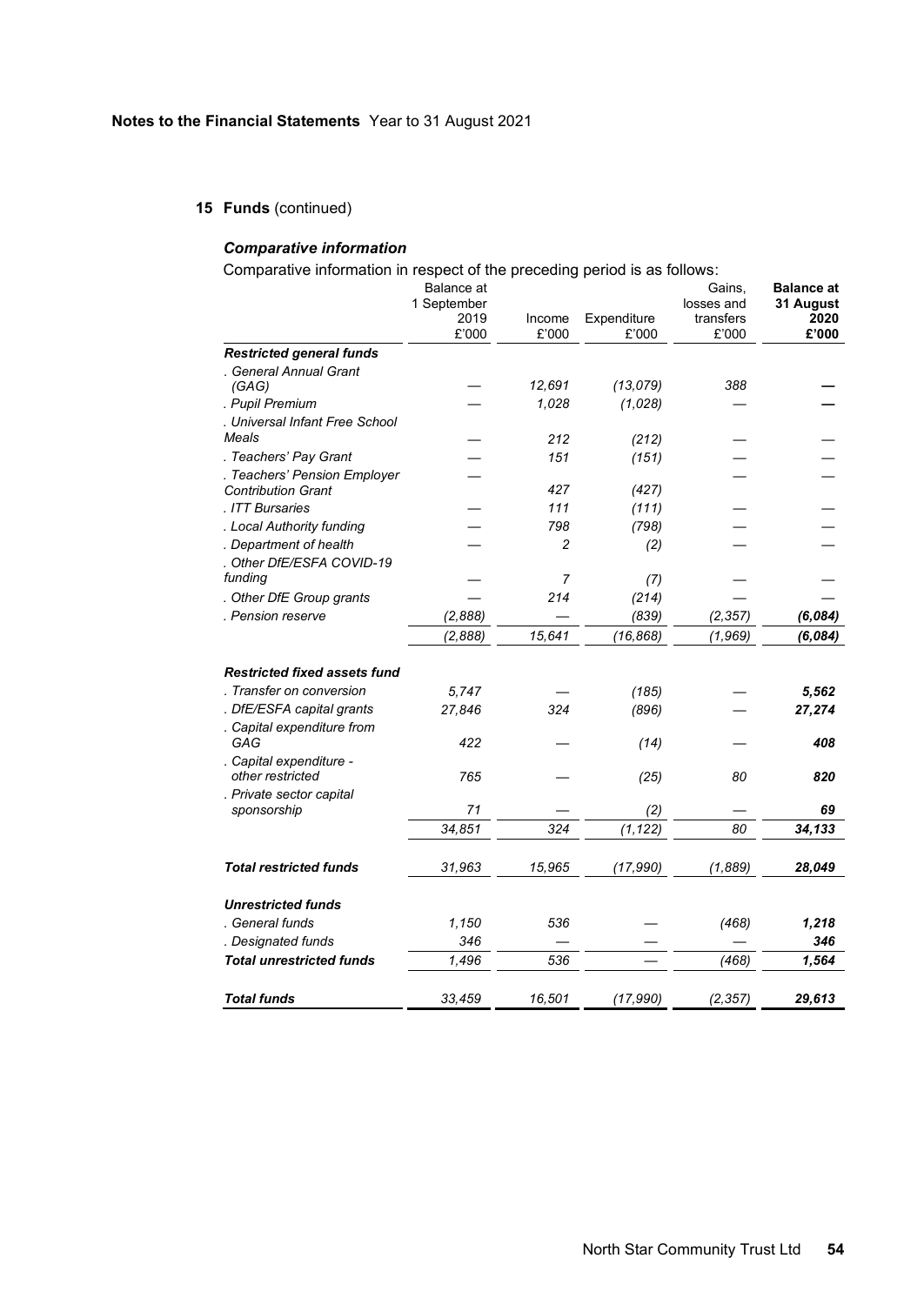### **16 Analysis of net assets between funds**

|                                                        | Unrestricted<br>funds<br>£'000 | Restricted<br>General<br><b>Funds</b><br>£'000 | Fixed<br>Asset<br>Fund<br>£'000 | Total<br>2021<br>£'000 |
|--------------------------------------------------------|--------------------------------|------------------------------------------------|---------------------------------|------------------------|
| Fund balances at 31 August 2021 are<br>represented by: |                                |                                                |                                 |                        |
| Tangible fixed assets                                  |                                |                                                | 34,684                          | 34,684                 |
| <b>Current assets</b>                                  | 1,898                          | 1,620                                          |                                 | 3,518                  |
| <b>Current liabilities</b>                             |                                | (1, 515)                                       |                                 | (1, 515)               |
| Pension scheme liability                               |                                | (7, 593)                                       |                                 | (7, 593)               |
| <b>Total net assets</b>                                | 1,898                          | (7, 488)                                       | 34.684                          | 29.094                 |

Restricted

|                                                        | Unrestricted<br>funds<br>£'000 | Restricted<br>General<br>Funds<br>£'000 | Restricted<br>Fixed<br>Asset<br>Fund<br>£'000 | Total<br>2020<br>£'000 |
|--------------------------------------------------------|--------------------------------|-----------------------------------------|-----------------------------------------------|------------------------|
| Fund balances at 31 August 2020 are<br>represented by: |                                |                                         |                                               |                        |
| Tangible fixed assets                                  |                                |                                         | 34,133                                        | 34,133                 |
| <b>Current assets</b>                                  | 1,564                          | 1.215                                   |                                               | 2,779                  |
| <b>Current liabilities</b>                             |                                | (1, 215)                                |                                               | (1, 215)               |
| Pension scheme liability                               |                                | (6,084)                                 |                                               | (6,084)                |
| Total net assets                                       | 1,564                          | (6,084)                                 | 34,133                                        | 29,613                 |

## **17 Members' Liability**

Each member of the charitable company undertakes to contribute to the assets of the company in the event of it being wound up while he/she is a member, or within one year after he/she ceases to be a member, such amount as may be required, not exceeding £10 for the debts and liabilities contracted before he/she ceases to be a member

### **18 Pension and similar obligations**

The Academy Trust's employees belong to two principal pension schemes: the Teachers' Pension Scheme England and Wales (TPS) for academic and related staff; and the Local Government Pension Scheme (LGPS) for non-teaching staff, which is managed by the London Borough of Enfield. Both are multi-employer defined benefit schemes.

The latest actuarial valuation of the TPS related to the period ended 31 March 2016 and the latest actuarial valuation of the LGPS related to the period ended 31 March 2019.

Contributions of £214,405 (2020: £185,177) were outstanding at the end of the financial year. There were no prepaid contributions at either the beginning or end of the financial year.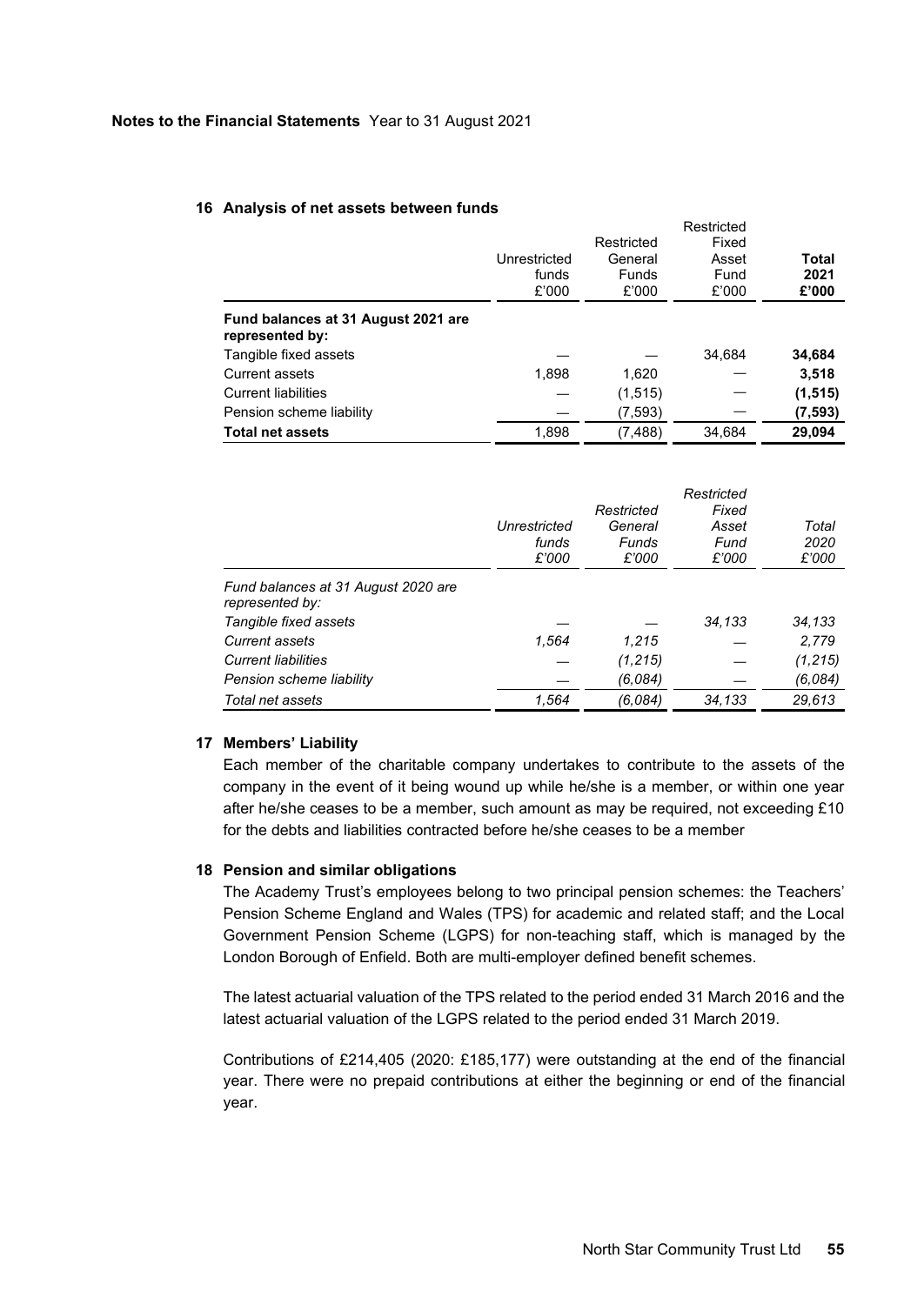# **18 Pension and similar obligations** (continued)

## *Teachers' Pension Scheme*

The Teachers' Pension Scheme (TPS) is a statutory, contributory, defined benefit scheme, governed by the Teachers' Pension Scheme Regulations 2014. Membership is automatic for teachers in academies. All teachers have the option to opt-out of the TPS following enrolment.

The TPS is an unfunded scheme to which both the member and employer makes contributions, as a percentage of salary – these contributions are credited to the Exchequer. Retirement and other pension benefits are paid by public funds provided by Parliament.

## *Valuation of the Teachers' Pension Scheme*

The Government Actuary, using normal actuarial principles, conducts a formal actuarial review of the TPS in accordance with the Public Service Pensions (Valuations and Employer Cost Cap) Directions 2014 published by HM Treasury every 4 years. The aim of the review is to specify the level of future contributions. Actuarial scheme valuations are dependent on assumptions about the value of future costs, design of benefits and many other factors. The latest actuarial valuation of the TPS was carried out as at 31 March 2016. The valuation report was published by the Department for Education on 5 March 2019. The key elements of the valuation and subsequent consultation are:

- employer contribution rates set at 23.68% of pensionable pay (including a 0.08% administration levy);
- total scheme liabilities (pensions currently in payment and the estimated cost of future benefits) for service to the effective date of £218,100 million and notional assets (estimated future contributions together with the notional investments held at the valuation date) of £196,100 million, giving a notional past service deficit of £22,000 million; and
- the SCAPE rate, set by HMT, is used to determine the notional investment return. The current SCAPE rate is 2.4% above the rate of CPI. assumed real rate of return is 2.4% in excess of prices and 2% in excess of earnings. The rate of real earnings growth is assumed to be 2.2%. The assumed nominal rate of return including earnings growth is 4.45%.

The next valuation result is due to be implemented from 1 April 2023.

The employer's pension costs paid to TPS in the period amounted to £1,212,000 (2020 – £1,082,000).

A copy of the valuation report and supporting documentation is on the Teachers' Pensions website.

Under the definitions set out in FRS 102, the TPS is a multi-employer pension scheme. The Academy Trust has accounted for its contributions to the scheme as if it were a defined contribution scheme. The Academy Trust has set out above the information available on the scheme.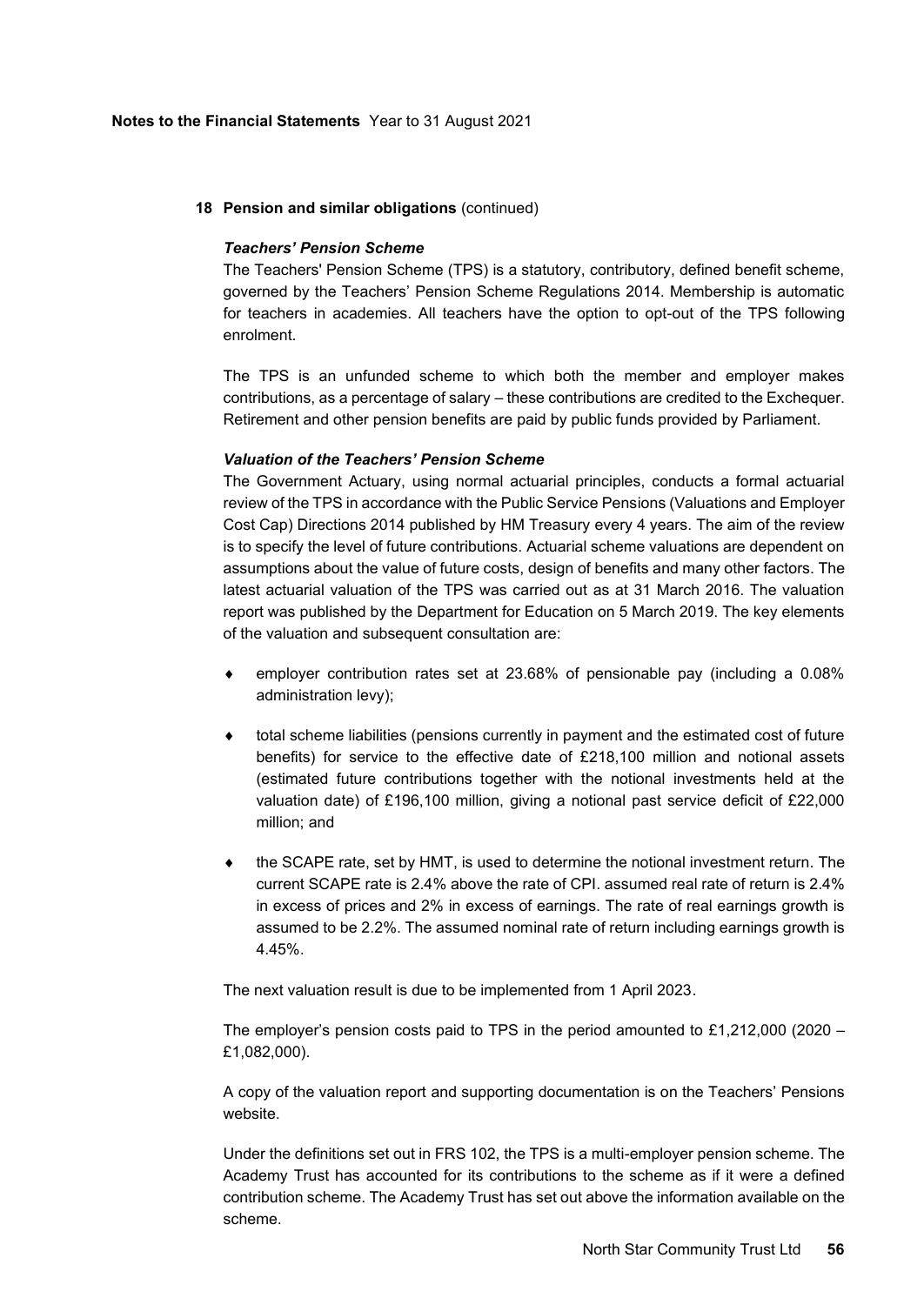#### **18 Pension and similar obligations** (continued)

## *Local Government Pension Scheme (LGPS)*

The LGPS is a funded defined-benefit scheme, with the assets held in separate trusteeadministered funds. The total contribution made for the year ended 31 August 2021 was £844,000 (2020 – £689,000) of which employer's contributions totalled £629,000 (2020 – £500,000) and employees' contributions totalled £215,000 (2020 – £189,000). The agreed contribution rates for future years are 17.9% for employers and 5.5-11.4% for employees.

Parliament has agreed, at the request of the Secretary of State for Education, to a guarantee that, in the event of an academy trust closure, outstanding Local Government Pension Scheme liabilities would be met by the Department for Education. The guarantee came into force on 18 July 2013.

|                                                      | At 31         | At 31  |
|------------------------------------------------------|---------------|--------|
|                                                      | <b>August</b> | August |
|                                                      | 2021          | 2020   |
| <b>Principal Actuarial Assumptions</b>               | %             | %      |
|                                                      |               |        |
| Rate of increase in salaries                         | 4.1           | 3.7    |
| Rate of increase for pensions in payment / inflation | 2.6           | 2.2    |
| Discount rate for scheme liabilities                 | 1.7           | 1.7    |
| Inflation assumption (CPI)                           | 2.6           | 2.2    |
| Pension accounts revaluation rate                    | 2.6           | 2.2    |

The current mortality assumptions include sufficient allowance for future improvements in mortality rates. The assumed life expectations on retirement age 65 are:

|                      | At 31<br><b>August</b><br>2021 | At 31<br>August<br>2020 |
|----------------------|--------------------------------|-------------------------|
| Retiring today       |                                |                         |
| Males                | 23                             | 22                      |
| Females              | 24                             | 24                      |
| Retiring in 20 years |                                |                         |
| Males                | 23                             | 23                      |
| Females              | 25                             | 25                      |

The effect on the net pension liability as a result of changes in actuarial assumption would be as follows:

|                                        | At 31<br><b>August</b><br>2021<br>£'000 | At 31<br>August<br>2020<br>£'000 |
|----------------------------------------|-----------------------------------------|----------------------------------|
| Discount rate +0.1%                    | (459)                                   | (357)                            |
| Discount rate -0.1%                    | 476                                     | 370                              |
| Mortality assumption - 1 year increase | 623                                     | 459                              |
| Mortality assumption – 1 year decrease | (607)                                   | (459)                            |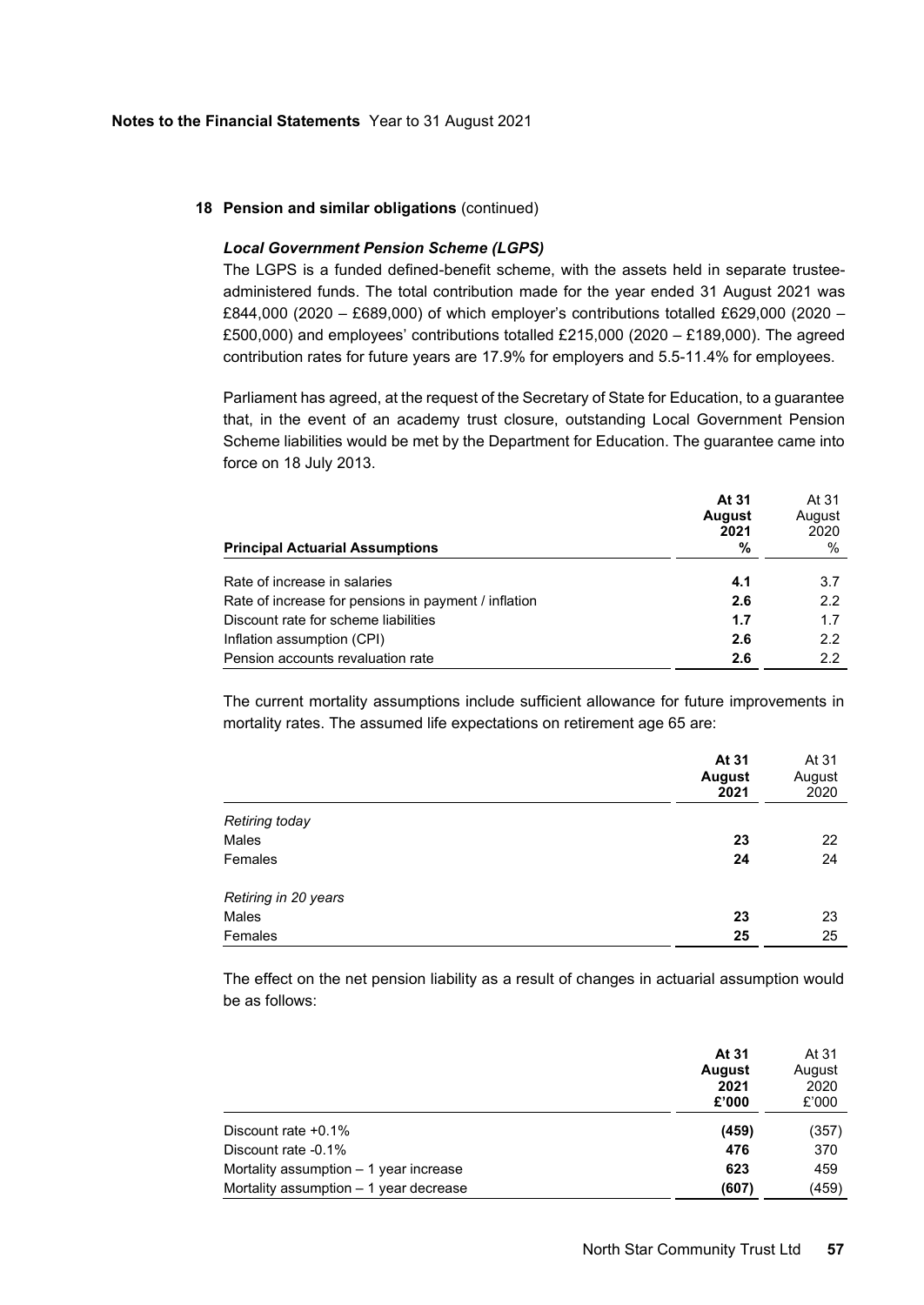# **18 Pension and similar obligations** (continued)

# *Local Government Pension Scheme (LGPS) (continued)*

The Academy's share of the assets and liabilities in the scheme were:

|                              | <b>Fair value</b> | Fair value |
|------------------------------|-------------------|------------|
|                              | at 31             | at 31      |
|                              | <b>August</b>     | August     |
|                              | 2021              | 2020       |
|                              | £'000             | £'000      |
| Equities                     | 4,475             | 3,081      |
| <b>Bonds</b>                 | 1,735             | 1,467      |
| Property                     | 1,585             | 393        |
| Cash and other liquid assets | 1,013             | 1,727      |
| Total market value of assets | 8,808             | 6,668      |

The actual return on scheme assets was £1,327,000 (2020 – £55,000).

| Amounts recognised in statement of financial activities | 2021<br>£'000 | 2020<br>£'000 |
|---------------------------------------------------------|---------------|---------------|
| Current service cost                                    | 1.638         | 1.289         |
| Interest income                                         | (120)         | (122)         |
| Interest cost                                           | 212           | 172           |
| Total amount recognised in the SOFA                     | 1.737         | 1.339         |

| Changes in the present value of defined benefit obligations were<br>as follows: | 2021<br>£'000 | 2020<br>£'000 |
|---------------------------------------------------------------------------------|---------------|---------------|
| At 1 September                                                                  | (12, 752)     | (9,016)       |
| Current service cost                                                            | (1,638)       | (1,289)       |
| Interest cost                                                                   | (219)         | (172)         |
| Employee contributions                                                          | (216)         | (189)         |
| <b>Actuarial loss</b>                                                           | (1,608)       | (2, 180)      |
| Benefits paid                                                                   | 32            | 94            |
| At 31 August                                                                    | (16, 401)     | (12,752)      |

| Changes in the fair value of the Academy's share of scheme<br>assets: | 2021<br>£'000 | 2020<br>£'000 |
|-----------------------------------------------------------------------|---------------|---------------|
| At 1 September                                                        | 6,668         | 6,128         |
| Interest income                                                       | 120           | 122           |
| Actuarial (loss)/gain                                                 | 1,207         | (177)         |
| <b>Employer contributions</b>                                         | 629           | 500           |
| Employee contributions                                                | 216           | 189           |
| Benefits paid                                                         | (32)          | (94)          |
| At 31 August                                                          | 8,808         | 6,668         |